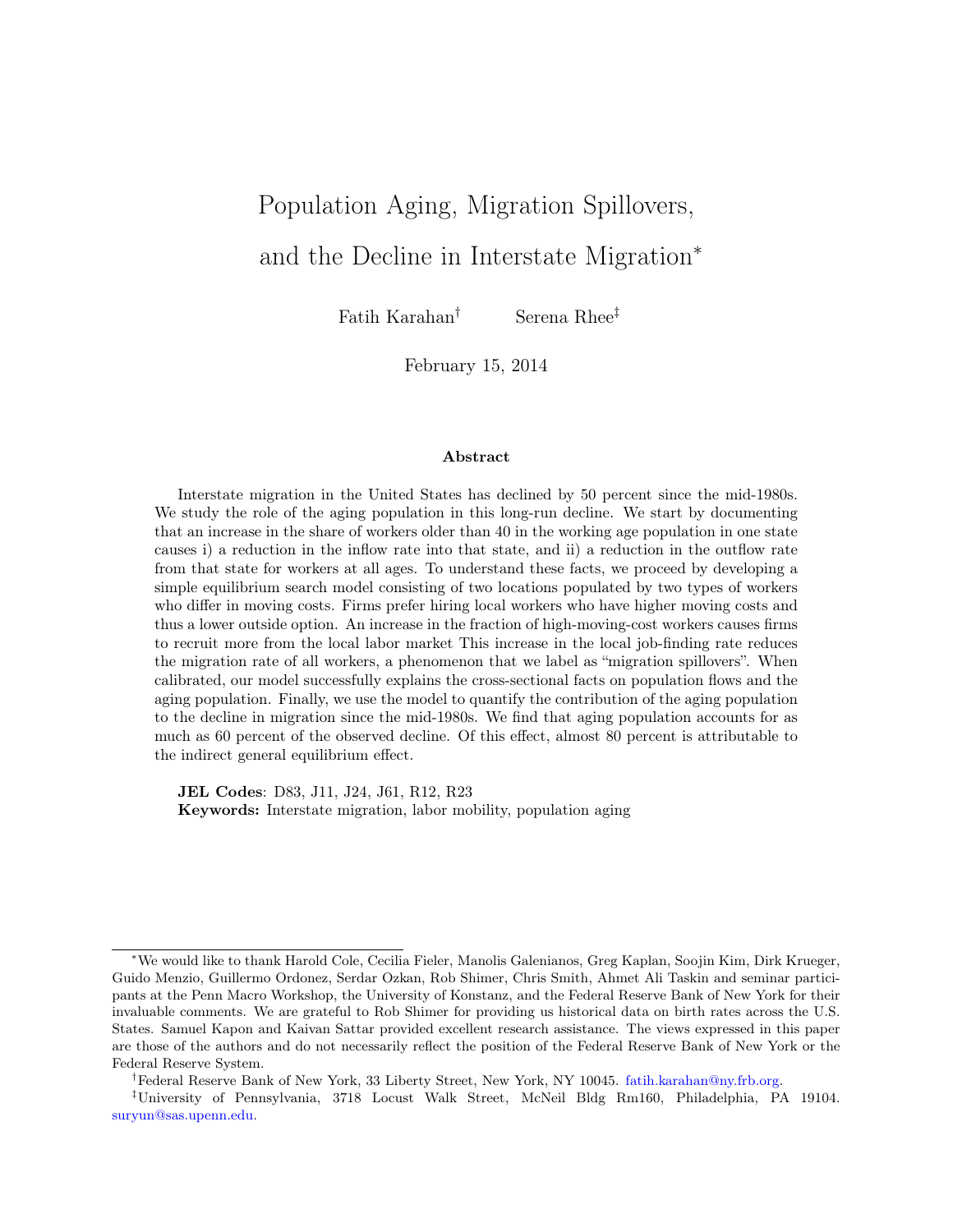# 1 Introduction

The rate of interstate migration in the United States has declined steadily from 3 percent in the mid-1980s to less than 1.5 percent in 2010. Had the rate of interstate migration stayed constant at its 1980 level, an additional 3.6 million workers per year would have changed their residential states by 2010. A large fraction of interstate migrants report having moved for a new job, for a job search, or for other job-related reasons.<sup>[1](#page-1-0)</sup> Given the importance of interstate migration for individual labor market outcomes, the decline in migration raises the concern that it might adversely affect the labor market.[2](#page-1-1)

In this paper, we study the effect of the aging population on the decline in interstate migration. Population aging is a natural candidate for explaining the decline in migration, because migration rates decrease sharply over the life cycle. The migration rate of workers below age 40 is around two times higher than that of workers older than 40.[3](#page-1-2) The age composition of the U.S. population has changed substantially over the period in which declining migration rates occurred. The share of individuals above age 40 in the working-age population increased from 62 percent in the 1980s to 75 percent in 2010.

However, as we show in section [2](#page-4-0) in an accounting exercise, the direct effect of the aging population can account for at most 0.3 percentage points of the decline. Both [Kaplan and Schulhofer-Wohl](#page-32-0) [\(2013\)](#page-32-0) and [Molloy et al.](#page-33-0) [\(2013\)](#page-33-0) evaluate the role of changes in demographics (for example, age, education, and household structure). They find that the direct effect of compositional changes in the population is too small to explain much of the decline and that most of the decline is accounted for by a declining trend common across all age groups. These empirical observations have led researchers to rule out population aging as a quantitatively viable explanation and look for common factors affecting the migration decisions of everyone in the economy.<sup>[4](#page-1-3)</sup> Such logic, however, ignores the possibility that compositional changes may have an indirect general equilibrium effect on migration through the labor market. In this paper, we show, and empirically ground, that in addition to the direct compositonal effect on migration, an increase in the fraction of older workers in the pop-

<span id="page-1-0"></span><sup>&</sup>lt;sup>1</sup>For example, on average, 50 percent of all interstate moves during the 2000s were job related (March CPS; authors' calculations).

<span id="page-1-1"></span><sup>2</sup>Several recent papers study the effect of migration on individual labor market outcomes. [Kennan and Walker](#page-33-1) [\(2011\)](#page-33-1) find that interstate migration decisions are influenced to a substantial extent by income prospects. [Gemici](#page-32-1) [\(2011\)](#page-32-1) documents that wages of single women increase upon a move, whereas these of married women decrease.

<span id="page-1-3"></span><span id="page-1-2"></span><sup>3</sup>March CPS; authors' calculation.

<sup>4</sup>[Kaplan and Schulhofer-Wohl](#page-32-0) [\(2013\)](#page-32-0) argue that the development of information technology and the decrease in the geographic specificity of occupations are responsible for lower migration rates. [Molloy et al.](#page-33-0) [\(2013\)](#page-33-0) propose a decline in labor turnover as a possible explanation.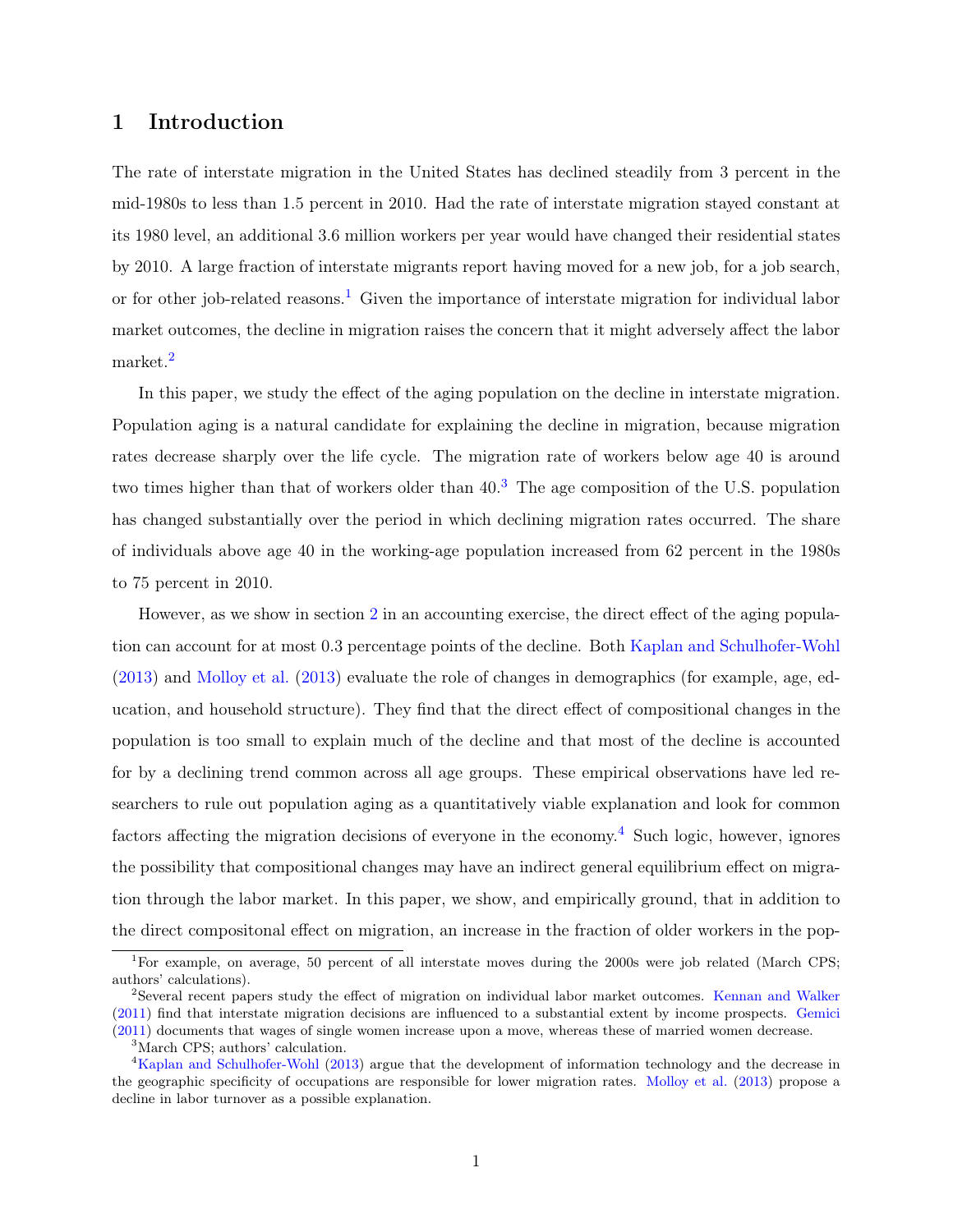ulation reduces migration by inducing a lower equilibrium migration rate for all workers (migration spillovers).

To illustrate these migration spillovers, we analyze a simple economy consisting of two locations. Each location is populated by two types of workers whose moving costs differ. Workers can look for jobs in both locations. Low-moving-cost workers search for jobs in all locations, whereas highmoving-cost workers search only in their current location. Similarly, firms can create jobs for local residents or for out-of-towners. Workers can observe local jobs as well as jobs advertised for out-oftowners by the firms in the other location. High-moving-cost workers are more attractive to firms, because their lower outside option allows firms to hire them at lower wages.

Our main theoretical result is that there is a positive composition externality of high-moving-cost workers on the local labor market: An increase in the fraction of high-moving-cost workers causes firms to create more jobs for local residents and thus decreases the migration rate of all workers. This result is intuitive. When the fraction of high-moving-cost workers increases in the economy, jobs for local residents are more likely to be taken by high-moving-cost workers. In contrast, jobs created for out-of-towners are always taken by workers with low moving costs. Thus, firms find it relatively more profitable to create jobs for local workers and less profitable to create jobs for out-of-towners. Consequently, jobs in the local market become more abundant and jobs for out-oftowners become scarcer. This increase in the local job-finding rate coupled with the decrease in the distant job-finding rate lowers the equilibrium migration rate for all workers. We label this effect as "migration spillovers."

We enrich the simple model to quantify the importance of the aging population for interstate migration. We calibrate this model by targeting several labor market and migration-related moments in the 1980s. The model is quantitatively consistent with two non-targeted cross-sectional facts: i) the negative correlation between the fraction of "older" population (defined as aged 40 and over) and the inflow rate and ii) the negative correlation between the fraction of older population and the fraction of local hires. We then change the share of each age group to that of 2010. The calibrated model generates a decline in migration of 0.9 percentage points. This decline corresponds to around two-thirds of the decline in the data. We find that, of this 0.9 percentage point decline, 78 percent is due to migration spillovers and just 22 percent is due to the direct effect of compositional change. Consistent with the data, our model generates sizable declines in migration rates through the migration spillovers for all age groups. Thus, our results suggest that accounting for the migration spillovers is important in evaluating the effect of compositional changes in the population.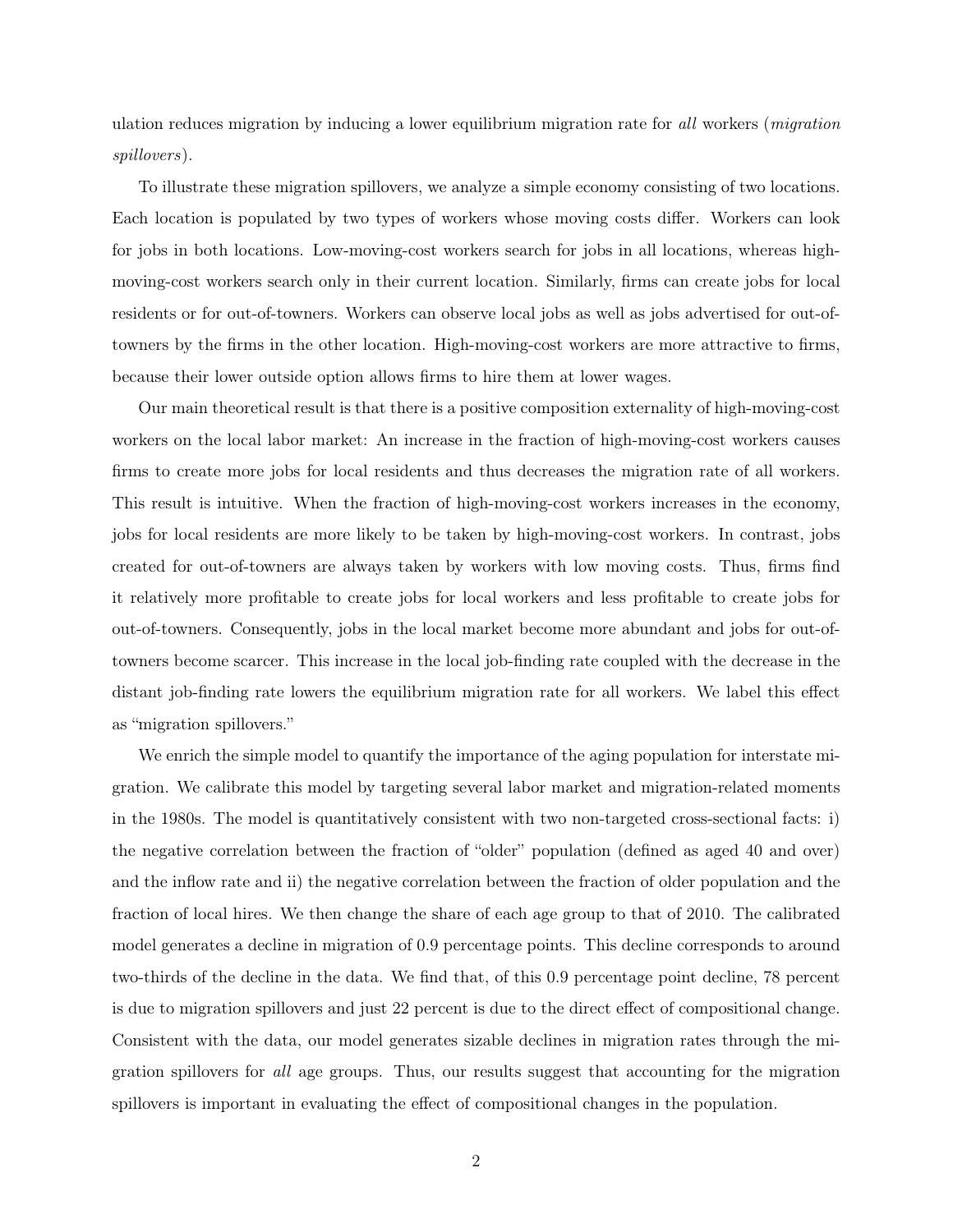Not only is the general equilibrium effect important to correctly measure the effect of the aging population on migration, but it is also important to understanting several interesting cross-sectional facts across states. We document that an increase in the share of workers older than 40 in the working age population in one state, relative to other states, is associated with i) a substantial reduction in the inflow rate into that state and ii) a reduction in the outflow rate from that state for workers at all ages. These facts are robust to various state-level controls as well as to the use of an instrumental variables strategy as in [Shimer](#page-34-0) [\(2001\)](#page-34-0). The model explains these facts through the general equilibrium effect: Firms in a location with an older population recruit a larger share of their workers in the local market. This increase in the local job finding rate reduces the outmigration propensities of local workers at all ages as well as the inflow rate to that location. The model generated elasticities are remarkably similar to those in the data.

Finally, we use our model to assess the implications of lower geographical mobility for aggregate unemployment. Our explanation for the long-run decline in migration suggests that the concern about this issue may be misplaced. We find that the sharp decline in migration causes only a slight increase in the aggregate unemployment rate. The upward pressure on unemployment caused by the limited search opportunities of older workers is largely offset by the general equilibrium effect that increases the job-finding rate of all workers.

Our paper is related to several strands of the literature on migration and labor market. In their seminal 1992 paper, [Blanchard and Katz](#page-32-2) [\(1992\)](#page-32-2) find evidence that population flows are an important adjustment mechanism for recovery following adverse local shocks. In response to their work, there is an extensive empirical and theoretical literature which tries to understand worker flows and their interactions with regional labor markets. One such paper, [Coen-Pirani](#page-32-3) [\(2010\)](#page-32-3), studies cross-sectional properties of gross and net worker flows across states. We differ from [Coen-Pirani](#page-32-3) [\(2010\)](#page-32-3) in that our emphasis is on the time series of gross flows. Recent literature also studies the interactions between the housing market and gross and net worker flows.<sup>[5](#page-3-0)</sup>

On the theoretical front, we build on the island framework in [Lucas and Prescott](#page-33-2) [\(1974\)](#page-33-2) and model the local labor market with search frictions as in [Mortensen and Pissarides](#page-33-3) [\(1994\)](#page-33-3). [Alvarez](#page-32-4) [and Shimer](#page-32-4) [\(2011\)](#page-32-4) develops a tractable island model to study rest and search unemployment. Similar to ours, [Lkhagvasuren](#page-33-4) [\(2011\)](#page-33-4) and [Carrillo-Tueda and Visschers](#page-32-5) [\(2013\)](#page-32-5) use an island model with search frictions.<sup>[6](#page-3-1)</sup>

<span id="page-3-0"></span><sup>&</sup>lt;sup>5</sup>Some examples include [Aaronson and Davis](#page-32-6) [\(2011\)](#page-32-6), [Valletta](#page-34-1) [\(2012\)](#page-32-7), [Ferreira et al.](#page-32-7) (2012), [Schulhofer-Wohl](#page-34-2) [\(2011\)](#page-34-2), [Modestino and Dennett](#page-33-5) [\(2012\)](#page-33-5), [Davis et al.](#page-32-8) [\(2010\)](#page-32-8), [Nenov](#page-33-6) [\(2012\)](#page-33-6), and [Karahan and Rhee](#page-33-7) [\(2013\)](#page-33-7).

<span id="page-3-1"></span><sup>6</sup>[Lutgen and Van der Linden](#page-33-8) [\(2013\)](#page-33-8) study the efficiency implications of job search opportunities in multiple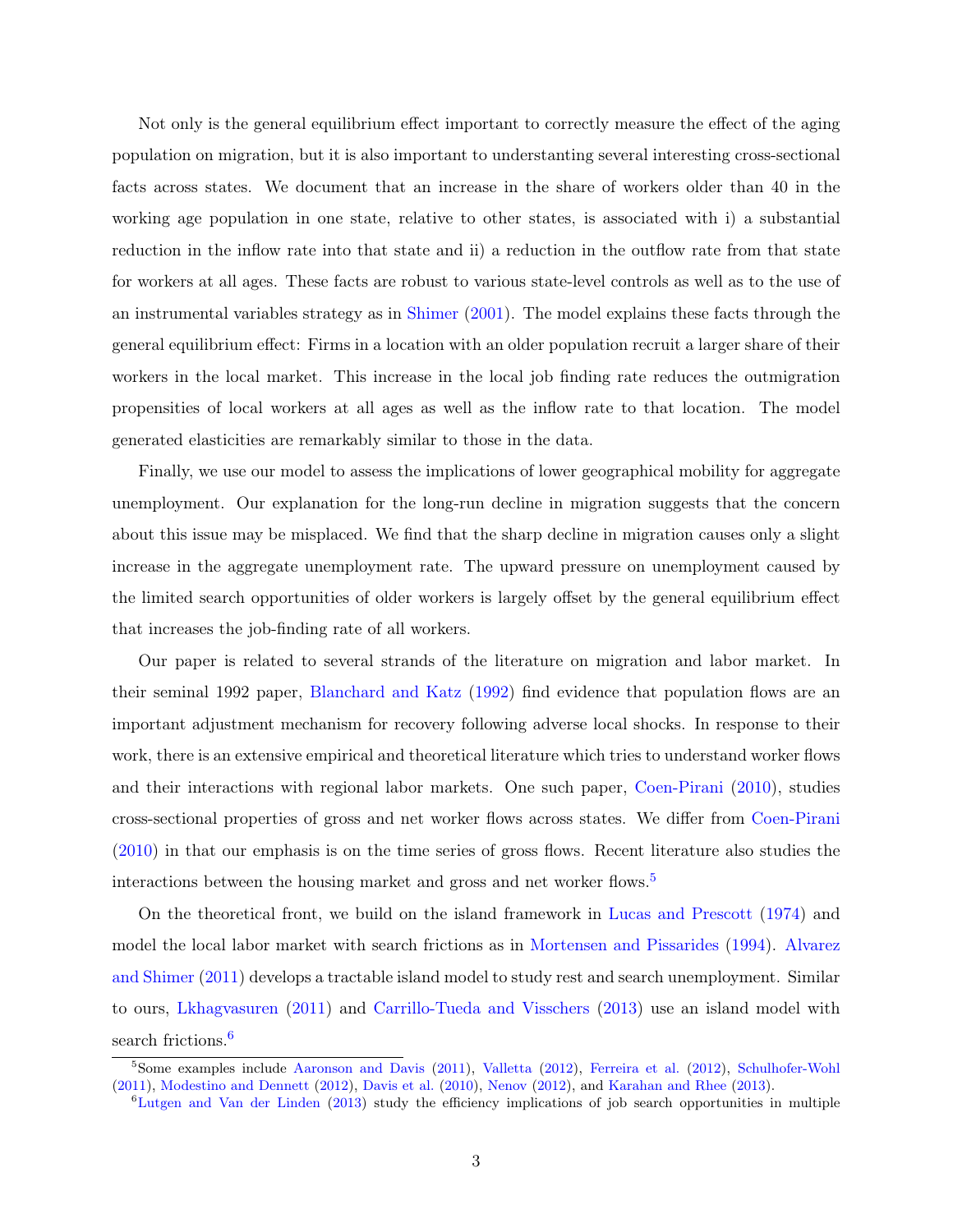The rest of the paper is organized as follows. Section [2](#page-4-0) documents the stylized facts on the decline in interstate migration. Section [3](#page-9-0) describes a simple model and presents the main proposition regarding the existence of the spillover effect. Section [4](#page-15-0) presents the quantitative model, our calibration, and the results. Finally, section [5](#page-30-0) concludes.

# <span id="page-4-0"></span>2 Stylized Facts

We start this section by documenting the long-run decline in interstate migration in the United States. The blue line in figure [1](#page-4-1) plots the evolution of interstate gross migration rates from the March Supplement of the Current Population Survey (CPS), and the red solid line is the long-run trend of the same. Figure [1](#page-4-1) points to a long-run decline starting in the mid-1980s. The decline is substantial: The migration rate in 2010 is only 50 percent of what it was during the 1980s.

<span id="page-4-1"></span>



Note: Figure [1](#page-4-1) shows the time series of annual interstate migration rates computed from the March CPS. The blue line is the migration rate in the March CPS for the period 1970-2012. Migration rates are computed based on non-imputed observations. The solid red line is the long-run trend of interstate migration rates using Hodrick-Prescott filter for the period 1980-2012.

To better understand the nature of the decline in migration, figure [2](#page-5-0) shows the fraction of the working-age population that moved across states for different reasons. Of the variety of reasons

locations. Similar to [Lutgen and Van der Linden](#page-33-8) [\(2013\)](#page-33-8), in our paper the worker's job search is not limited to his or her current location.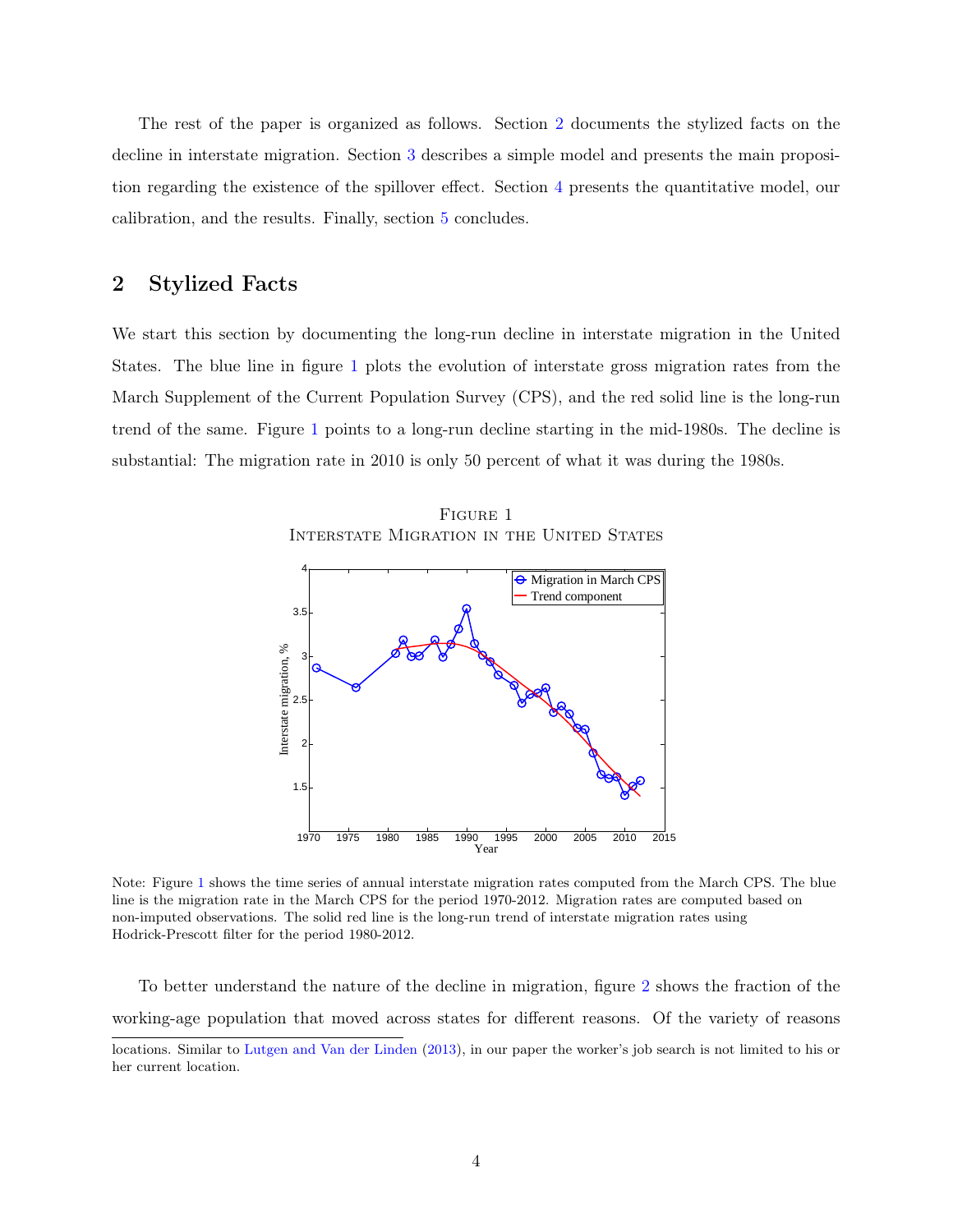to move,<sup>[7](#page-5-1)</sup> moves motivated by job-related factors have declined sharply, whereas other moves have changed unnoticeably. This observation rules out theories based on increases in direct moving costs, as such increases would cause lower migration rates for all categories of moves.

One natural candidate for explaining the decline in migration is the aging of the population over the last 30 years. As shown in figure [3,](#page-6-0) the U.S. population has aged substantially: The fraction of working-age population older than 40 has increased from 62 percent in the 1980s to 75 percent in 2010. It is well known that there are large migration differences across age groups. To illustrate this, figure [4](#page-6-1) plots the interstate migration rate over the working life. People between the ages of 25 and 29 are almost four times more likely to move across states than those aged 50 to 54. These differences, coupled with population aging in the United States, call for the possibility that aging might be an important factor behind the declining migration rates.

FIGURE 2 REASONS TO MOVE IN THE UNITED STATES

<span id="page-5-0"></span>

Note: Figure [2](#page-5-0) shows the fraction of the working-age population that moved across states for different reasons, computed from the March CPS. The red line is the share of migrants who moved for job-related reasons. The blue line is the fraction of moves related to family reasons. The green line is the share of migrations for all other reasons.

<span id="page-5-1"></span><sup>7</sup>These reasons include job-related factors (e.g., for a new job, job-transfer, job search, easier commute, etc.), family-related factors (e.g., changes in marital status, to establish one's own household, etc.), housing-related factors (e.g., to own, better housing, better neighborhood, etc.), and other reasons (e.g., foreclosure, natural disaster, etc.).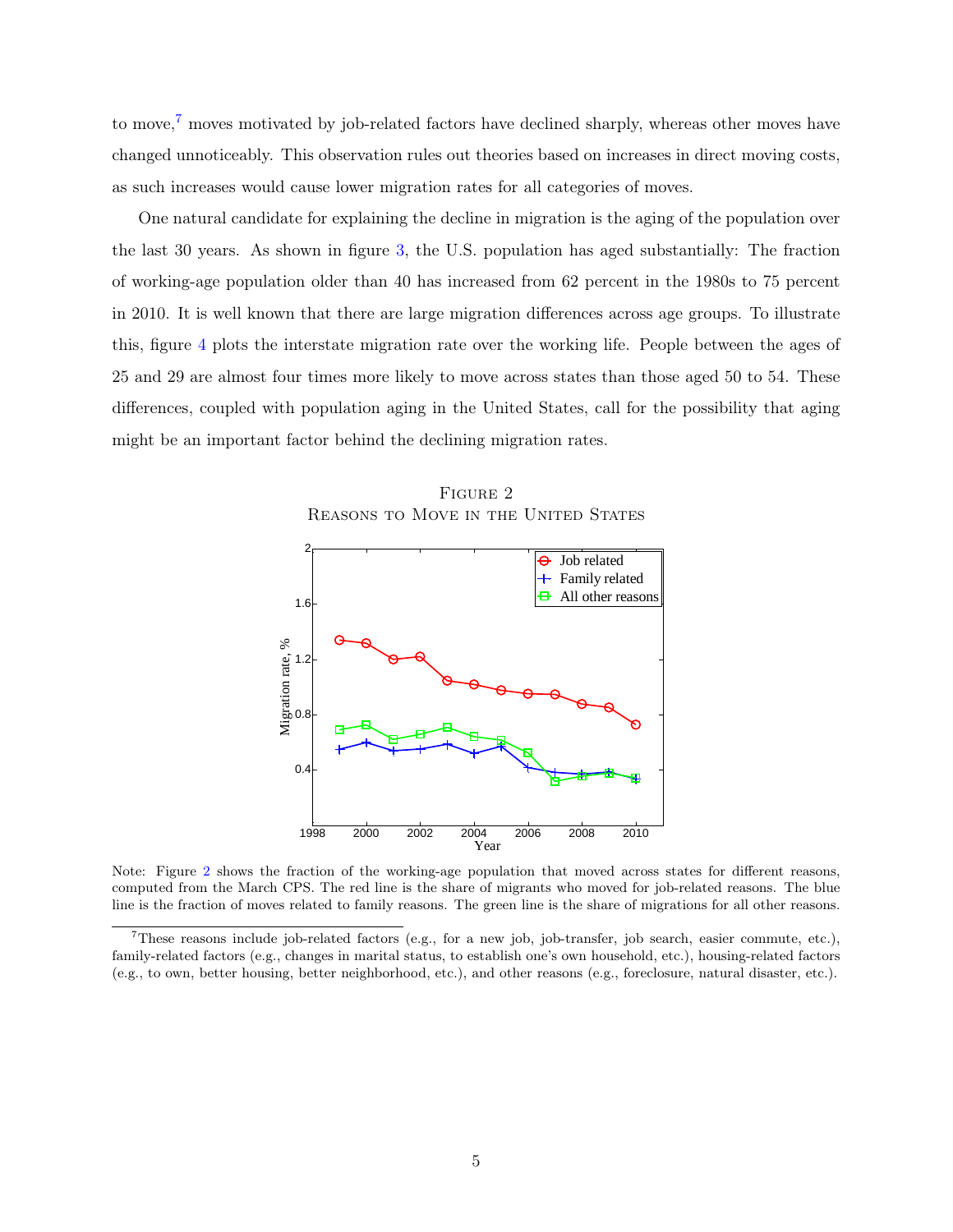FIGURE 3 AGING POPULATION IN THE UNITED STATES

<span id="page-6-0"></span>

<span id="page-6-1"></span>Note: Figure [3](#page-6-0) shows the aging of the U.S. population over the period 1980-2010. The blue dots indicate the share of individuals older than 40 among individuals between the ages of 25 and 60. The red squares show interstate migration rates during the same time period (March CPS; authors' calculations).



Figure 4 Interstate Migration over Working Ages

Note: Figure [4](#page-6-1) shows annual interstate migration rates over the working life. Migration rates are computed based on non-imputed observations. The interstate migration rate decreases sharply over the working life and most of the decline occurs before age 40.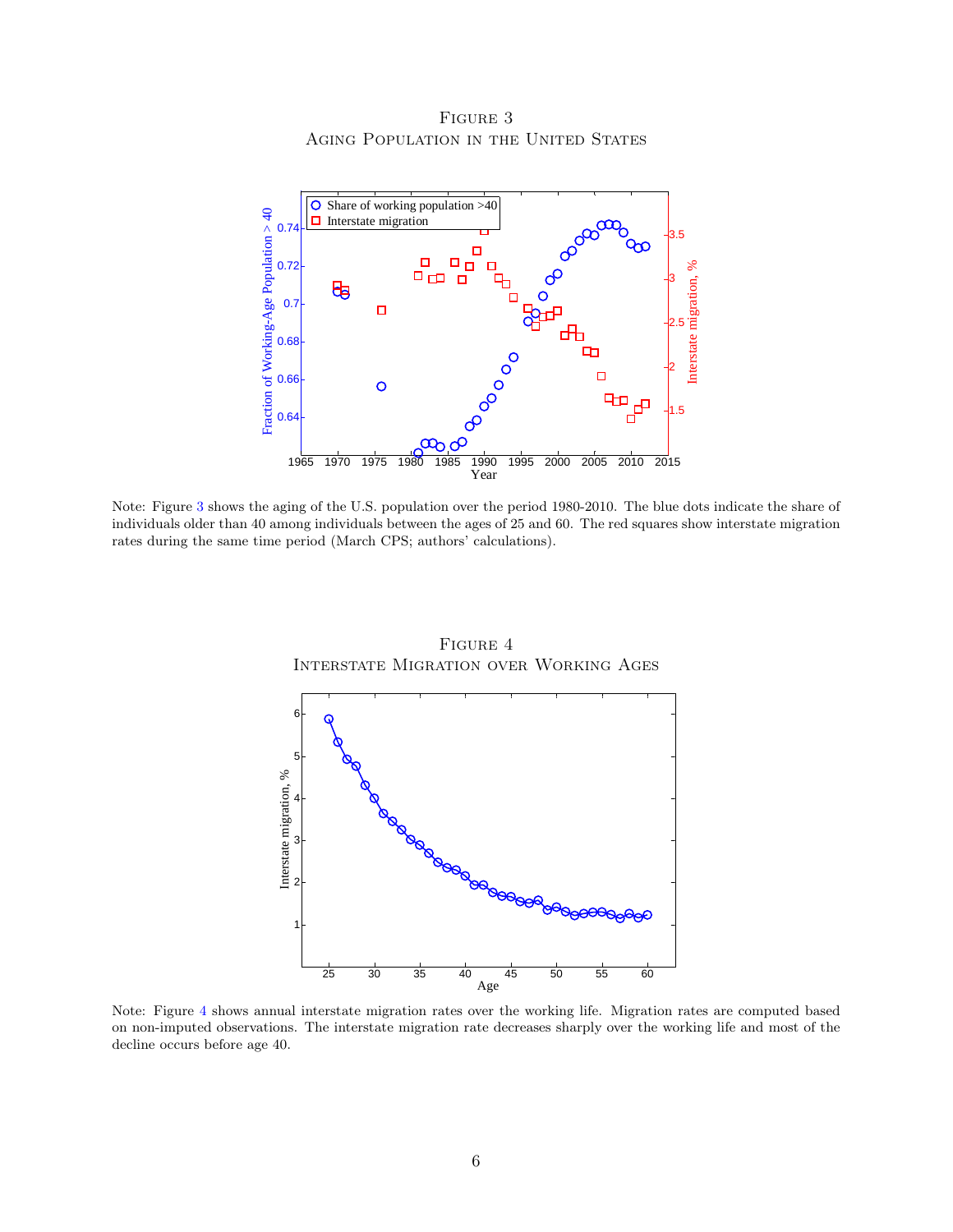To evaluate the direct effect of compositional change, we conduct the following accounting exercise. At any point in time, the migration rate can be written as a weighted sum of groupspecific migration rates:

$$
m_t \equiv \sum_i s_{i,t} \times m_{i,t},
$$

where  $s_{i,t}$  and  $m_{i,t}$  are group-specific shares and migration rates at time t, respectively. Fixing the migration rate of every age group to its level in 1980, we construct a counterfactual migration rate by changing only the shares of age groups:

$$
\hat{m_t} = \sum_i s_{i,t} \times \overline{m}_{i,t}.
$$

Under this formulation, any change in the migration rate,  $\Delta \hat{m}$ , is driven by the change in the share of each age group; that is,

$$
\Delta \hat{m} = \sum_i \Delta s_{i,t} \times \overline{m}_{i,t}.
$$

The red line in figure [5](#page-8-0) plots the resulting counterfactual migration rates. The result suggests that the aging population is not significant enough to explain a sizable portion of the decline in migration. Based on this finding, we investigate how the life-cycle pattern of migration has evolved. Figure [6](#page-8-1) plots the migration rates of different age groups. Interstate migration has declined for all ages. This common decline across ages accounts for most of the observed decline in interstate migration. Thus, to understand why migration has declined, we need to understand why migration has fallen for workers at all ages.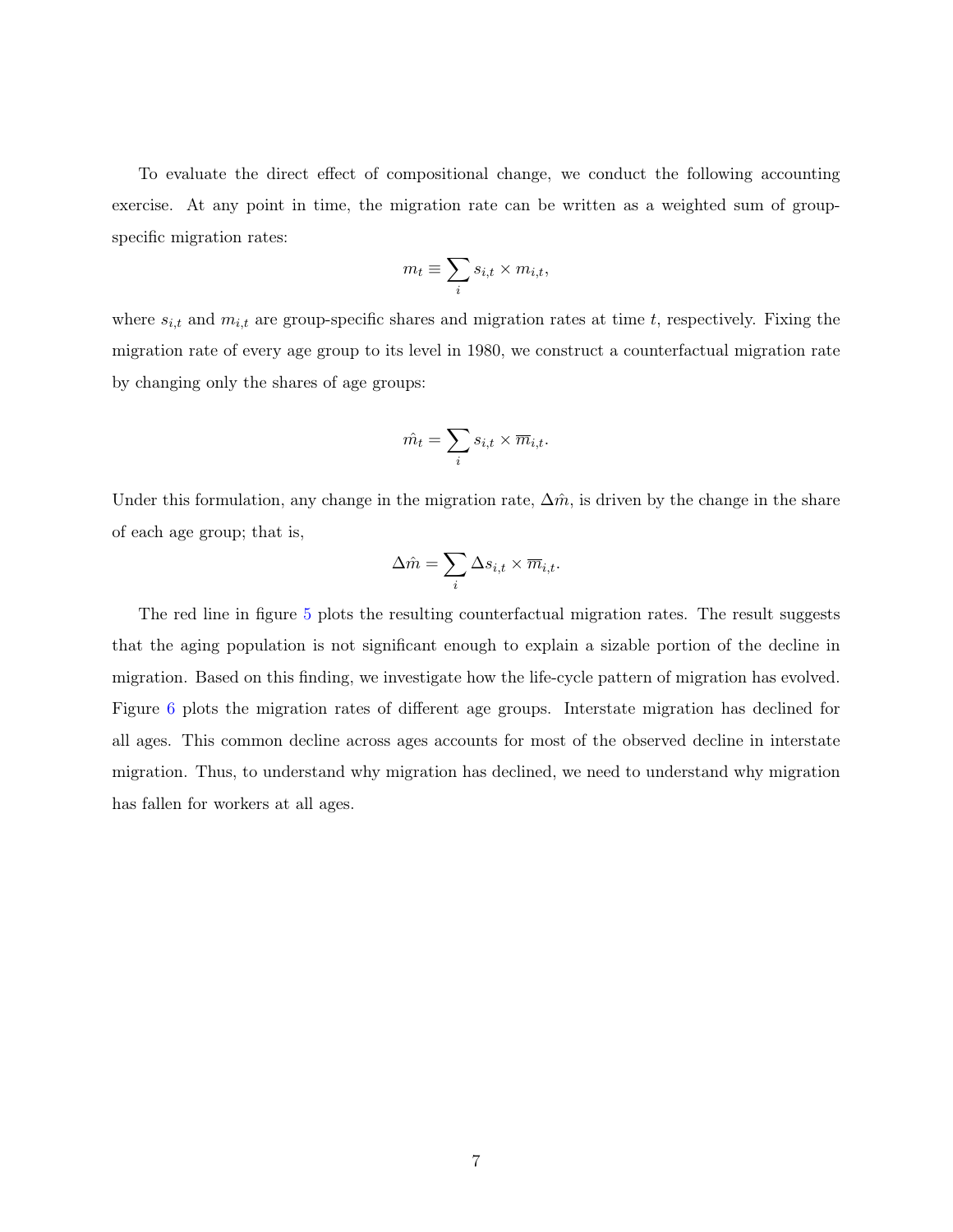<span id="page-8-0"></span>FIGURE 5 Quantifying the Direct Effect of Aging on Interstate Migration



<span id="page-8-1"></span>Note: Figure [5](#page-8-0) shows the direct effect of the aging population on interstate migration. The blue line with circles is the interstate migration rate in the March CPS. The red line shows the counterfactual migration rate obtained by fixing the migration rate of each age group to its 1980 level and changing the share of each group in line with the data (March CPS; authors' calculations).



Figure 6 Time Trend of Interstate Migration over Working Ages

Note: Figure [6](#page-8-1) shows the 5-year moving average of interstate migration rates for each age group.

Section [3](#page-9-0) presents our mechanism through which compositional changes affect migration rates. This mechanism is an indirect general equilibrium effect that operates through a change in the labor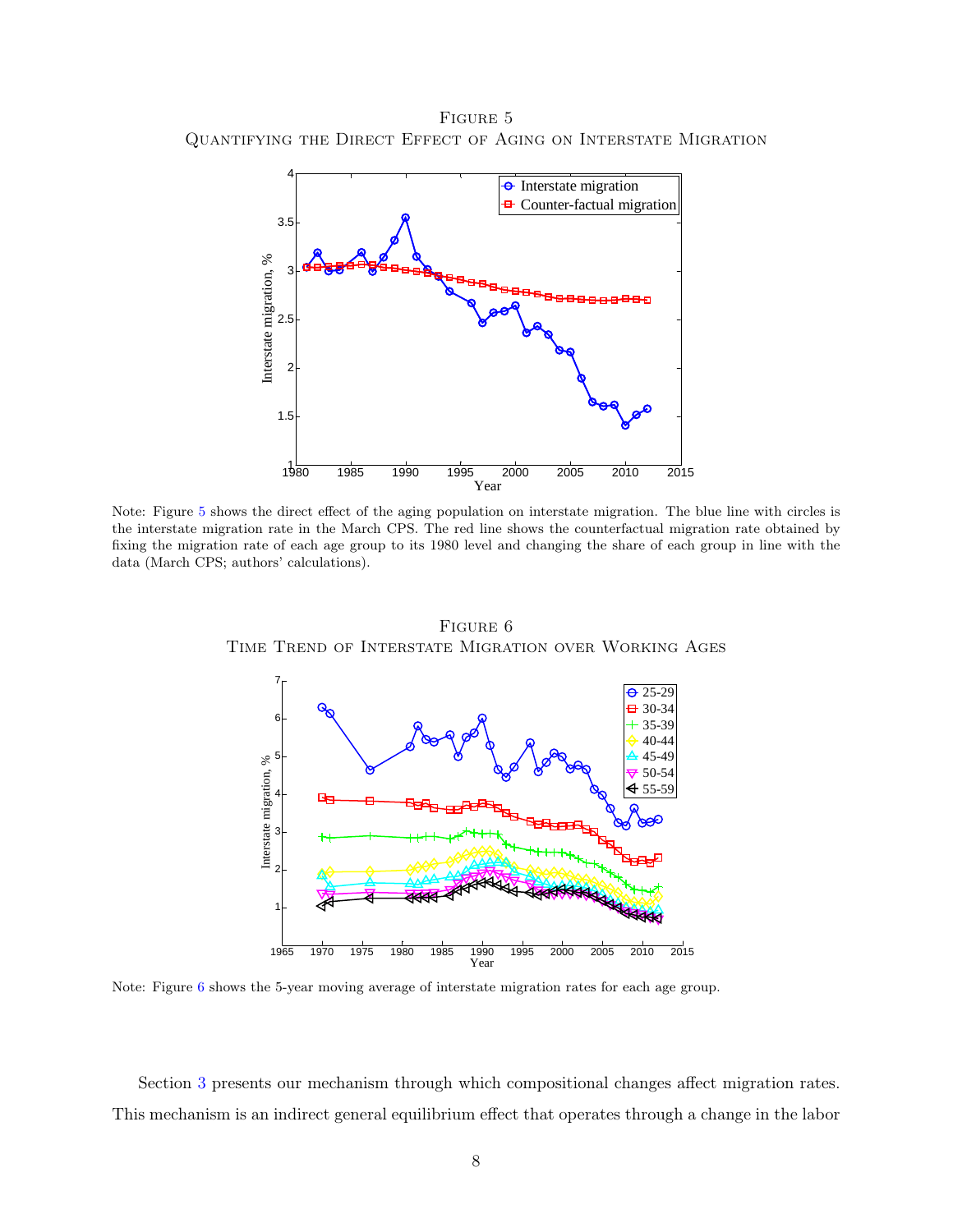market and lowers the equilibrium migration rate for all individuals (migration spillovers). As we argue later through the lens of this simple model, the accounting exercise in figure [5](#page-8-0) captures only the direct effect of compositional change, and hence it provides only a lower bound on the effect of aging on migration.

# <span id="page-9-0"></span>3 Theoretical Insights from a Simplified Model

To illustrate the indirect effect of compositional change through general equilibrium, we analyze an economy with two locations populated by two types of workers whose moving costs differ. The model combines the island framework in [Lucas and Prescott](#page-33-2) [\(1974\)](#page-33-2) and the local labor market with search frictions in [Mortensen and Pissarides](#page-33-3) [\(1994\)](#page-33-3).

#### 3.1 Environment

The model economy consists of two symmetric locations, A and B, populated by a measure one of infinitely lived, risk-neutral individuals who can be of two types. The first type, which we label "settlers," faces very large moving costs, and thus they never move. Individuals of the second type, labeled "nomads," do not face any moving costs and are perfectly mobile.  $2\phi$  measure of individuals are settlers and are distributed evenly across A and B. The goal of this section is to show that an increase in  $\phi$  may result in a lower migration rate even for nomads.

Within a period, unemployed individuals look for a job. Settlers search only within their current location, whereas nomads are allowed to search for jobs in both locations. For tractability, we assume that the job search is sequential: workers first look for a job in their current location. In the case of an unsuccessful local search, they may look for a job in the other location.

Firms advertise for vacant positions by paying a fixed cost,  $\kappa$ , to attract workers. They may advertise for a given position in their own location or in the other location.

Workers can see only the jobs advertised in their own location. These advertisements can belong to local firms as well as to firms in the other location.<sup>[8](#page-9-1)</sup> As a result, there are two distinct labor markets in each location. The first market is the "local market," where workers look for local jobs and meet local firms. In the other market, the "distant market," workers look for jobs created by firms in the other location and advertised in the workers' location.

<span id="page-9-1"></span><sup>&</sup>lt;sup>8</sup>For example, unemployed workers in Philadelphia can acquire information on job postings from local newspapers. These job postings can be advertised by firms already located in Philadelphia or by firms located in another city.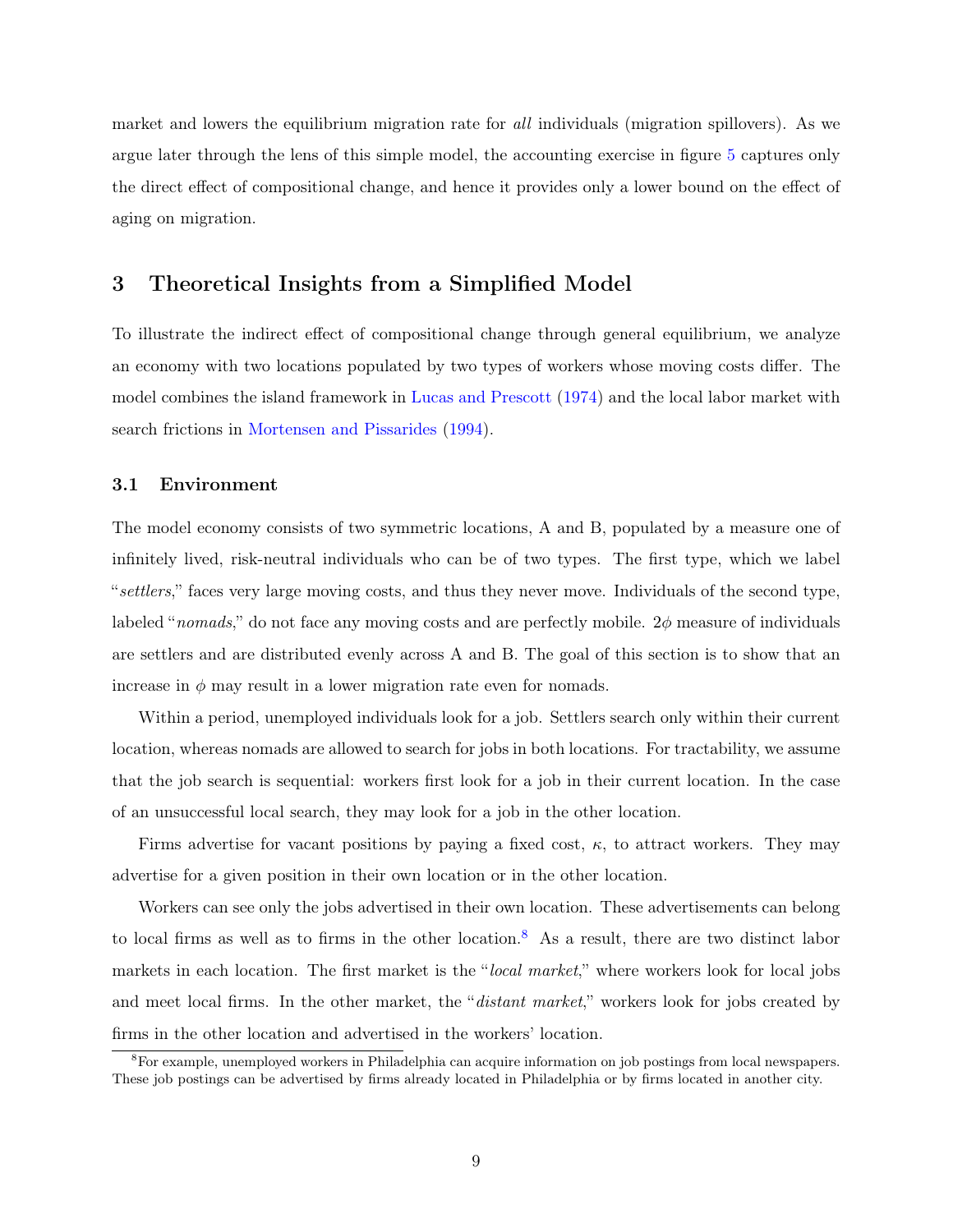Both the local and the distant labor markets are subject to search frictions. Matches are determined by the matching function  $m(v, u)$ , where v and u indicate the number of job postings and the number of unemployed workers in a labor market, respectively. Assuming a constantreturns-to-scale matching function, job- and worker-finding probabilities for workers and firms are determined by four market tightnesses. Let  $\theta_l^i$  and  $\theta_d^i$  denote the market tightnesses in location i in the local and distant labor markets, respectively.  $q(\theta)$  is the worker-finding rate for a firm, whereas  $p(\theta)$  is the job-finding probability for an unemployed worker.<sup>[9](#page-10-0)</sup> In what follows, we will simplify the notation for the sake of brevity and drop the location superscript  $i$ .<sup>[10](#page-10-1)</sup>

#### 3.2 The Problem of Workers and Firms

The following equations show the value of being unemployed for both types of workers. A superscript of s denotes a settler, whereas n refers to a nomad:

$$
U^{s} = b + \beta \{p(\theta_{l})W^{s}(w^{s}) + (1 - p(\theta_{l}))U^{s}\}
$$
  

$$
U^{n} = b + \beta \{p(\theta_{l})W^{n}(w_{l}^{n}) + (1 - p(\theta_{l}))\Delta^{n}\},
$$

where

$$
\Delta^{n} = \max \left\{ p \left( \theta_{d} \right) W^{n} \left( w_{d}^{n} \right) + \left( 1 - p \left( \theta_{d} \right) \right) U^{n}, U^{n} \right\}.
$$

Once employed, the match dissolves with probability  $\delta$  regardless of the type of worker. The value of employment for type  $i$  worker is given by the following equations:

$$
W^{i}(w) = w + \beta \left\{ (1 - \delta) W^{i}(w) + \delta U^{i} \right\}.
$$

Firms matched with a worker collect  $y-w$  until the match is dissolved. Thus, the value of a matched firm is given by

$$
J(w) = y - w + \beta (1 - \delta) J(w).
$$

<span id="page-10-0"></span> $\mathcal{P}_q(\cdot)$  is decreasing and  $p(\cdot)$  is increasing with respect to  $\theta$ :  $q'(\theta) < 0$  and  $p'(\theta) > 0$ .

<span id="page-10-1"></span> $10\text{ As the measure of setter is the same across locations, the equilibrium, provided that it exists, will be symmetric.}$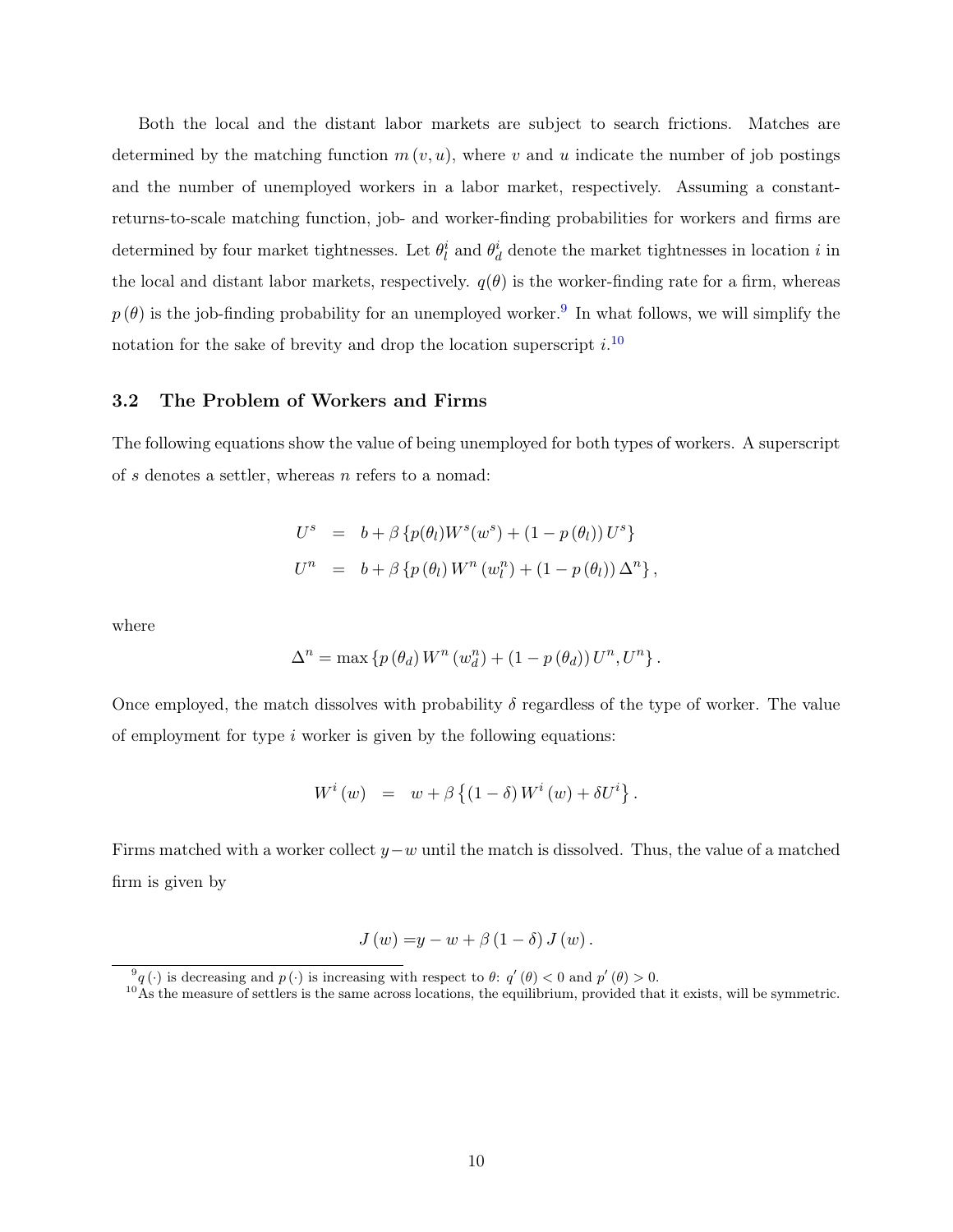#### 3.3 Wage Determination

Wages are determined by Nash bargaining between a firm and a worker. The following equations define the wage-determination problem in the worker-firm pair:

$$
w^{s} = \arg \max \{ W^{s}(w) - U^{s} \}^{\eta} J(w)^{1-\eta}
$$
  

$$
w_{l}^{n} = \arg \max \{ W^{n}(w) - \Delta^{n} \}^{\eta} J(w)^{1-\eta}
$$
  

$$
w_{d}^{n} = \arg \max \{ W^{n}(w) - U^{n} \}^{\eta} J(w)^{1-\eta}.
$$

Note that the outside option for nomads in the local market  $\Delta^n$  contains the additional option value of search in the distant market.

#### 3.4 Steady-State Equilibrium

We assume free entry of firms. This ensures that, in equilibrium, the value of creating a vacancy will be zero in each market. Equations [\(1\)](#page-11-0) and [\(2\)](#page-11-0) describe the free-entry conditions in the distant and local markets, respectively:

<span id="page-11-0"></span>
$$
\kappa = q(\theta_d) J(w_d^n) \tag{1}
$$

$$
\kappa = q(\theta_l) \left\{ \frac{u^s}{u^n + u^s} J(w^s) + \frac{u^n}{u^n + u^s} J(w^n_l) \right\},\tag{2}
$$

where  $u^j$  is the steady-state measure of unemployed individuals of type j. Both conditions equate the cost of posting a vacancy to the expected value of creating a vacancy. Note that in the local labor market, there are two types of workers. Thus, the expected value of a vacancy is a weighted average of the profits of employing each type, where the weights are given by the share of each type in the unemployment pool.

As shown in [Diamond](#page-32-9) [\(1982\)](#page-32-9) and [Mortensen](#page-33-9) [\(1982\)](#page-33-9), Nash bargaining splits the surplus of a match between the worker and the firm according to their bargaining power. In particular, the worker gets  $\eta$  share of the surplus, and the firm gets the remainder. Using the value functions of workers and firms, we show that the surplus generated by a firm and a settler is given by

$$
S^{s}(\theta_{l}, \theta_{d}) \equiv J(w) + W^{s}(w) - U^{s} = \frac{y - b}{1 - \beta \{ (1 - \delta) - \eta p(\theta_{l}) \}}.
$$
\n(3)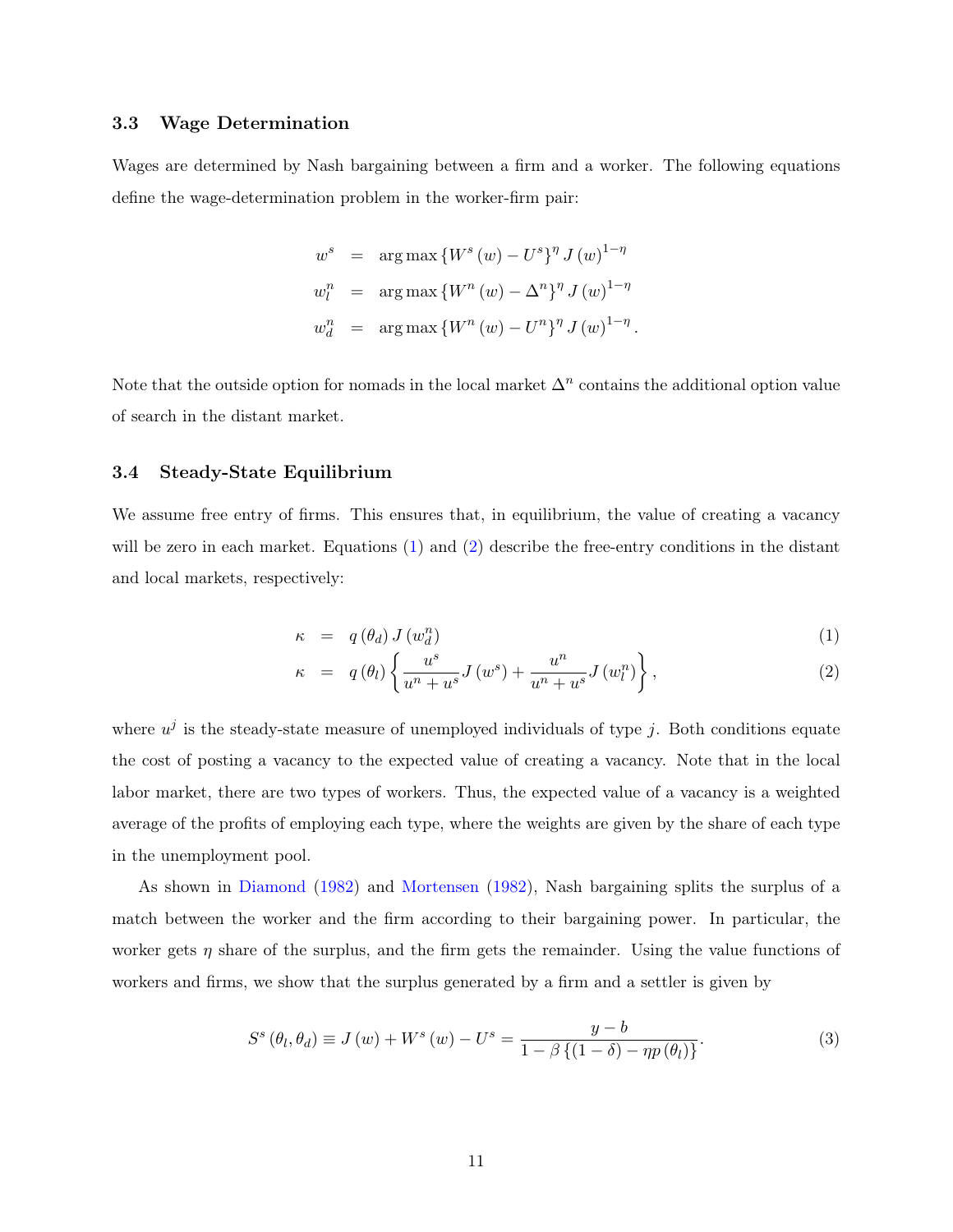The surplus of a match between a firm and a nomad from the other location is given by

$$
S_d^n(\theta_l, \theta_d) \equiv J(w) + W^n(w) - U^n
$$
  
= 
$$
\frac{y - b}{1 - \beta [(1 - \delta) - {\eta p(\theta_l) + (1 - \eta p(\theta_l)) \eta p(\theta_d)}]}.
$$
 (4)

Similarly, the surplus of a match between a firm and a nomad in the local market is as follows:

$$
S_l^n(\theta_l, \theta_d) \equiv J(w) + W^n(w) - \Delta^n
$$
  
= 
$$
\frac{(1 - \eta p(\theta_d)) (y - b)}{1 - \beta [(1 - \delta) - \{\eta p(\theta_l) + (1 - \eta p(\theta_l)) \eta p(\theta_d)\}]}.
$$
 (5)

The effective discount factor in the match with a settler is  $\beta \{1 - \delta - \eta p(\theta_l)\}\)$ . Note that the effective discount factor for a nomad differs from that of the settler by  $(1 - \eta p(\theta_l)) \eta p(\theta_d)$ . This difference is due to the additional job search opportunity of nomads, which arises from the option of searching in the distant labor market. Consequently, the surplus of a match with a settler is larger than that with a nomad:  $S^s(\theta_l, \theta_d) > S_d^n(\theta_l, \theta_d) > S_l^n(\theta_l, \theta_d)$  for all positive  $\theta_l$  and  $\theta_d$ . Using the Nash bargaining solution that  $J^i = (1 - \eta) S^i$ , we now rewrite the free-entry conditions in equations [\(1\)](#page-11-0) and [\(2\)](#page-11-0) as functions of match surplus functions.

<span id="page-12-0"></span>Remark 1. (Equilibrium Wages) In equilibrium, the wage of settlers is lower than that of nomads:

$$
w^s
$$

The result is straightforward given the relative sizes of the surpluses of these matches. The details of the derivation can be found in appendix [B.1.](#page-39-0) The fact that firms pay lower wages to settlers than to nomads indicates that the job creation of firms may change when the composition of the population changes. In the next proposition, we study the effect of a higher share of settlers on the equilibrium tightnesses of the different labor markets.

<span id="page-12-1"></span>Proposition 1. (Share of immobile workers and labor market tightnesses) If the elasticity of the worker-finding rate with respect to the market tightness is high enough compared to the bargaining share of workers  $\eta$ ,

1. The local labor market tightness increases with the measure of immobile workers:

$$
\frac{d\theta_l}{d\phi} > 0.
$$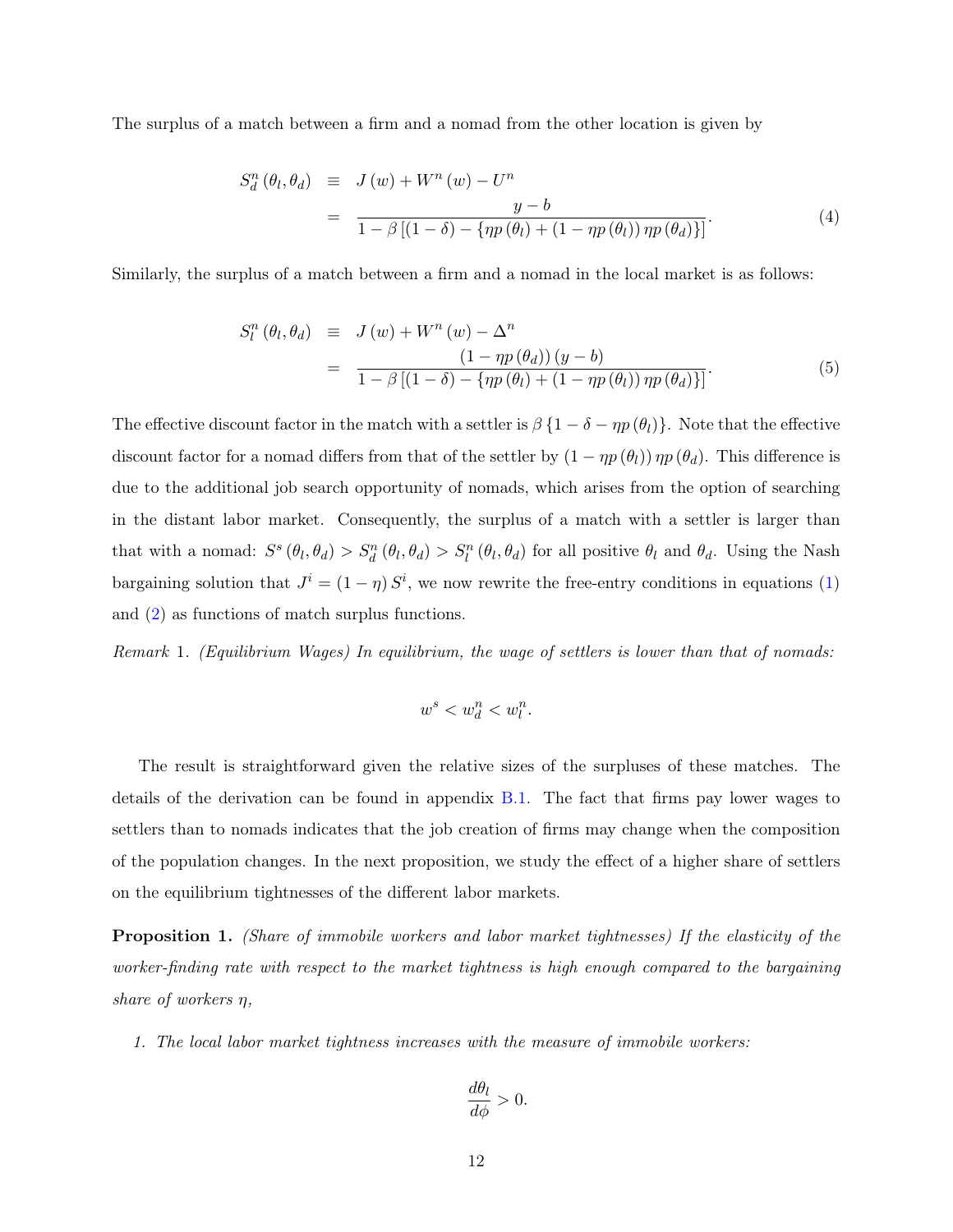2. The distant labor market tightness is inversely related to the measure of immobile workers:

$$
\frac{d\theta_d}{d\phi}<0.
$$

The details of the proof of the proposition can be found in appendix [B.](#page-39-1) As we have noted before, remark [1](#page-12-0) shows that firms make a higher profit from a match with a settler. Fixing market tightnesses, the share of settlers among the unemployed pool,  $\frac{u^s}{u^n + u^s}$ , increases with  $\phi$ , thereby increasing the expected profit from a vacancy in the local market (see equation [\(18\)](#page-40-0)). In equilibrium,  $\theta_l$  must become higher for the free-entry condition in equation [\(18\)](#page-40-0) to hold. The increase in local opportunities in turn reduces the surplus of a match with a nomad,  $S_d^n$ . As a result, firms expect less profit in the distant labor market. For the free-entry condition in this market to hold,  $\theta_d$  must decrease.

We now turn to the implications of proposition [1](#page-12-1) for the equilibrium migration rate and unemployment. Recall that in our model, only the nomads move in the event of an unsuccessful local search and a successful distant job search. Thus, their migration rate depends crucially on the local and distant job-finding rates. The next corollary shows that the migration rate of nomads is decreasing in the share of settlers,  $\phi$ .

<span id="page-13-0"></span>Corollary 2. (Share of settlers and the equilibrium migration rate of nomads) As the measure of settlers increases, the migration rate (mr) of nomads decreases:

$$
\frac{dmr}{d\phi} < 0.
$$

Proposition [1](#page-12-1) implies that an increase in the share of settlers increases the local job-finding probability, but decreases the job finding rate in the distant market. The migration rate of an unemployed nomad is given by  $(1 - p(\theta_l)) p(\theta_d)$  and is clearly decreasing in  $\phi$ . Moreover, the overall migration rate of nomads, measured as  $\frac{(1-p(\theta_l))p(\theta_d)u^n}{0.5-\phi_l}$  $\frac{\partial(t)}{\partial t}$ , also decreases with  $\phi$ . We label this general equilibrium effect *migration spillovers*.

Now, we use our model to study the implication of changes in population composition for equilibrium unemployment.

<span id="page-13-1"></span>Corollary 3. (Share of settlers and the equilibrium aggregate unemployment rate)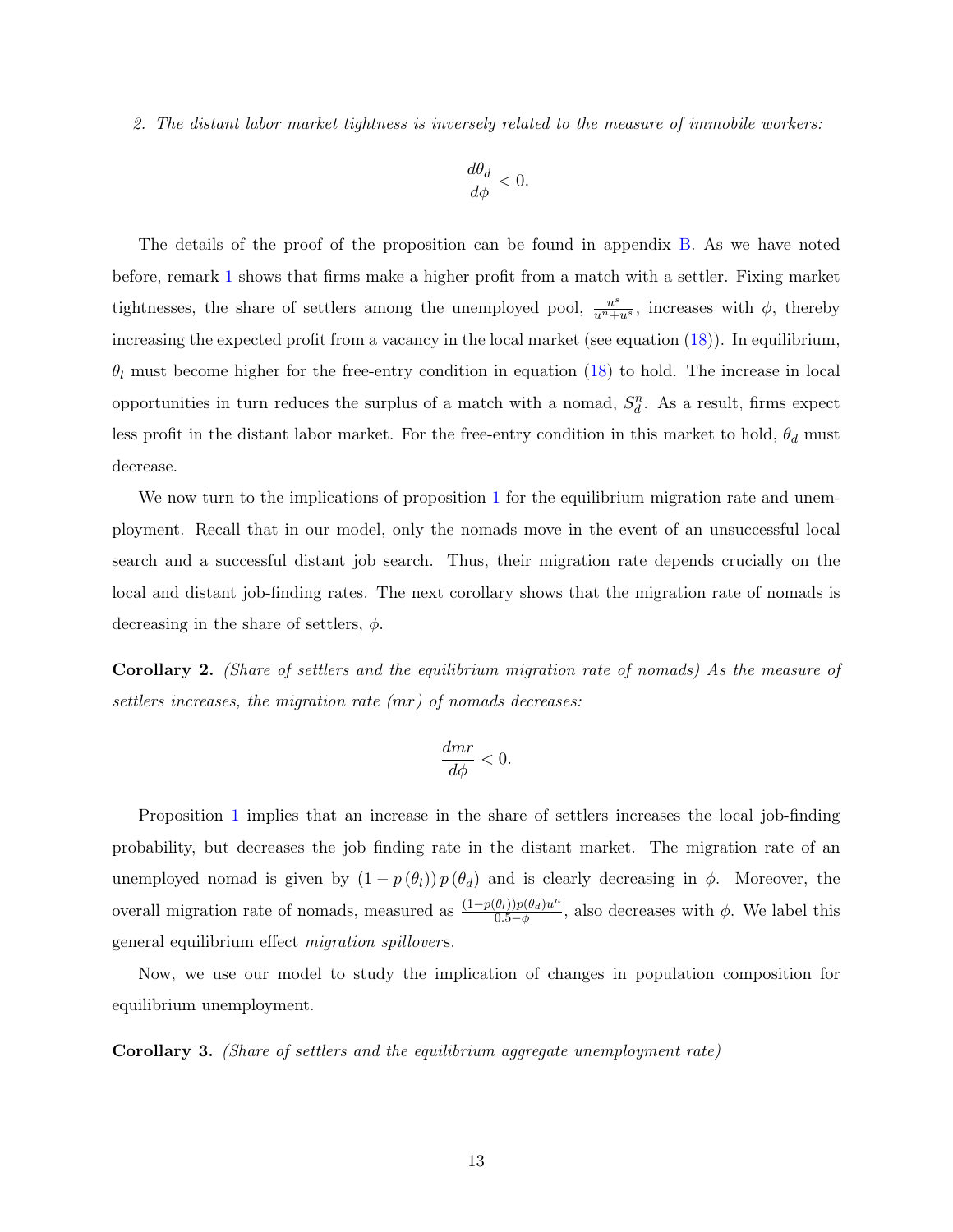1. The conditional unemployment rates  $(ur^j)$  decrease for all types:

$$
\frac{dur^s}{d\phi} < 0 \quad and \quad \frac{dur^n}{d\phi} < 0.
$$

2. The effect on the aggregate unemployment rate is ambiguous; and it is positive if the compositional effect (larger share of settlers) is greater than the general equilibrium effect.

In this model, there are two effects in the increase of share of settlers,  $\phi$ , on unemployment. The first is a general equilibrium effect. This effect arises because firms, in response to an increase in  $\phi$ , post more vacancies in the local labor market and fewer vacancies in the distant market. Meanwhile, there is also a compositional effect at work that is captured by the first term: an increase in settlers with a higher unemployment rate because of their limited job search capabilities puts an upward pressure on aggregate unemployment. To sum up, the effect on aggregate unemployment is ambiguous and depends on the relative sizes of the two effects.

<span id="page-14-0"></span>



Note: Figure [7](#page-14-0) shows the importance of the market structure for the existence of the spillover effect. In solid blue line, we plot the relationship between the fraction of immobile workers and the equilibrium migration rate of mobile workers. The dashed red line shows the same relationship for a model with complete market segmentation in the local labor market ( $\rho = 1$ ). Finally, the dashed-dotted green line shows an intermediate case, where  $\rho = 0.5$ . This figure clearly shows that the migration spillover effect does not exist in a model with perfect market segmentation. The degree of the spillovers, as measured by the slope of the line, is decreasing in the extent of market segmentation.

In this section, we have developed a simple model of migration and used it to demonstrate how the equilibrium migration rate of perfectly mobile nomads is affected by changes in the population composition. The key to this result is that in the local market, there is no market segmentation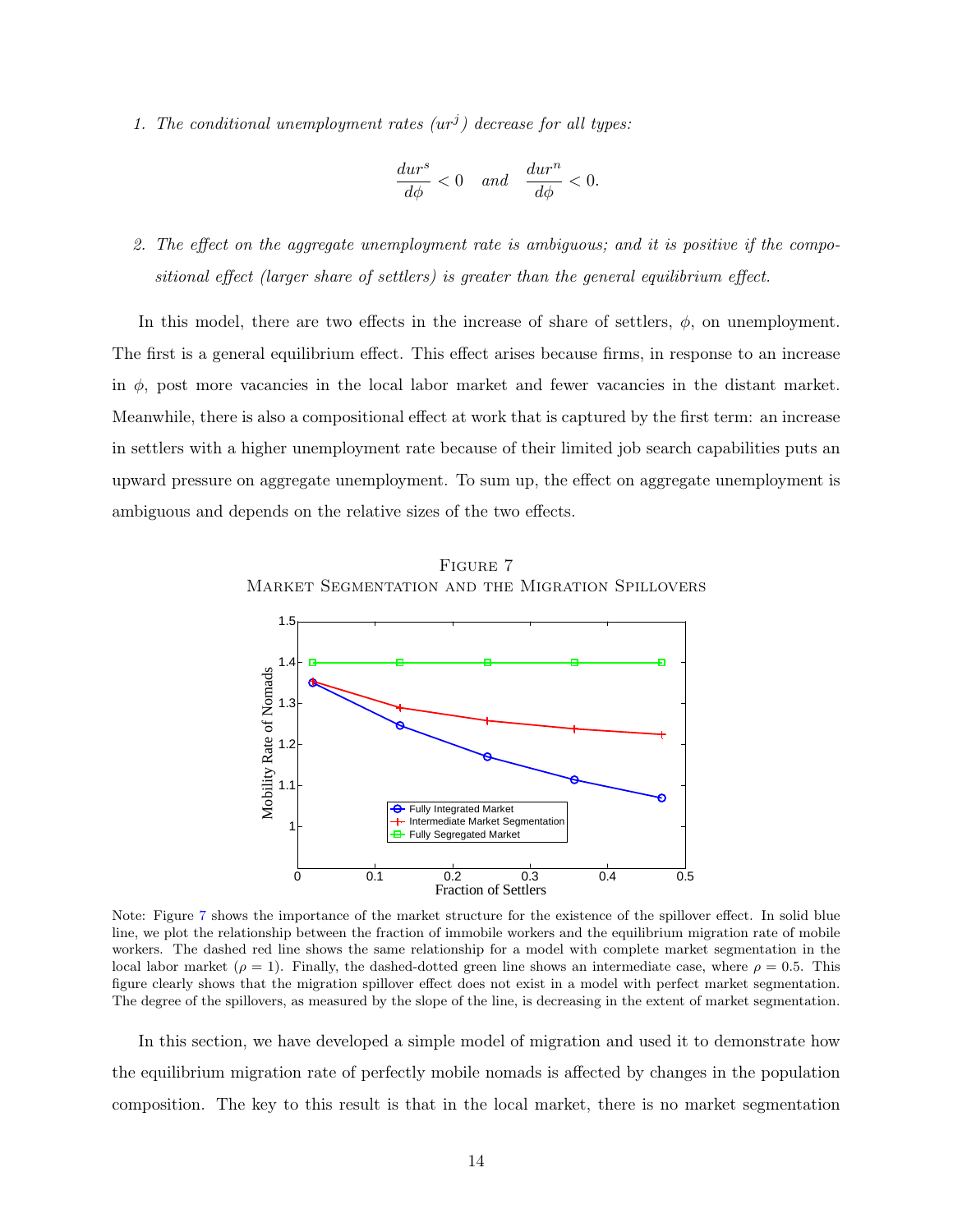by type. To illustrate the role of this labor market structure in generating the results, we now turn to an alternative search process and introduce a market segmentation parameter,  $\rho$ . With probability  $1 - \rho$ , we assume that nomads search along with settlers in the local labor market. With probability  $\rho$ , however, nomads participate in a segregated local labor market. If  $\rho = 0$ , this environment is identical to the model we already presented. As  $\rho$  approaches 1, the local market becomes completely segregated.

All the equations pertaining to this model and the related derivations are presented in appendix [B.6.](#page-48-0) Figure [7](#page-14-0) shows that if the local labor market is perfectly segregated by type, the change in population composition does not affect the migration rate of nomads. Thus, there is no migration spillover. The extent of the migration spillover is measured by the slope of the line, and it is decreasing in  $\rho$ .

### <span id="page-15-0"></span>4 Quantifying the Importance of Migration Spillovers

In this section, we extend the model in section [3](#page-9-0) and evaluate quantitatively the effect of an aging population on interstate migration. First, we allow for multiple types of workers with finite moving costs. Each type corresponds to a specific age group in the data. Second, we introduce heterogeneity in the permanent preferences for locations. This results in variation in the age composition across locations. The rest of the quantitative model builds on the structure of the labor market presented in section [3.](#page-9-0)

#### 4.1 Model

#### 4.1.1 Environment

The economy consists of two locations, A and B, that are populated by N types of infinitely lived workers. Workers of various types differ in their moving costs and their permanent preference for A over B. Workers have preferences that are ordered according to

$$
\Sigma_{t=0}^{\infty} u_j(c_t, \epsilon_i),
$$

where *i* is the worker's type, *j* denotes his location in period *t*,  $c_t$  is his consumption, and  $\epsilon_i$  is his preference for A. We assume linear utility and express the utility function  $u$  as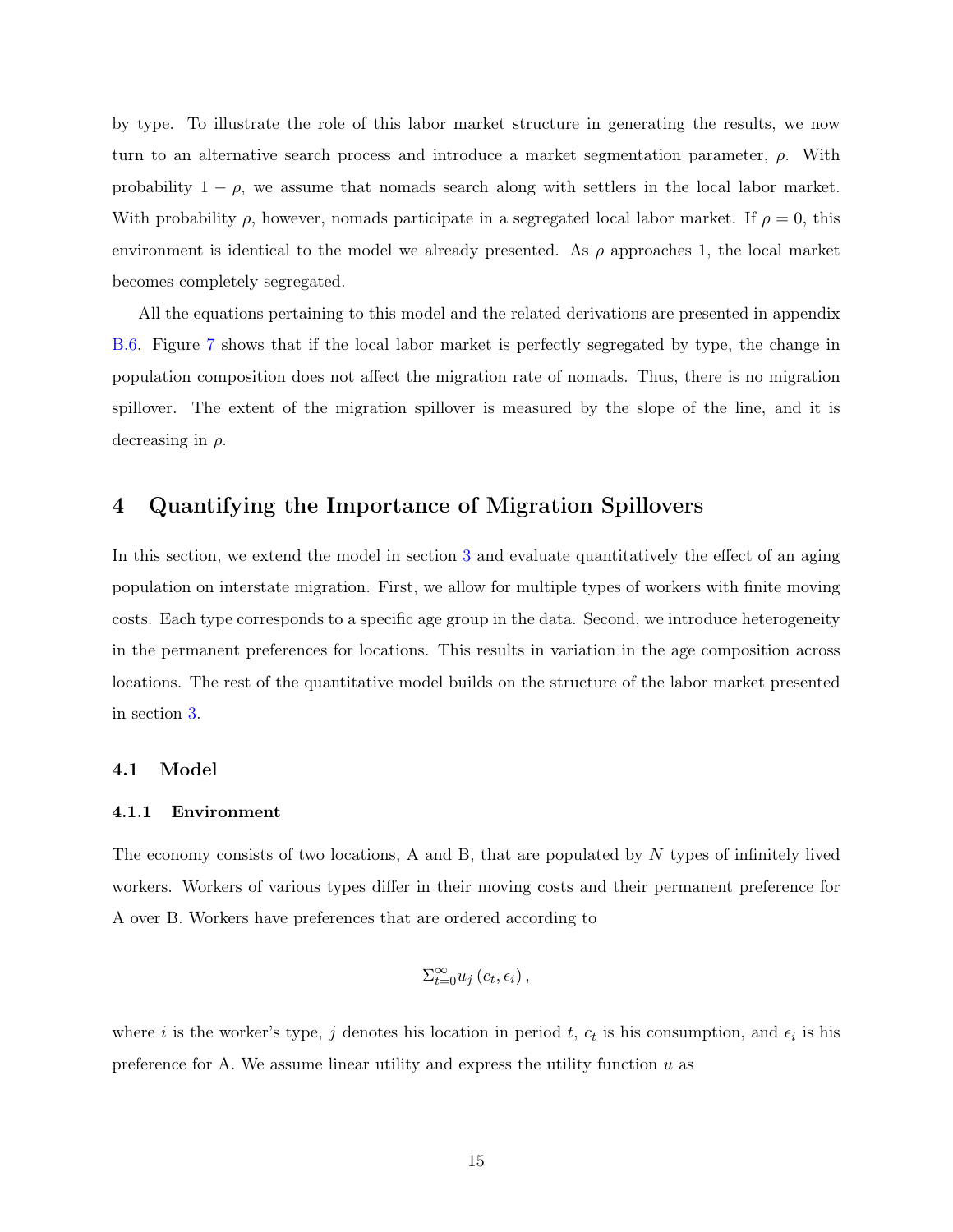$$
u_j(c,\epsilon) = \begin{cases} c+\epsilon & \text{if } j = A \\ c-\epsilon & \text{if } j = B. \end{cases}
$$

 $\epsilon$  is distributed according to a normal distribution with mean  $\mu_{\epsilon,i}$  and variance  $\sigma^2$ .

A worker can be employed or unemployed. At the beginning of the period, unemployed workers decide whether they want to move to the other location. After job destruction, shocks are realized and labor markets open. Firms post vacancies, and unemployed workers look for jobs. Job search consists of two stages. In the local job search stage, workers apply for jobs in their own location. This is followed by a distant search, in which those workers that were unable to secure a local job decide whether to look for a job in the other location. Once all local and distant matches are formed, the migration stage opens. Finally, production is made, and wages are paid out. The following describes the timing of events within a period:

- 1. Unemployed workers migrate to their preferred location.
- 2. Separation shock hits existing matches with probability  $\delta$ .
- 3. The local labor market opens: unemployed workers look for local jobs.
- 4. The distant labor market opens: unemployed workers that could not find a local job decide whether to look for a job in the other location.
- 5. Workers who accept an offer from the other location pay the moving cost and move.
- 6. Production is made, and wages are paid.

Similar to the simple model, there are four different market tightnesses that govern job- and workerfinding probabilities for workers and firms, respectively. Let  $\theta_l^j$  $\frac{j}{l}$  and  $\theta_d^j$  $\frac{d}{d}$  denote the market tightnesses in the local and distant labor markets in location j.

#### 4.1.2 Value Functions and Decision Rules

The following equations describe the value of employment and unemployment to workers residing in A and B: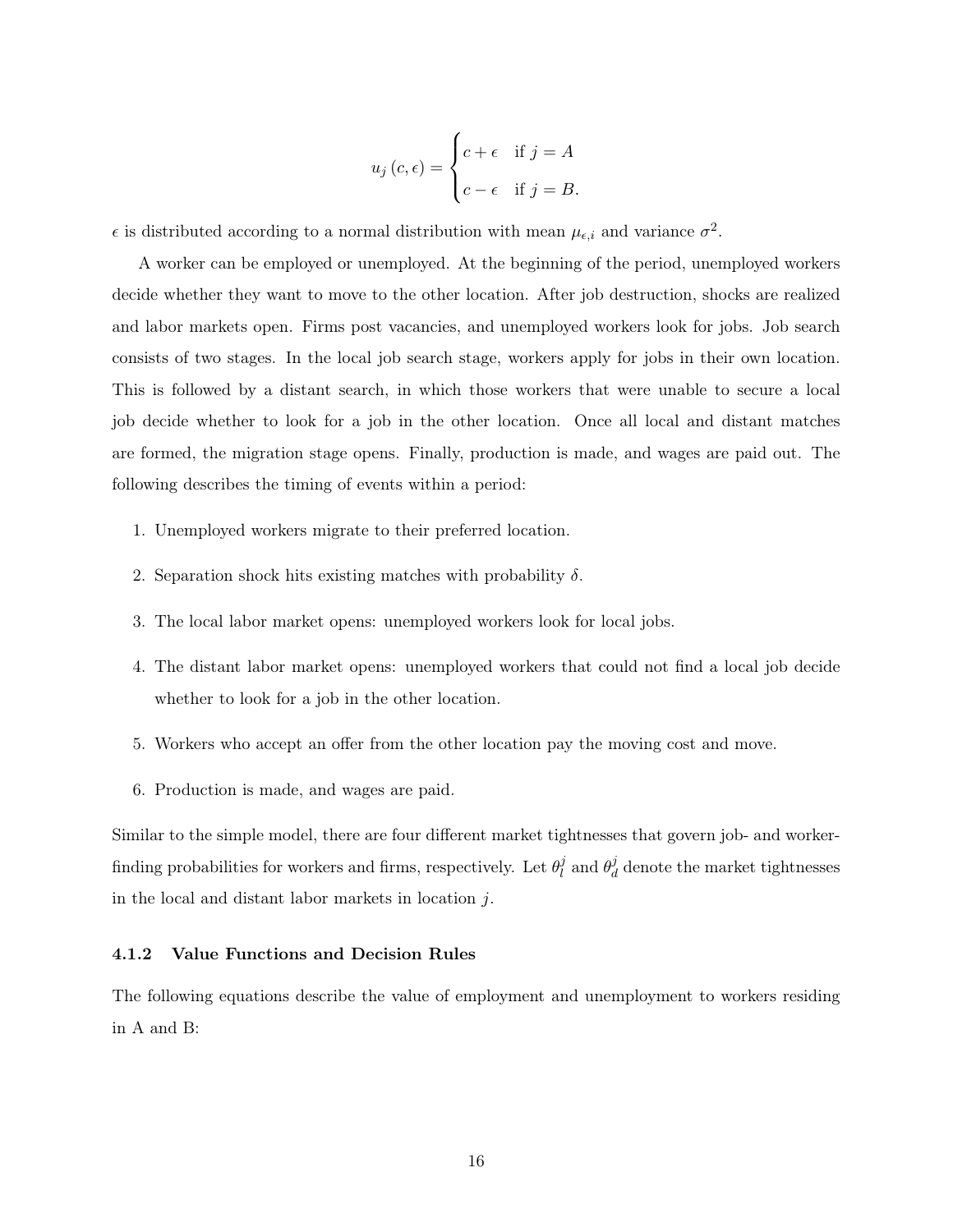<span id="page-17-1"></span>
$$
W^{A}(w, \epsilon, \mu) = w + \epsilon + \beta \left[ (1 - \delta) W^{A}(w, \epsilon, \mu) + \delta U^{A}(\epsilon, \mu) \right]
$$
(6)  

$$
W^{B}(w, \epsilon, \mu) = w - \epsilon + \beta \left[ (1 - \delta) W^{B}(w, \epsilon, \mu) + \delta U^{B}(\epsilon, \mu) \right]
$$
  

$$
U^{A}(\epsilon, \mu) = b + \epsilon + \beta \left[ \max \left\{ \Sigma^{A}(\epsilon, \mu), \Sigma^{B}(\epsilon, \mu) - \mu \right\} \right]
$$
  

$$
U^{B}(\epsilon, \mu) = b - \epsilon + \beta \left[ \max \left\{ \Sigma^{A}(\epsilon, \mu) - \mu, \Sigma^{B}(\epsilon, \mu) \right\} \right],
$$

where  $\Sigma^j$  is the value of being in location j at the beginning of the local job search stage. It is given by

$$
\Sigma^{j} (\epsilon, \mu) = p \left( \theta_{l}^{j} \right) W^{j} \left( w_{l}^{j} (\epsilon, \mu), \epsilon, \mu \right) + \left( 1 - p \left( \theta_{l}^{j} \right) \right) \Delta^{j} (\epsilon, \mu)
$$
  
=  $\Delta^{j} (\epsilon, \mu) + p \left( \theta_{l}^{j} \right) \left\{ W^{j} \left( w_{l}^{j} (\epsilon, \mu), \epsilon, \mu \right) - \Delta^{j} (\epsilon, \mu) \right\}.$ 

Here,  $w_l^j$  $\ell_l^j(\epsilon,\mu)$  is the equilibrium wage in the local labor market of j to a worker with preference  $\epsilon$ and moving costs  $\mu$ , and  $\Delta^j$  represents the value of participating in the distant job search in the other location,  $-j$ , while residing in location j, and is given by

$$
\Delta^{j}(\epsilon,\mu) = \max \left\{ U^{j}(\epsilon,\mu), p\left(\theta_{d}^{-j}\right) \left(W^{-j}\left(w_{d}^{-j}(\epsilon,\mu),\epsilon,\mu\right)-\mu\right) + \left(1-p\left(\theta_{d}^{-j}\right)\right) U^{j}(\epsilon,\mu) \right\}
$$
  
= 
$$
U^{j}(\epsilon,\mu) + \max \left\{0, p\left(\theta_{d}^{-j}\right) \left(W^{-j}\left(w_{d}^{-j}(\epsilon,\mu),\epsilon,\mu\right)-\mu-U^{j}(\epsilon,\mu)\right)\right\}.
$$

Here,  $w_d^{-j}$  $d^{-j}(\epsilon, \mu)$  is the equilibrium wage in the distant labor market of  $-j$  to a worker with preference  $\epsilon$  and moving cost  $\mu$ .

For firms, the value of employing a worker at a fixed wage w is denoted by  $J(w)$  and is given by

<span id="page-17-2"></span>
$$
J(w) = y - w + \beta (1 - \delta) J(w).
$$
\n<sup>(7)</sup>

It is easy to show that the migration behavior of all types of workers is characterized by cutoff rules. For each type, these rules are summarized by four cutoff preferences:  $\epsilon_{A,l}(\mu)$ ,  $\epsilon_{B,l}(\mu)$ ,  $\epsilon_{A,d}(\mu)$ , and  $\epsilon_{B,d}(\mu)$ .<sup>[11](#page-17-0)</sup> The cutoff  $\epsilon_{A,l}$  governs the migration decision for a worker residing in A at the beginning of the period. Workers with  $\epsilon \geq \epsilon_{A,l}(\mu)$  decide to stay in A and engage in a local job search there. Workers with  $\epsilon < \epsilon_{A,l}(\mu)$  move to B before a local job search begins. This cutoff is defined

<span id="page-17-0"></span><sup>&</sup>lt;sup>11</sup>This cutoff property arises because the auxiliary value functions  $\{ \Sigma^j, U^j, W^j \}_{j \in \{A, B\}}$  are strictly monotonic with respect to  $\epsilon$ .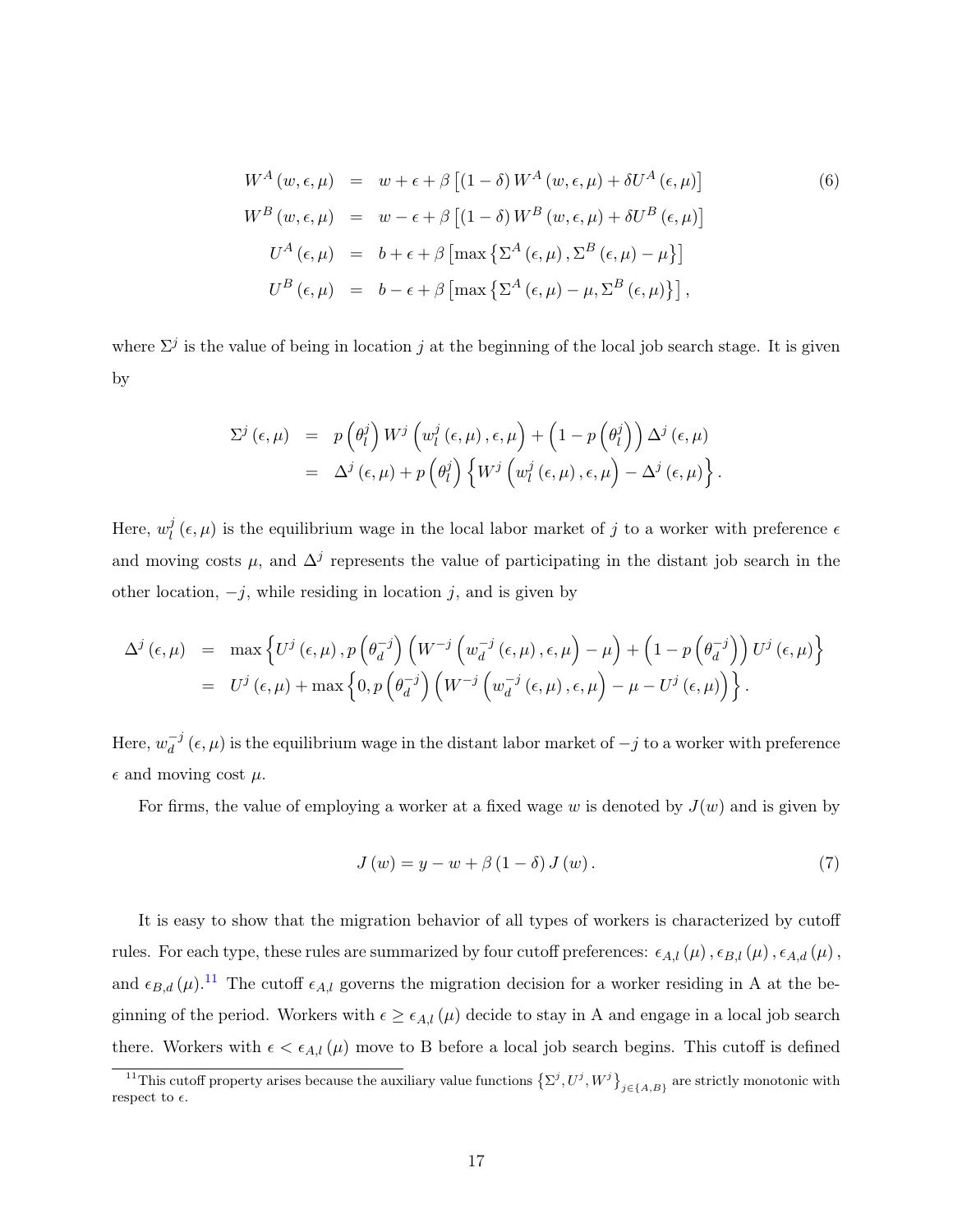by the following equation:

<span id="page-18-0"></span>
$$
\Sigma^{A}\left(\epsilon_{A,l}\left(\mu\right),\mu\right)=\Sigma^{B}\left(\epsilon_{A,l}\left(\mu\right),\mu\right)-\mu.\tag{8}
$$

Similarly, we define  $\epsilon_{B,l}(\mu)$  as follows:

$$
\Sigma^{A}(\epsilon_{B,l}(\mu),\mu) - \mu = \Sigma^{B}(\epsilon_{B,l}(\mu),\mu).
$$
\n(9)

Workers residing in B move to A at the beginning of the period, only if their preference parameter  $\epsilon$  is higher than  $\epsilon_{B,l}(\mu)$ .

 $\epsilon_{A,d}(\mu)$  and  $\epsilon_{B,d}(\mu)$  govern the cutoff preferences for participating in the distant labor market, and they are defined by the following equations:

<span id="page-18-1"></span>
$$
U^{A}(\epsilon_{A,d}(\mu), \mu) = W^{B}(w, \epsilon_{A,d}(\mu), \mu) - \mu \qquad (10)
$$

$$
U^{B}(\epsilon_{B,d}(\mu), \mu) = W^{A}(w, \epsilon_{B,d}(\mu), \mu) - \mu. \qquad (11)
$$

An individual living in A that could not find a local job decides to try his chance in the distant job market of B if and only if  $\epsilon < \epsilon_{A,d}(\mu)$ . Similarly, residents of B that did not secure a job in B apply for positions in A if and only if  $\epsilon > \epsilon_{B,d}(\mu)$ .

A consequence of having four cutoff values describing migration behavior in the model is that there are five possible categories of migration patterns:

- 1. A-lover:  $\epsilon_{A,d} \leq \epsilon$ . A worker in this category always lives in A and does not look for a job in B.
- 2. Weak preference for A:  $\epsilon_{A,l} < \epsilon < \epsilon_{A,d}$  and  $\epsilon > \epsilon_{B,l}$ . A worker in this category lives in A and moves to B only if he cannot find a job in A and finds a job in B. This worker moves back to A immediately upon losing the job in B.
- 3. Status quo:  $\epsilon_{A,l} < \epsilon < \epsilon_{A,d}$  and  $\epsilon_{B,d} < \epsilon < \epsilon_{B,l}$ . A worker in this range prefers his current location and moves only if the local job search turns out to be unsuccessful and a distant offer comes along.
- 4. Weak preference for B:  $\epsilon_{B,d} < \epsilon < \epsilon_{B,l}$  and  $\epsilon < \epsilon_{B,l}$ . Such a worker stays in B while unemployed and moves to A only in the event of a job offer from A. He returns to B immediately after the job in A is terminated.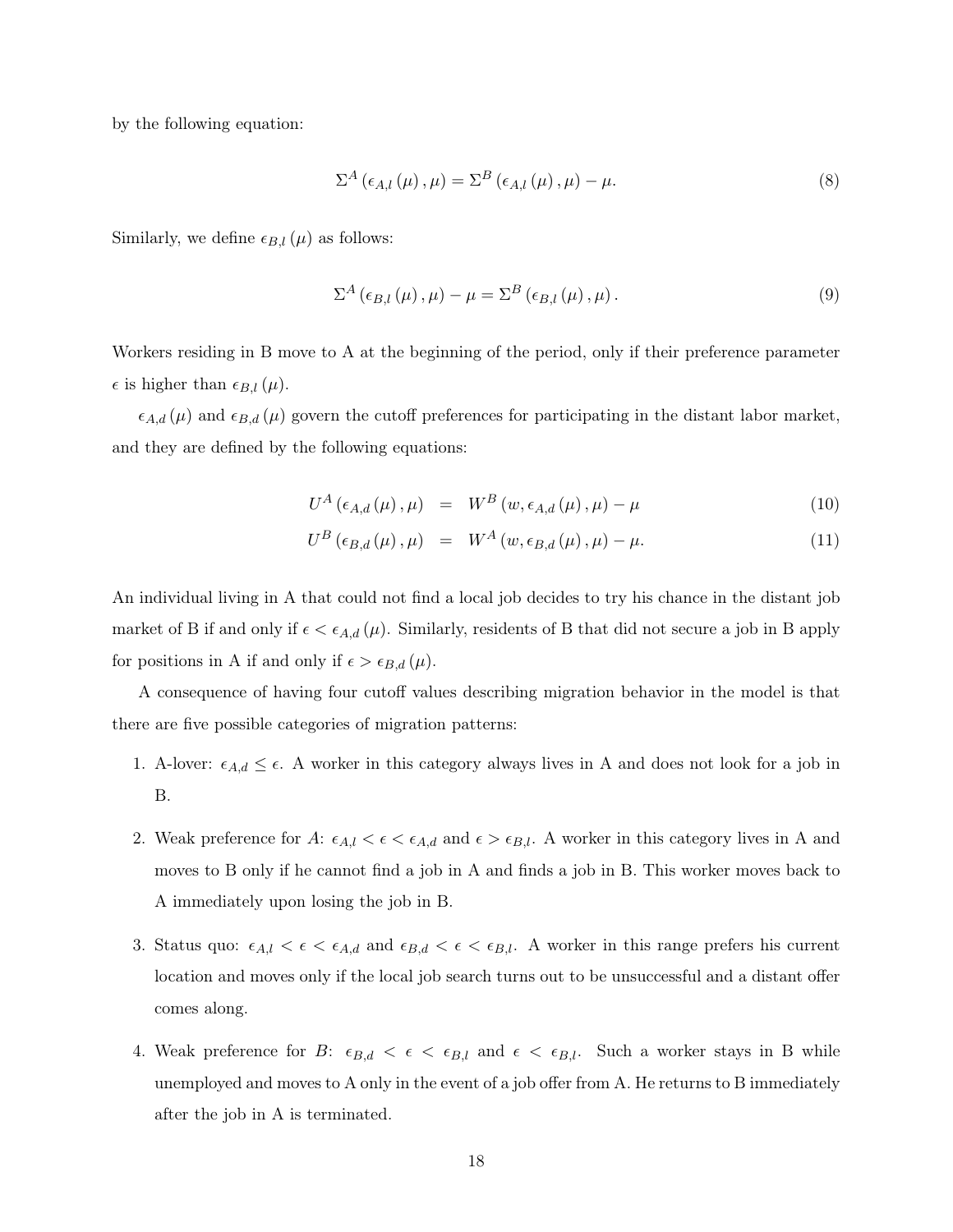5. B-lover:  $\epsilon < \epsilon_{B,d}$ . A worker in this category always stays in B and never participates in the distant labor market of A.

#### 4.1.3 Wage Determination

We now describe the wage determination between a worker and a firm. Workers and firms meet in the local and distant labor markets. Upon meeting, they decide on the wage by engaging in Nash bargaining. For simplicity, we assume that firms offer a fixed-wage contract.<sup>[12](#page-19-0)</sup> The bargaining problem in the local labor market is given by

<span id="page-19-3"></span>
$$
w_l^j\left(\epsilon,\mu\right) = \arg\max\left[W^j\left(w,\epsilon,\mu\right) - \Delta^j\left(w,\epsilon,\mu\right)\right]^\eta J\left(w\right)^{1-\eta}.\tag{12}
$$

Note that the outside option of the worker in the local bargaining problem is  $\Delta^{j}$  and includes the option value of searching in the distant labor market. Similarly, the bargaining problem in the distant market is given by

<span id="page-19-4"></span>
$$
w_d^j(\epsilon, \mu) = \arg \max \left[ W^j(w, \epsilon, \mu) - \mu - U^{-j}(w, \epsilon, \mu) \right]^{\eta} J(w)^{1-\eta}.
$$
 (13)

#### 4.1.4 Steady-State Equilibrium

We now define a steady-state equilibrium of this model. Let  $u^j$  ( $\epsilon, \mu$ ) denote the steady-state measure of unemployed workers with preference  $\epsilon$  and moving cost  $\mu$  in location j.<sup>[13](#page-19-1)</sup> We assume free entry of firms. This ensures that in equilibrium, firms expect to make zero profit from creating a vacancy in each market. Equations  $(14)–(16)$  $(14)–(16)$  $(14)–(16)$  describe the zero profit conditions in the distant and local markets of A and B:

<span id="page-19-2"></span>
$$
\kappa = q\left(\theta_l^j\right) \sum_{i=1}^N \frac{\int u^j\left(\mu_i, \epsilon\right) J\left(w_l^j\left(\mu_i, \epsilon\right)\right)}{\sum_{i=1}^N \int u^j\left(\mu_i, \epsilon\right)}, \quad j \in \{A, B\}
$$
\n(14)

$$
\kappa = q\left(\theta_d^A\right) \sum_{i=1}^N \frac{\int u^B\left(\mu_i, \epsilon\right) J\left(w_d^A\left(\mu_i, \epsilon\right)\right) \mathbb{I}_{\{\epsilon > \epsilon_{B,d}(\mu_i)\}}}{\sum_{j=1}^N \left(1 - p_i^B\right) \int u^B\left(\mu_j, \epsilon\right) \mathbb{I}_{\{\epsilon > \epsilon_{B,d}(\mu_i)\}}}
$$
(15)

$$
\kappa = q\left(\theta_d^B\right) \sum_{i=1}^N \frac{\int u^A\left(\mu_i, \epsilon\right) J\left(w_d^B\left(\mu_i, \epsilon\right)\right) \mathbb{I}_{\left\{\epsilon < \epsilon_{A,d}(\mu_i)\right\}}}{\sum_{j=1}^N \left(1 - p_l^A\right) \int u^A\left(\mu_j, \epsilon\right) \mathbb{I}_{\left\{\epsilon < \epsilon_{A,d}(\mu_i)\right\}}}
$$
(16)

<span id="page-19-0"></span><sup>&</sup>lt;sup>12</sup>Because of the assumption of risk-neutral preferences and exogenous match destruction, this assumption is innocuous.

<span id="page-19-1"></span> $^{13}$ Derivation of these steady-state unemployment measures are in appendix [D.](#page-51-0)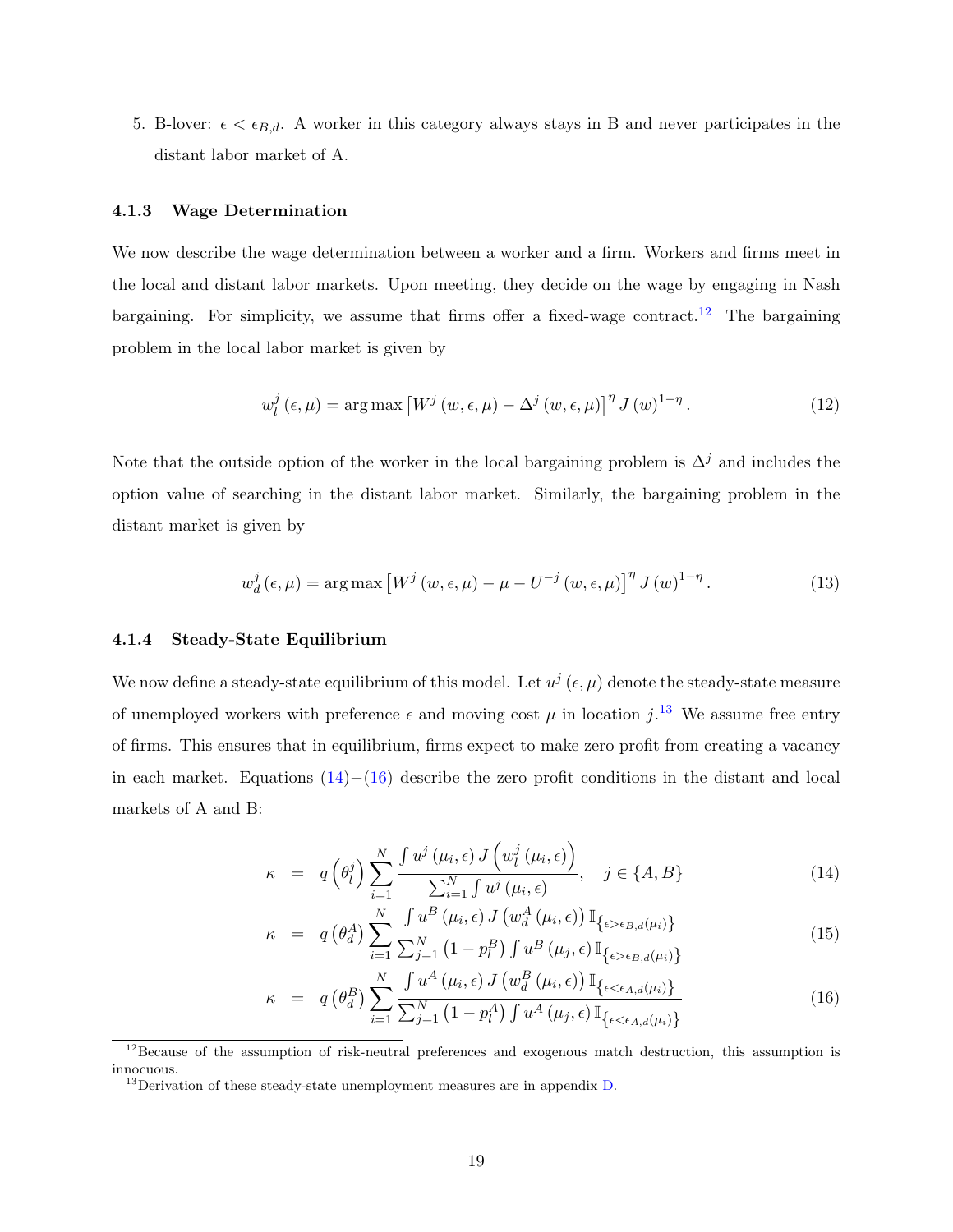**Definition 4.** A steady-state equilibrium consists of value functions  $(W^j, U^j, J\}_{j\in\{A,B\}}$ , a set of cutoff values  $\{\epsilon_{j,l}, \epsilon_{j,d}\}_{j\in\{A,B\}}$ , a set of wages  $\left\{w_l^j\right\}$  $\frac{j}{l}, w_d^j$  $\begin{bmatrix} j \\ d \end{bmatrix}$  $j\in\{A,B\}$ , a set of steady-state unemployment measures  $\{u^j\}_{j\in\{A,B\}}$ , and a set of market tightnesses  $\{e_i^j\}$  $\left\{ \theta _{d}^{j}\right\}$  $_{j\in\{A,B\}}$ , such that:

- 1. The value functions satisfy equations in [\(6\)](#page-17-1) and [\(7\)](#page-17-2),
- 2. The cutoff values solve  $(8)–(11)$  $(8)–(11)$  $(8)–(11)$ ,
- 3. Wages solve the Nash bargaining problems in [\(12\)](#page-19-3) and [\(13\)](#page-19-4),
- 4. Steady-state unemployment measures satisfy the law of for labor market,
- 5. Market tightnesses satisfy the free-entry conditions in [\(14\)](#page-19-2)−[\(16\)](#page-19-2).

Given the tractability of the model, one can derive closed-form equations for the cutoff values and express these values in terms of labor market tightnesses. Further details on computation can be found in appendix [D.4.](#page-56-0)

#### 4.2 Calibration

We have presented a quantitative model to study the effect of compositional changes in the pop-ulation on migration.<sup>[14](#page-20-0)</sup> We now turn to the calibration of this model and evaluate the role of population aging in declining migration rates. Each type of worker in the model corresponds to a specific age group in the data. We calibrate the model to match a number of targets related to mobility and labor markets. This section provides the details of the calibration.

#### 4.2.1 Calibration Strategy

The calibration proceeds in two steps. In the first step, we exogenously set values for parameters that have direct counterparts in the data or that can be taken from previous studies because the estimates are not model dependent. The second step uses the Simulated Method of Moments and targets moments computed using data from around the 1980s.

<span id="page-20-0"></span> $14$ It is worth emphasizing that the model is general and that it can be used to study the implications of changes in the U.S. population other than the aging population. Some examples are the rise in the share of dual-income households and changes in the homeownership rate. We focus in this paper on the aging of the population, because (1) the magnitude of demographic change is large, (2) the timing lines up well with the trend in migration, and (3) population aging is plausibly exogenous to migration and the labor market.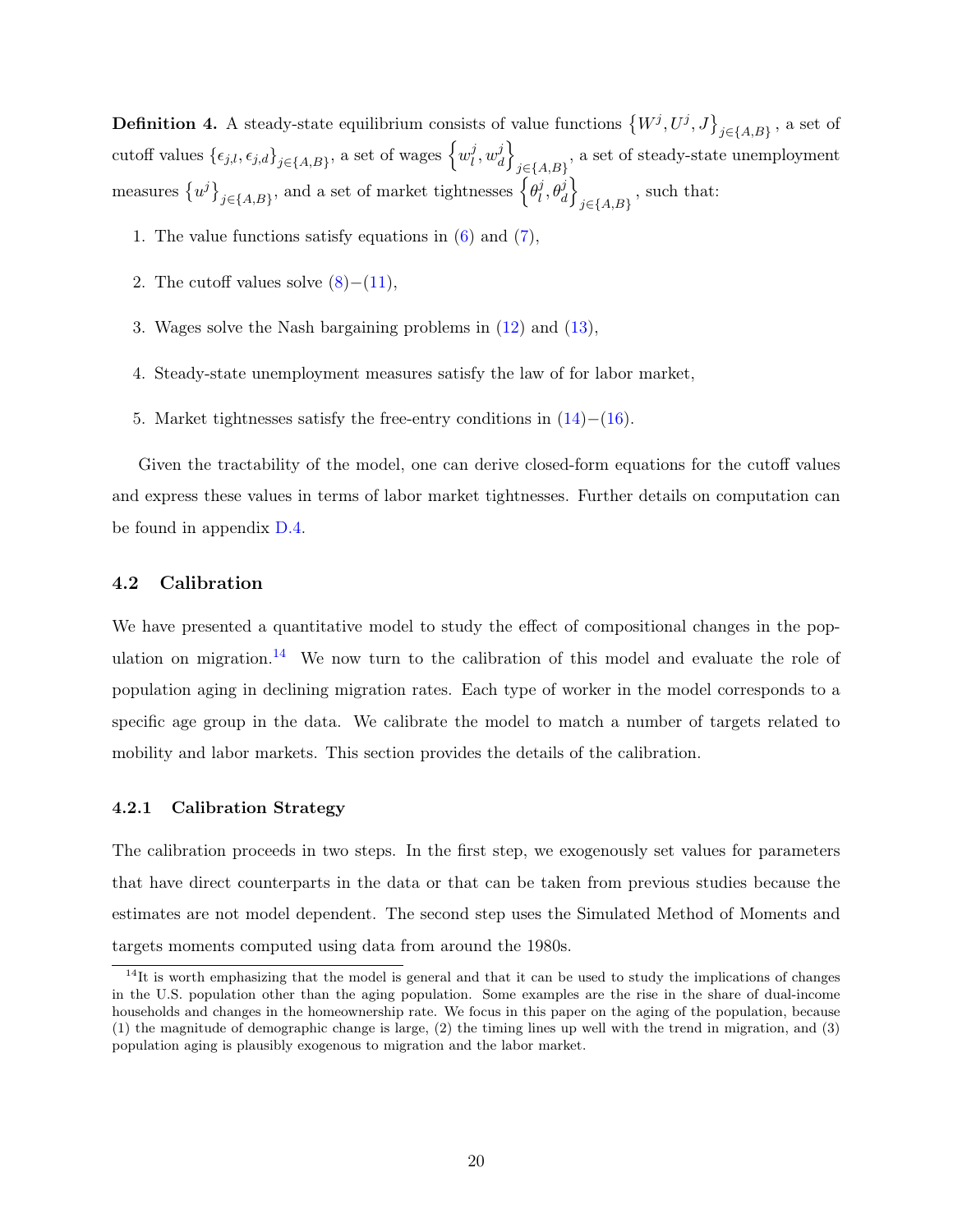Functional Forms: Following [Menzio and Shi](#page-33-10) [\(2011\)](#page-33-10) and [Schaal](#page-34-3) [\(2012\)](#page-34-3), we pick the contact rate functions with a constant elasticity of substitution,

$$
p(\theta) = \theta(1+\theta^\gamma)^{-\frac{1}{\gamma}}, \quad q(\theta) = (1+\theta^\gamma)^{-\frac{1}{\gamma}}
$$

for both local and distant labor markets. The parameter  $\gamma$  governs the elasticity of the matching function. We assume that the preference for A is distributed according to a normal distribution with a type-specific mean and a constant variance.

Parameters Calibrated a Priori: A period in the model corresponds to a month. We focus on seven age groups between the ages of  $25$  and  $59$  and set the number of types,  $N$ , to seven. These age groups correspond to individuals aged 25−29, 30−34, 35−39, 40−44, 45−49, 50−54, and 55−59. The share of each age group in the population is computed from the March CPS using data in 1981. These shares are reported in column 3 of table [1.](#page-21-0)

<span id="page-21-0"></span>

| Age group | Average interstate migration rate | Share in 1980 | Share in 2010 |
|-----------|-----------------------------------|---------------|---------------|
| $25 - 29$ | $5.0\%$                           | 19.9%         | 13.0%         |
| 30-34     | $3.5\%$                           | 18.4%         | 13.8%         |
| 35-39     | $2.6\%$                           | 15.3%         | 14.6%         |
| 40-44     | 1.9%                              | 12.4\%        | 15.2%         |
| 45-49     | $1.5\%$                           | 11.0%         | 15.7%         |
| 50-54     | $1.3\%$                           | 11.5%         | 14.1\%        |
| 55-59     | $1.2\%$                           | 11.6%         | 13.6%         |

TABLE 1 Migration rates across age groups

Note: Table [1](#page-21-0) shows migration rates for people in various age groups computed over the period 1980-1985. Source: March CPS and authors' calculations.

To calibrate the job destruction rate, we take the average of job destruction rates in [Shimer](#page-34-4) [\(2012\)](#page-34-4) over the period 1950−1985.<sup>[15](#page-21-1)</sup> As a result,  $\delta$  is set to 3.4 percent. The time discount rate  $\beta$ is set to  $0.99^{1/12} = 0.99916$  to match an annual discount rate of 0.99. The bargaining parameter  $\eta$ is set to 0.5. The flow utility of unemployment is taken from [Hall and Milgrom](#page-32-10) [\(2008\)](#page-32-10) and set to 0.71.

<span id="page-21-1"></span><sup>&</sup>lt;sup>15</sup>These data were constructed by Robert [Shimer](#page-34-4). For additional details, please see Shimer [\(2012\)](#page-34-4) and his web page [http://sites.google.com/site/robertshimer/research/flows.](http://sites.google.com/site/robertshimer/research/flows)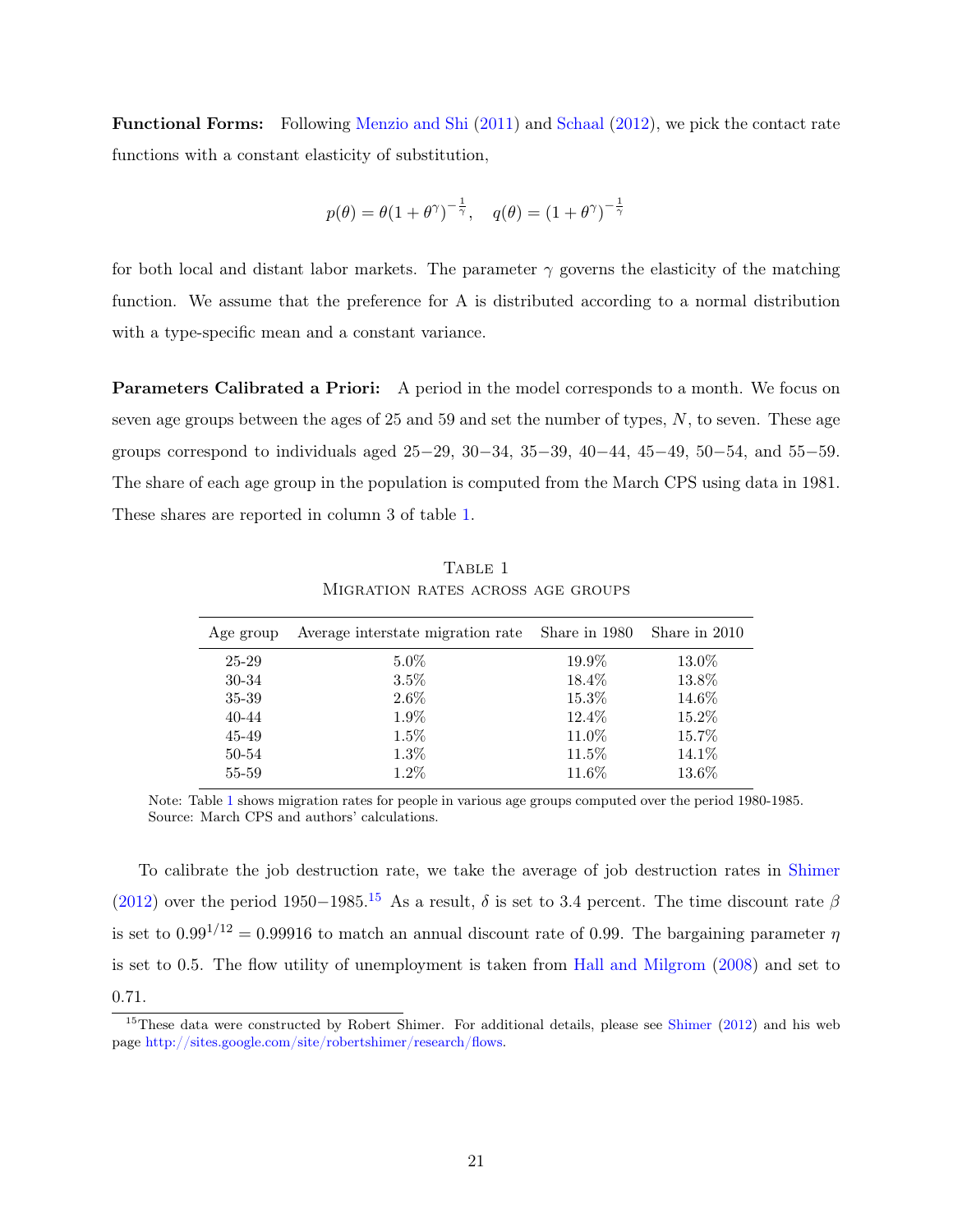<span id="page-22-0"></span>

| Parameter              | Value         | Description                                  |
|------------------------|---------------|----------------------------------------------|
| Pre-calibrated         |               |                                              |
| β                      | $0.99^{1/12}$ | time discount rate                           |
| δ                      | $3.4\%$       | job destruction probability                  |
| $\boldsymbol{b}$       | 0.71          | flow utility of being unemployed             |
| $\eta$                 | 0.5           | Nash Bargaining power of workers             |
| Within-the-Model       |               |                                              |
| $\gamma$               | 1.1           | elasticity of matching function              |
| $\kappa$               | 0.24          | cost of posting a vacancy                    |
| $\sigma_{\epsilon}$    | 0.0006        | standard deviation of preference type        |
| $\mathbb{E}\epsilon_1$ | $-0.0007$     | mean of preference distribution by age group |
| $\mathbb{E}\epsilon_2$ | $-0.0008$     |                                              |
| $E\epsilon_3$          | $-0.0015$     |                                              |
| $E\epsilon_5$          | 0.0012        |                                              |
| $\mathbb{E}\epsilon_6$ | 0.0013        |                                              |
| $E\epsilon_7$          | 0.0016        |                                              |
| $\mu_1$                | 0.11          | moving cost by age group                     |
| $\mu_2$                | 0.20          |                                              |
| $\mu_3$                | 0.25          |                                              |
| $\mu_4$                | 0.31          |                                              |
| $\mu_5$                | 0.32          |                                              |
| $\mu_6$                | 0.42          |                                              |
| $\mu_7$                | 0.42          |                                              |

TABLE 2 MODEL PARAMETERS

Note: Table [2](#page-22-0) reports the estimated values of model parameters.

Parameters Calibrated with the Simulated Method of Moments: There are 16 remaining parameters to be estimated. These are the elasticity of the matching function,  $\gamma$ , the vacancy posting cost,  $\kappa$ , the variance of the preference distribution, the  $\sigma_{\epsilon}$ , means of the preference distribution for each age group,  $\{\mathbb{E}_i \epsilon\}_{i=1}^N$ , and the moving cost for each age group,  $\{\mu_i\}_{i=1}^N$ .<sup>[16](#page-22-1)</sup> We use a simplex-based algorithm to minimize the percentage deviation of model-generated moments from their empirical counterparts. The parameters and their estimated values are summarized in table [2.](#page-22-0)

#### 4.2.2 Targets

We now describe the empirical targets that we use in the estimation. We target the average jobfinding rate, the elasticity of the job-finding rate with respect to market tightness, and the elasticity of out-migration with respect to the local unemployment rate. In the data, the elasticity of outmigration with respect to local unemployment is around 0.21. The model counterpart of this measure is defined as the ratio of the log difference in the outflow of workers divided by the log difference

<span id="page-22-1"></span><sup>&</sup>lt;sup>16</sup>The mean of  $\epsilon$  for type 4 is normalized to 0 to achieve identification.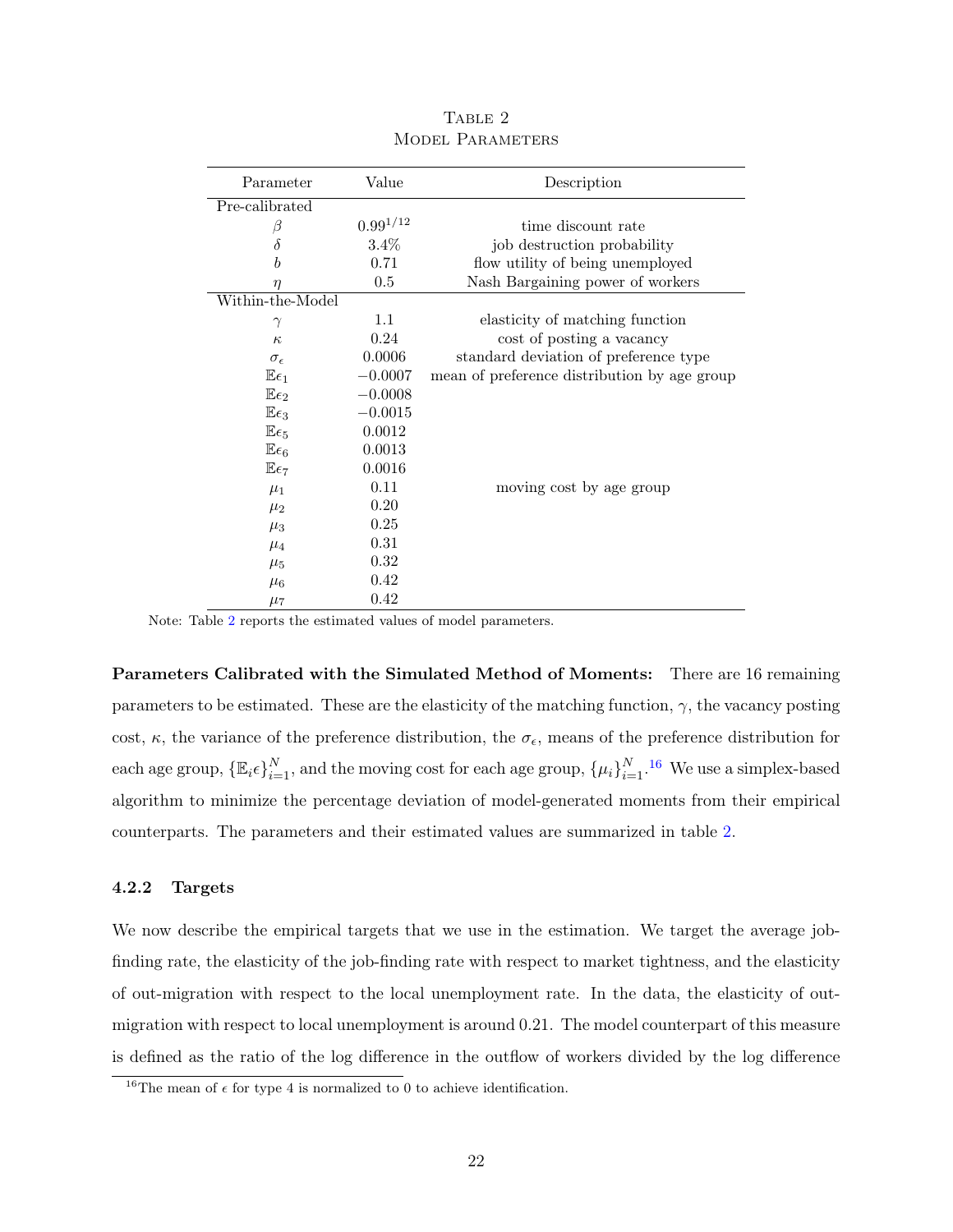<span id="page-23-0"></span>in unemployment rates between A and B. To get estimates of the moving-cost parameter for each type,  $\mu_i$ , we target the interstate migration rates for each of the seven age groups in 1981.

| Moment                                                     |           | Data      | Model     |
|------------------------------------------------------------|-----------|-----------|-----------|
| Average job finding rate                                   |           | 0.395     | 0.398     |
| Elasticity of job finding rate w.r.t. market tightness     |           | 0.72      | 0.79      |
| Elasticity of out migration w.r.t. local unemployment rate |           | 0.21      | 0.42      |
| Annual migration rate by age group                         | $25 - 29$ | $5.42\%$  | $5.21\%$  |
|                                                            | $30 - 34$ | $3.93\%$  | $3.98\%$  |
|                                                            | $35 - 39$ | $3.06\%$  | $2.87\%$  |
|                                                            | $40 - 45$ | $2.03\%$  | $2.30\%$  |
|                                                            | $45 - 49$ | 1.97%     | $2.06\%$  |
|                                                            | $50 - 54$ | $1.44\%$  | 1.48\%    |
|                                                            | $55 - 59$ | $1.43\%$  | 1.43\%    |
| Population share difference by age group: A-B              | $25 - 29$ | $1.03\%$  | $0.96\%$  |
|                                                            | $30 - 34$ | $0.90\%$  | $0.81\%$  |
|                                                            | $35 - 39$ | $1.37\%$  | $1.59\%$  |
|                                                            | $40 - 45$ | $-0.63\%$ | $-0.22\%$ |
|                                                            | $45 - 49$ | $-0.85\%$ | $-0.88\%$ |
|                                                            | $50 - 54$ | $-0.96\%$ | $-1.0\%$  |
|                                                            | $55 - 59$ | $-1.35\%$ | $-1.70\%$ |

TABLE 3 MATCHING THE CALIBRATION TARGETS

Note: Table [3](#page-23-0) shows the model's fit on targeted moments of the data.

Finally, we need to specify how much heterogeneity to generate between A and B in the age composition of the population. To get the targets, we construct for each state-year observation, the share of the seven age groups in that state. We then take the standard deviation of these shares across all observations. We require the difference between the share of age group  $i$  in A and that in B to differ by one standard deviation.

The estimation minimizes the equally weighted sum of squared percentage deviations of model moments from the targets. Table [3](#page-23-0) summarizes the moments used in the estimation and provides the fit of the model to the targeted moments.

#### 4.3 Evaluating the Model's Performance on Cross-Sectional Facts

Before turning to the implications of an aging population for the time series of migration, we assess the model's performance on several nontargeted moments. We study the relationship between the age composition and population flows across states and document two new cross-sectional facts.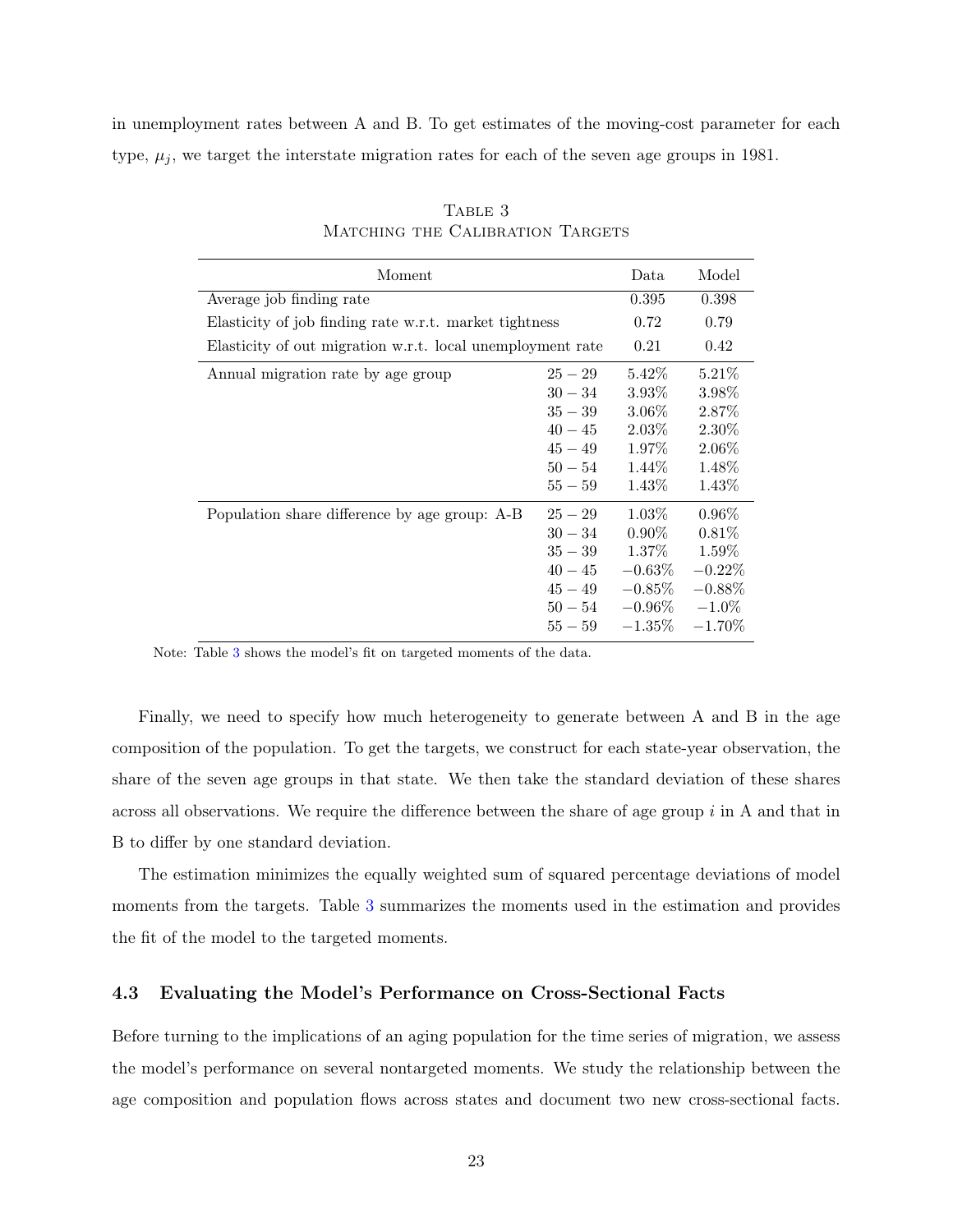First, states with an older population receive fewer inflows than those with a younger population. Second, for each state we compute the fraction of local hires, defined as the fraction of hires from state residents among all hires in the state. We find this fraction to be higher in states with an older population.<sup>[17](#page-24-0)</sup> We use these facts to evaluate our estimated model and find it to be quantitatively consistent with both of these facts.

#### 4.3.1 Age Composition and Population Inflows

Our first fact is regarding the cross-sectional relationship between inflows and age composition. Figure [8](#page-24-1) reveals a systematic correlation between the age composition and migration flows: states with an older working population, as measured by the fraction of individuals above age 40, have a lower inflow rate. The differences are large: a state with a 10 percentage point higher share of older population receives an inflow that is around 0.9 percentage point lower.

Figure 8 Demographics and Inflow Rate across States

<span id="page-24-1"></span>

Note: Figure [8](#page-24-1) shows the cross-sectional relationship between the fraction of older population and the inflow rate across states. We first group the states in 10 percentiles according to the fraction of individuals older than 40. The x-axis is the mean of this fraction over all states in a percentile, whereas the y-axis is the average inflow rate of states in a percentile. The figure shows that states with a higher fraction of older population receive less inflows. Source: IRS population flows, March CPS, and authors' calculations.

Tables [11](#page-37-0) and [12](#page-38-0) in appendix [A](#page-35-0) present several regression results measuring the elasticity of inflows with respect to the age composition. The tables further show that the negative relationship

<span id="page-24-0"></span> $17$  For details on data sources, sample selection, and variable definitions, see appendix [C.](#page-50-0)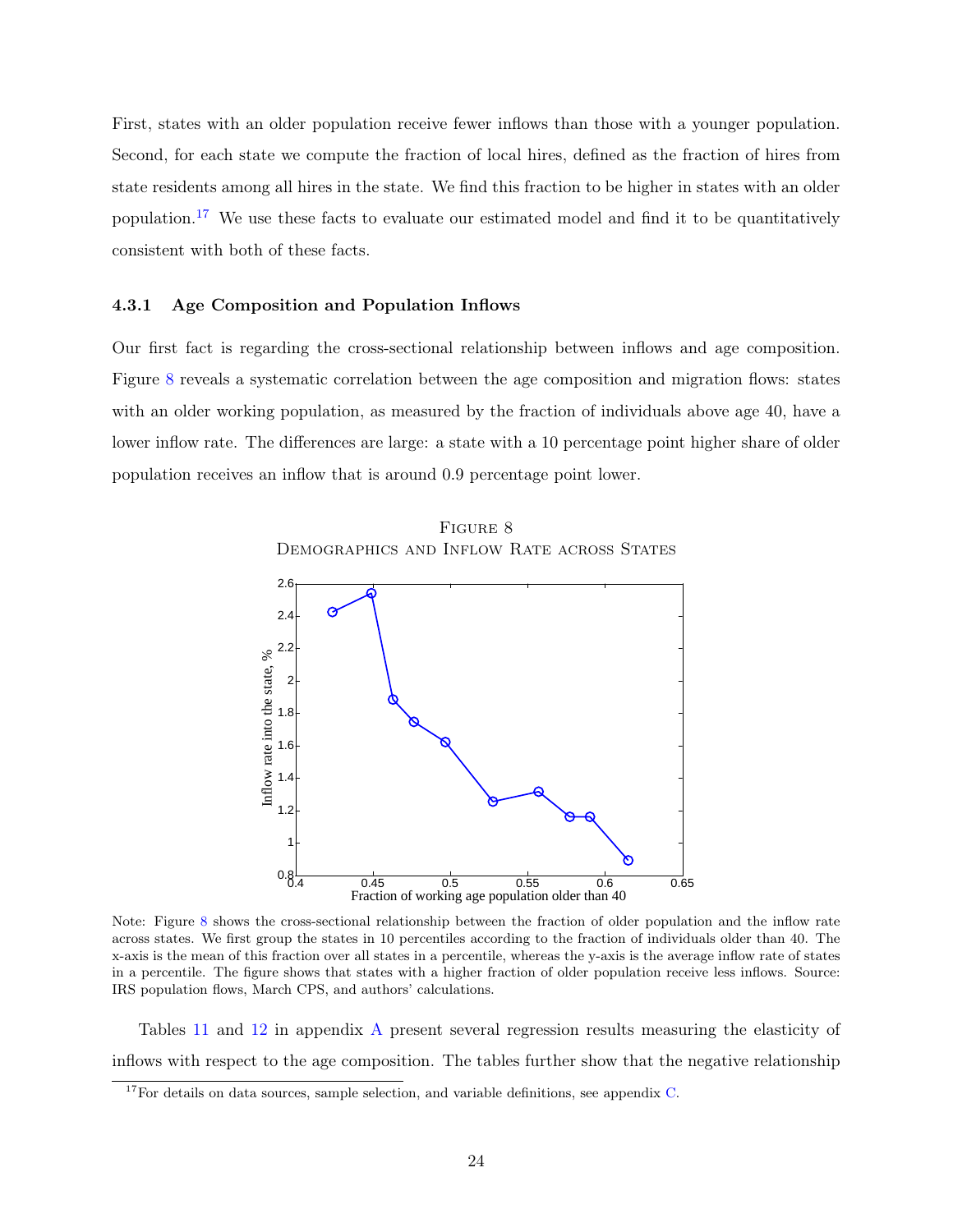<span id="page-25-1"></span>is robust to controlling for various state-level variables and fixed effects.<sup>[18](#page-25-0)</sup> To compute the model counterpart of this cross-sectional elasticity, we divide the difference of the log inflow rates across the two locations by the corresponding difference in the log of age composition. The results are reported in table [4.](#page-25-1) The calibrated model is quantitatively consistent with the cross-sectional relationship.

TABLE 4 ELASTICITY OF INFLOWS: MODEL VS. DATA

|                                   | Data -  | Model   |
|-----------------------------------|---------|---------|
| Elasticity of the inflow rate     | $-4.42$ | $-4.83$ |
| w.r.t. share of population $> 40$ | (0.571) |         |

#### 4.3.2 Age Composition and Fraction of Local Hires

Our second fact pertains to the relationship between the age composition in the population and hiring patterns across states. Using data from the SIPP, we compute the fraction of local hires out of total hires for each state-year combination. The number of total hires is defined as everyone in the state who reports being unemployed three months prior to the survey month but is employed by the time of the survey. Local hires are then defined as those among the total hires that did not move across states over this period.

TABLE 5 Elasticity of the Local Hires: Model vs. Data

<span id="page-25-2"></span>

|                                        | Data.   | Model |
|----------------------------------------|---------|-------|
| Elasticity of the share of local hires | 0.475   | 0.424 |
| w.r.t. share of population $> 40$      | (0.209) |       |

<span id="page-25-0"></span><sup>&</sup>lt;sup>18</sup>We also study the relationship between the age composition in a state and outflow rates using data from the SIPP. In particular, we are interested in how the out-migration propensities of two similar individuals that live in states with different age compositions differ. Table [9](#page-35-1) reports the marginal effects of various regressors computed from probit regressions. Column (1) shows that among observationally similar individuals, those residing in states with an older population have lower outflow rates. Columns (2) and (3) show a similar fact across different ages: both young and old individuals living in states with an older population have lower out-migration rates. Table [10](#page-36-0) shows that these relationships are robust to controlling for fixed effects.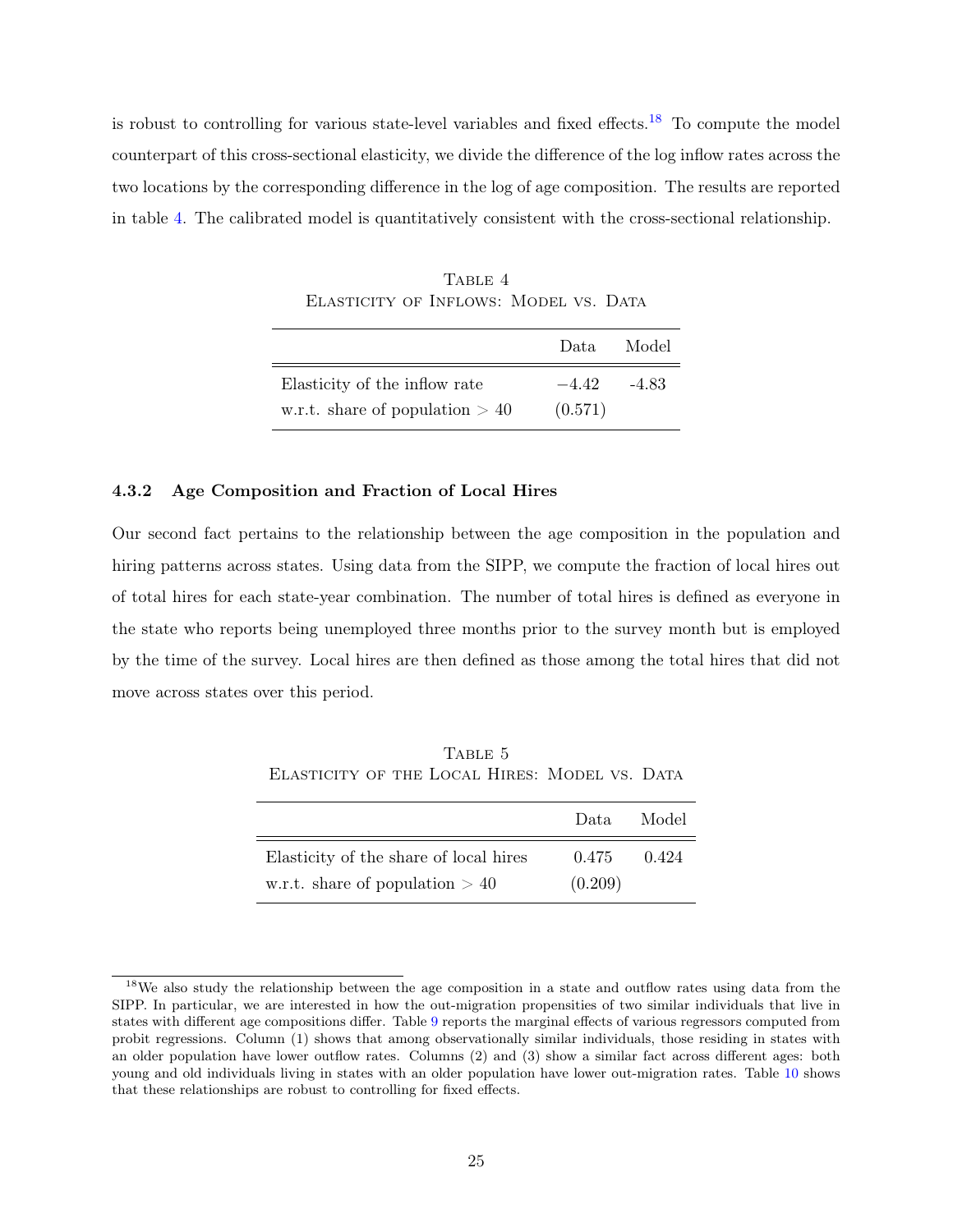In the data, we compute the elasticity of the share of local hires with respect to the share of population older than 40. The model counterpart is computed by dividing the difference of the log of the local hire share across the two locations by the corresponding difference in the log of age composition. Table [5](#page-25-2) summarizes the result of this exercise. We find the magnitude of the cross-sectional correlation computed in the model to be in line with that in the data.

#### 4.3.3 Migration Spillovers and the Cross-Sectional Facts

How does the model explain the cross-sectional correlations between age composition and population flows? Recall that in the model of section [3,](#page-9-0) an increase in the share of settlers, that is the share of low-mobility workers, makes it profitable for firms to hire more from the local market. The intuition behind the model's success in explaining the cross-sectional facts is based on the same mechanism. In the location with an older population, posting a vacancy in the local market is more profitable than posting it in the distant market. Consequently, in the location with the older population, the job-finding rate in the local market is higher and the job-finding rate in the distant market lower. These differences in the recruiting behavior of firms cause the older location to receive fewer inflows. The same mechanism is responsible for the higher local hires in the older location. In this location, firms post a relatively higher share of their vacancies in the local labor market and end up hiring more of their workforce from the resident pool.

It is worth emphasizing that both cross-sectional predictions of the model are due to the general equilibrium effects: firms' recruiting behavior depends on the age composition of the population. We conclude that the general equilibrium effect is not only important to measuring correctly the effect of aging population on migration, as we find in section [4.4,](#page-26-0) but also important to understanding key cross-sectional facts.

#### <span id="page-26-0"></span>4.4 Implications of the Aging Population on Interstate Migration

We now use the estimated model to study the implications of the aging U.S. population on interstate migration. Our main result concerns the role of aging in explaining the decline in interstate migration.

#### 4.4.1 Effect of Aging on Aggregate Migration Rates

To evaluate the role of the aging population, we change the shares of each age group to their empirical counterparts in 2010. These shares are reported on the last column of table [1.](#page-21-0) We solve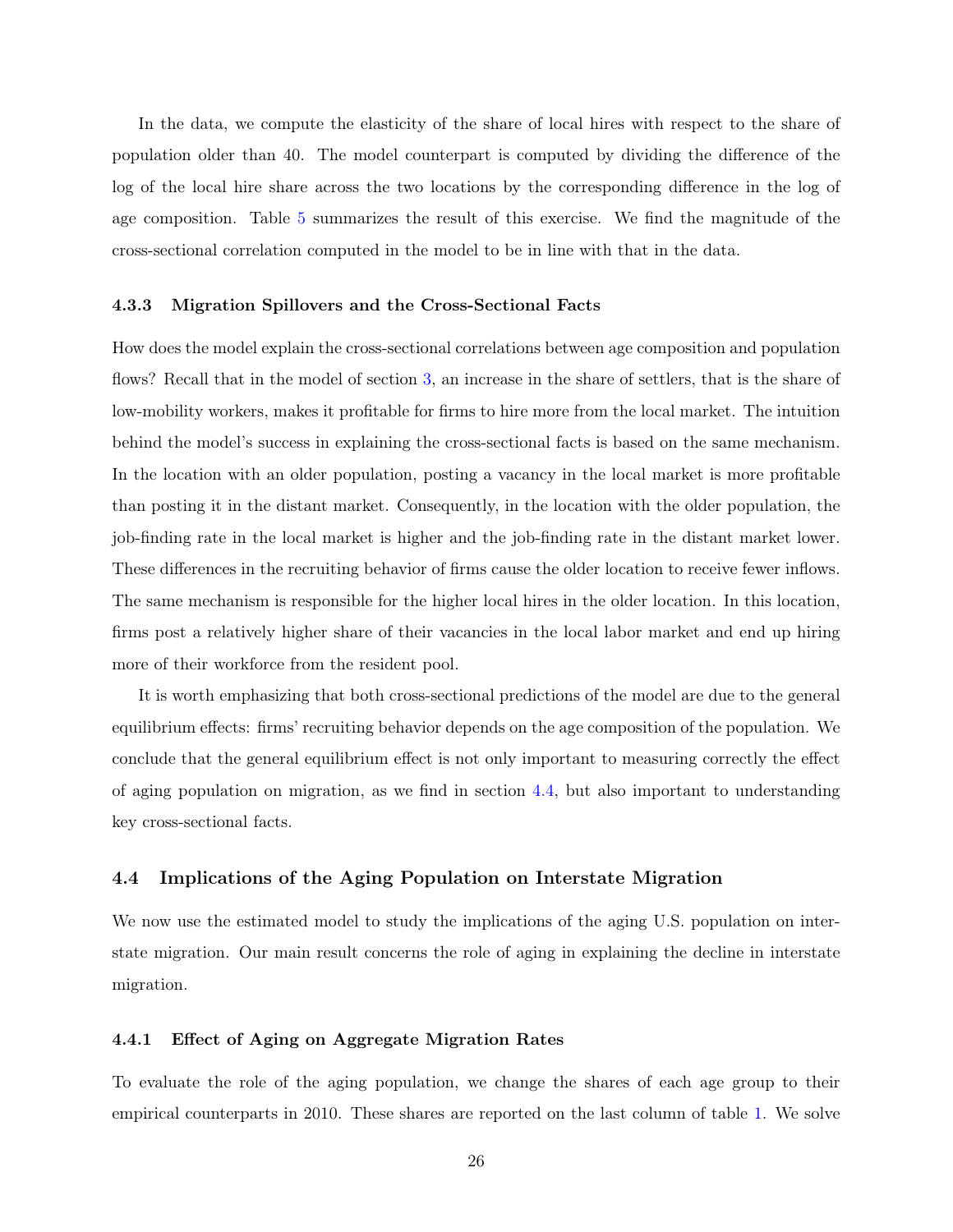for the equilibrium of the estimated model and report equilibrium migration rates. Table [6](#page-27-0) reports the results of this exercise. The first row of the table shows that the model generates a decline in interstate migration by 0.9 percentage point. This is about 59 percent of the 1.5 percentage point observed decline in the data.

<span id="page-27-0"></span>

|                                        |           |         | Data    |         | Model   |
|----------------------------------------|-----------|---------|---------|---------|---------|
|                                        |           | 1981    | 2010    | 1981    | 2010    |
| Aggregate interstate migration         |           | 3.08%   | 1.56%   | $3.0\%$ | 2.1%    |
| Interstate migration rate by age group | $25 - 29$ | $5.4\%$ | 3.8%    | $5.2\%$ | $4.4\%$ |
|                                        | $30 - 34$ | $3.9\%$ | $2.3\%$ | $4.0\%$ | $3.2\%$ |
|                                        | $35 - 39$ | $3.1\%$ | 1.6%    | $2.9\%$ | 2.2%    |
|                                        | $40 - 45$ | 2.0%    | 1.0%    | 2.3%    | 1.6%    |
|                                        | $45 - 49$ | $2.0\%$ | $0.9\%$ | 2.1%    | 1.6%    |
|                                        | $50 - 54$ | 1.4%    | $0.8\%$ | 1.5%    | 1.1%    |
|                                        | $55 - 59$ | $1.4\%$ | $0.8\%$ | $1.4\%$ | $1.1\%$ |

TABLE 6 MIGRATION: DATA VS. MODEL

Note: Table [6](#page-27-0) reports aggregate and age-specific migration rates in 1981 and 2010. Annual migration in the model is computed as the fraction of all population who move at least once in a 12-month period. Data counterpart is computed from the March CPS and detrended using an HP filter with a scaling parameter of 100.

How much of this decline can be attributed to the migration spillovers? The direct compositional effect can be measured simply by taking the weighted average of 1981 migration rates using the working-age population shares of 2010. This effect accounts for a 0.2 percentage point decline, consistent with the accounting exercise reported in section [2.](#page-4-0) The remainder of the decline in migration, 0.7 percentage point, should be attributed to the migration spillovers. This large effect can best be understood by focusing on the changes in age-specific migration rates: figure [9](#page-28-0) illustrates that our model is able to generate, through only a change in the composition, quite sizable declines in the migration rates of all age groups. This observation suggests that accounting for the general equilibrium effects is important for properly assessing the role of population aging. Studies quantifying only the direct effect of aging on migration understate the effect of the aging of the U.S. population.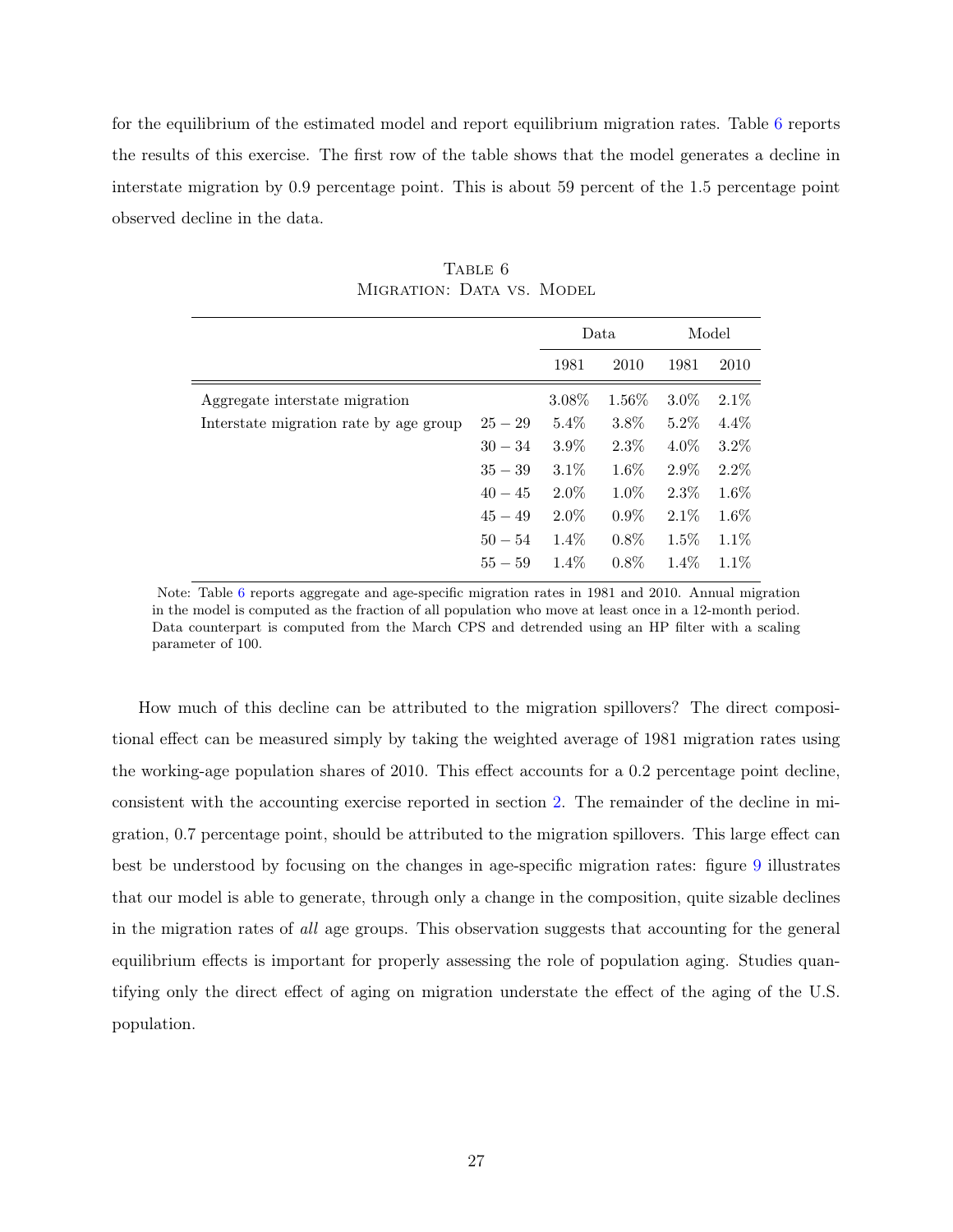<span id="page-28-0"></span>Figure 9 Quantifying the Importance of Migration Spillovers



Note: Figure [9](#page-28-0) shows the migration rates of different age groups from the data and compare the model counterparts. The x-axis is the seven age groups used in our estimation. The y-axis is the migration rate. The blue dashed line is the migration rate of each age group in 1980 and the black dashed line is for 2010. The green solid line is computed from the estimated model with population share of 2010.

# 4.4.2 Other Predictions of Migration Spillovers: The Share of New Hires Involving Migration

Recall that the model generates a decline in migration through the general equilibrium effect in the labor market. The local job-finding rate increases and the distant job-finding rate decreases with population aging. Thus, the theory predicts that as the population ages, a larger fraction of hires in the economy should be from the local labor market. To test this prediction, we compute the fraction of hires in CPS in a 12-month period that involves an interstate move. More specifically, we compute the number of workers that report a positive unemployment spell in the last year but are employed at the time of the survey. This is our measure of the total number of hires. We then divide the number of workers in this group that also report an interstate move by total hires. Figure [10](#page-29-0) shows the time series of this measure and provides evidence in favor of the theory.

To compare the quantitative predictions of the model with the data, in table [7,](#page-29-1) we report the model counterpart of the fraction of hires involving an interstate move in 1981 and 2010, and compare them to the data. As table [7](#page-29-1) shows, the model generates a 46 percent decline in hires with an interstate move, the same in magnitude as the decline in the data.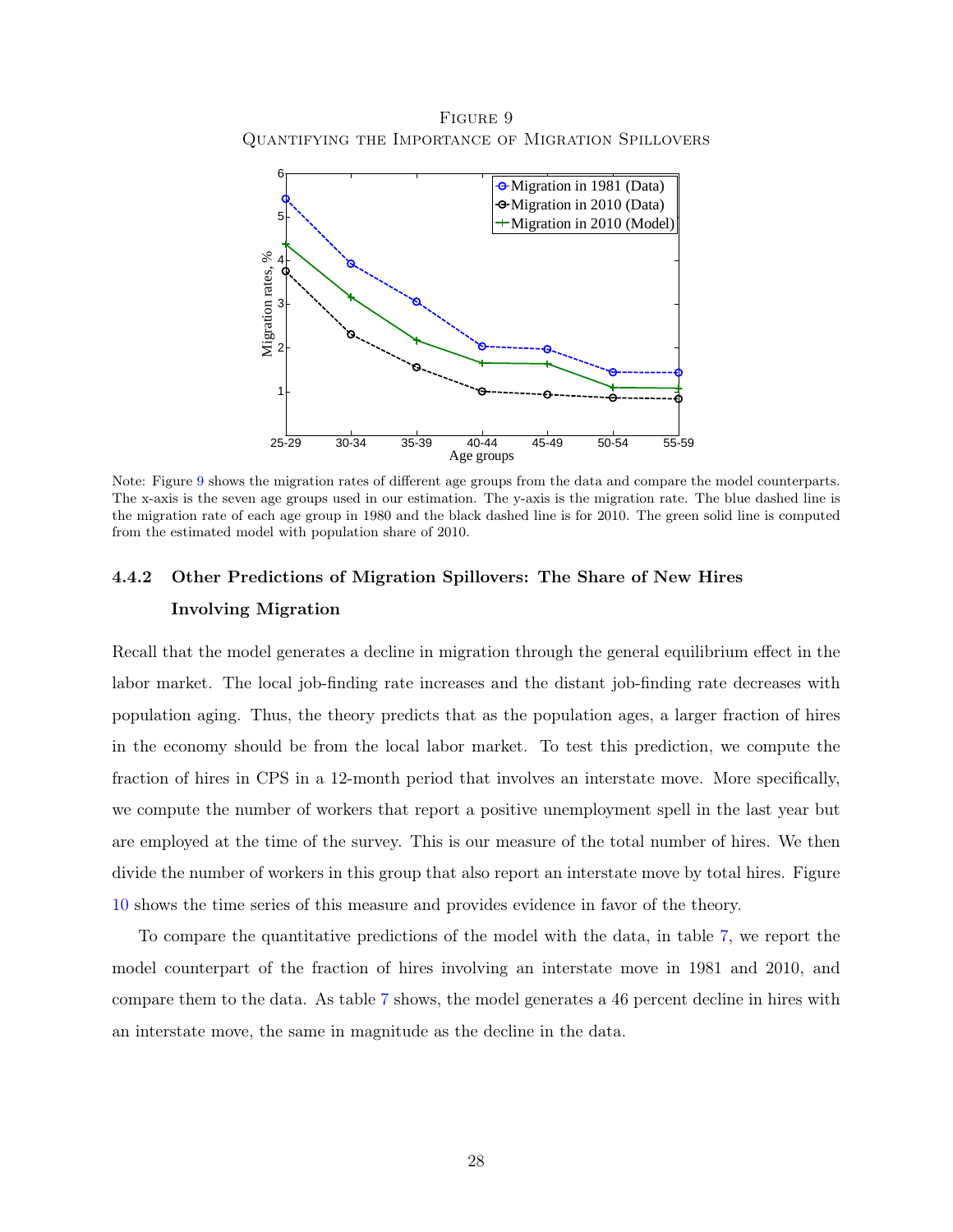FIGURE 10 FRACTION OF HIRES INVOLVING AN INTERSTATE MOVE

<span id="page-29-0"></span>

<span id="page-29-1"></span>Note: Figure [10](#page-29-0) shows the time series of the fraction of hires that involve an interstate move. The denominator is the number of individuals aged 25-59 that report a positive number of weeks of unemployment in the last year. The numerator is those that also report an interstate move (March CPS and authors' calculations).

TABLE 7 FRACTION OF HIRES WITH AN INTERSTATE MOVE: DATA VS. MODEL

|                                       | Data. | Model         |
|---------------------------------------|-------|---------------|
| Fraction of local hires in 1980, $\%$ | 7.0   | 8.9           |
| Fraction of local hires in 2010, $\%$ | 3.7   | 4.8           |
| Change: 1980-2010                     |       | $-47\% -46\%$ |

Note: Table [7](#page-29-1) shows the predictions of the model for the fraction of hires involving an interstate move and compares it to the data from the CPS. The last row shows that the model generates a decline quantitatively similar to that in the data.

#### 4.4.3 The Decline in Migration and Aggregate Unemployment

A common concern is that lower migration rates might cause higher aggregate unemployment. One popular theory is that a decline in migration might indicate a lower ability of workers to take on distant jobs, which in turn can cause aggregate unemployment to rise. This concern is particularly important in the context of our model, because migration in the model is directly linked to job offers from the distant location. Moreover, the model predicts a large decline in migration due to aging. This decline might suggest that aging causes an increase in unemployment. Based on these concerns,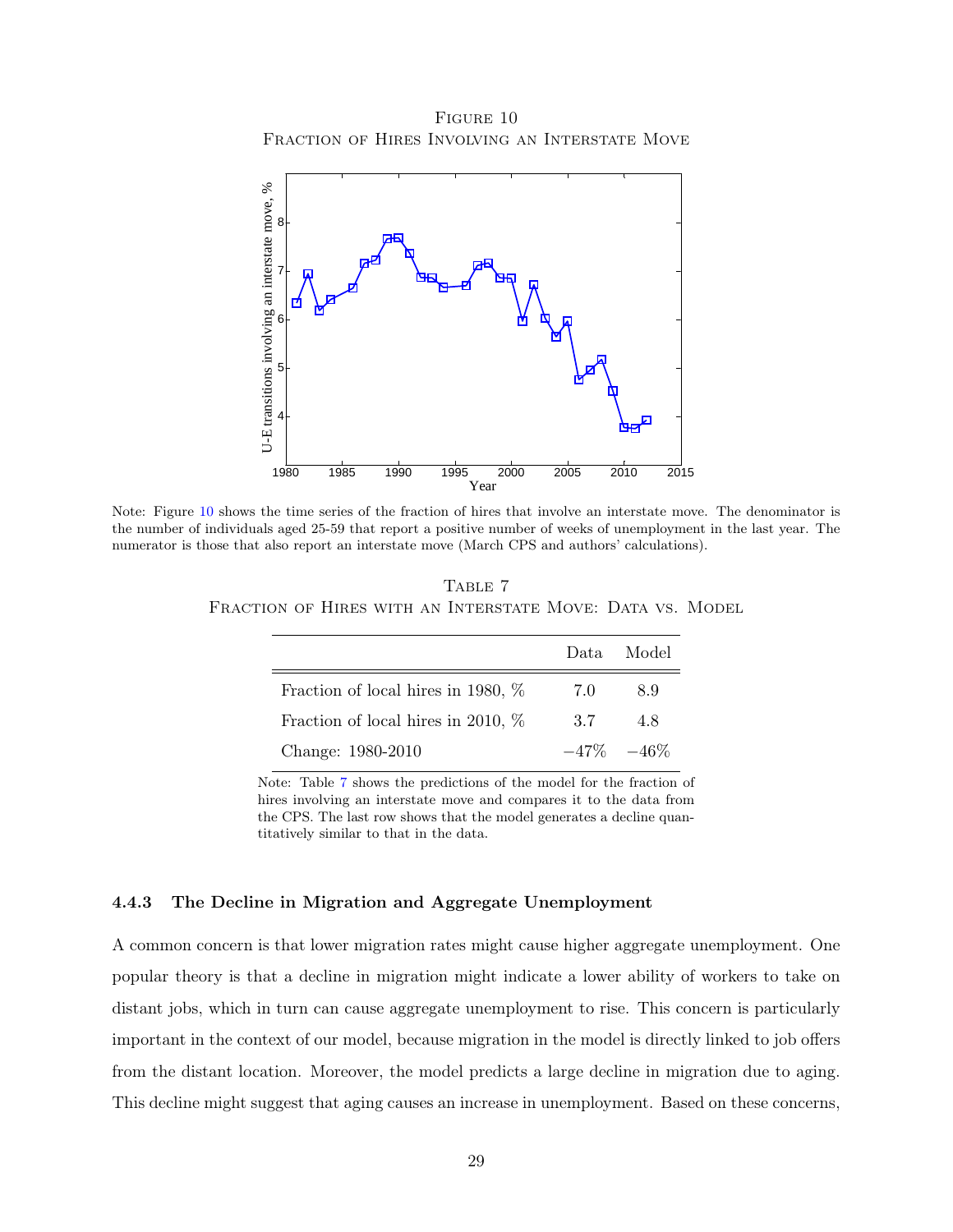<span id="page-30-1"></span>we use the estimated model to study the implications of aging for aggregate unemployment.

|                                             |  | 1980 2010 Change |
|---------------------------------------------|--|------------------|
| Aggregate unemployment rate, $\%$ 8.16 8.37 |  | 0.21             |

TABLE 8 Aging Population and Unemployment

Note: Table [8](#page-30-1) shows the implications of the aging population for the aggregate unemployment rate in the model.

Table [8](#page-30-1) reports the aggregate unemployment rate in the model. Despite a large drop in migration, unemployment increases only slightly in 2010 over that in 1980. As we explained earlier, migration decreases because firms post more jobs aimed at attracting local workers. Workers are not moving as much because they have less incentive to move to find jobs. This seemingly counterintuitive result on the unemployment rate arises because the increase in local job-finding rates partly offsets the negative effect from the compositional change.

### <span id="page-30-0"></span>5 Conclusion

This paper has studied the long-run decline in interstate migration. We showed analytically that there is a positive composition externality of workers with high moving costs on the local labor market. As the share of these workers increases, local jobs become easier to find and the migration rates of all workers decline in equilibrium. This mechanism illustrates that changes in population composition have not only a direct effect on migration but also an indirect effect through general equilibrium.

Our quantitative analysis suggests that population aging explains nearly two-thirds of the decline in the data, and that most of this decline is accounted for by the general equilibrium effect. We also find that the general equilibrium effect is important in understanding several cross-sectional facts about population flows and the age-composition across states.

The migration spillover effect defined by this paper has implications for other themes in the mobility literature. One line of literature examines the effect of housing market imperfections on labor mobility. Our theory implies that these imperfections may also affect the migration rate of renters. Therefore, one cannot identify the effect of housing market imperfections on labor mobility by treating renters as the control group and homeowners as the treatment group. Another important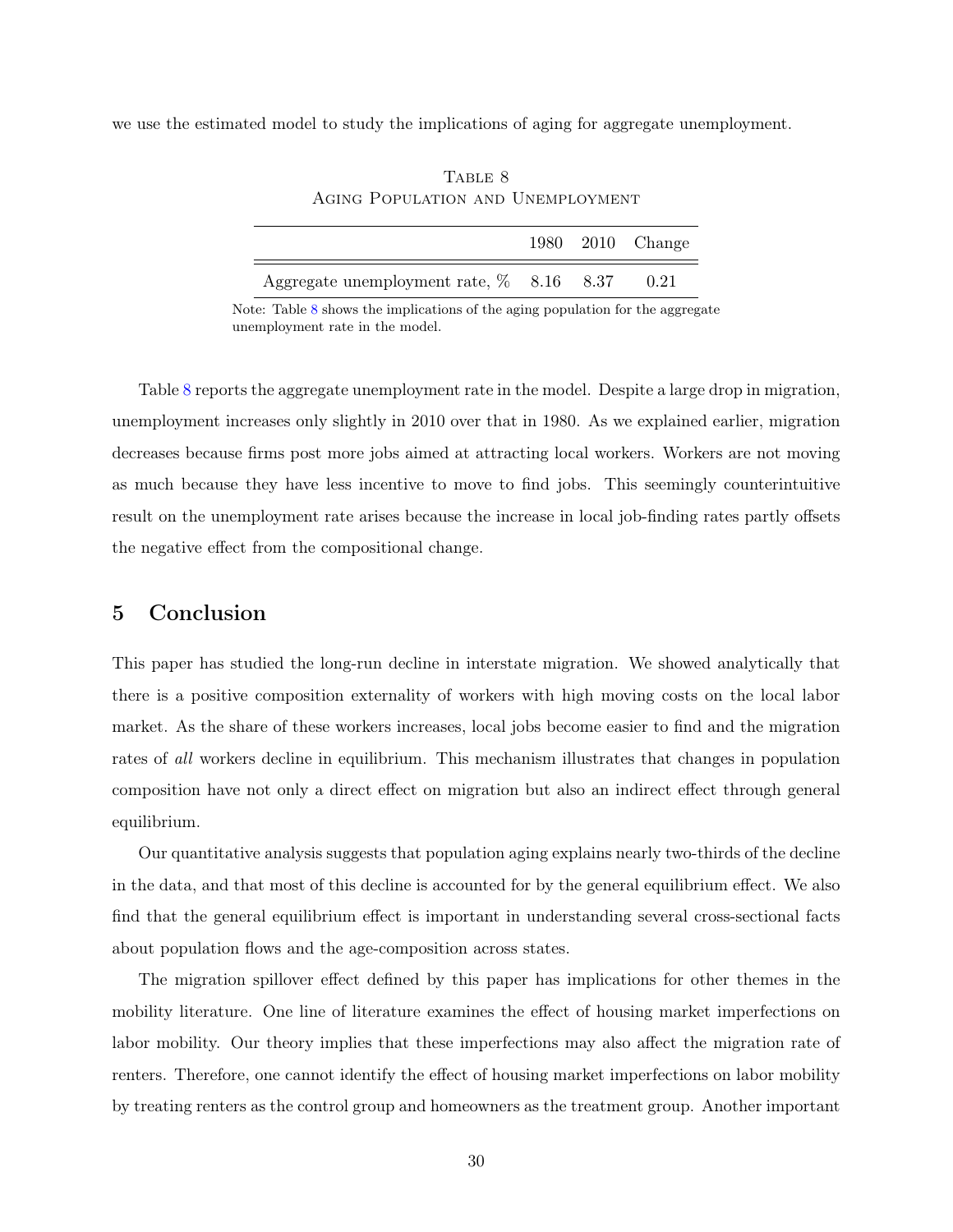trend in the labor market in the United States is the long-run decline in job-to-job transitions. A large fraction of this decline in the labor turnover rate is due to the within-group component. We think that a similar general equilibrium effect might be in place, and that the aging population may have larger impact on the decline in labor turnover than the direct compositional effect. We plan to investigate these issues in further research.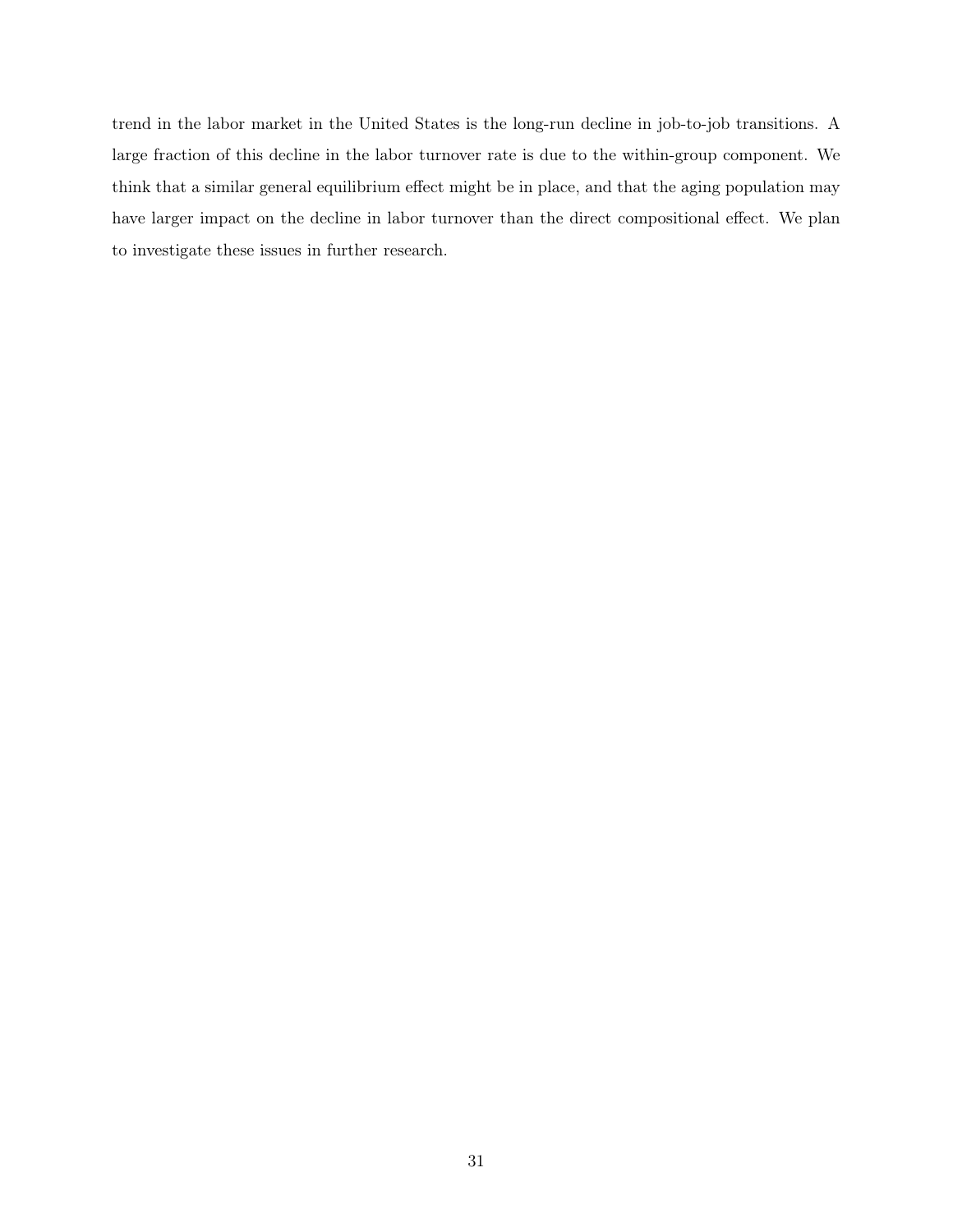# References

- <span id="page-32-6"></span>Aaronson, D. and J. Davis (2011): "How Much has House Lock Affected Labour Mobility and the Unemployment Rate?" Chicago Fed Letter, No. 290, September.
- <span id="page-32-4"></span>Alvarez, F. and R. Shimer (2011): "Search and Rest Unemployment," Econometrica, 79(1), 75–122.
- <span id="page-32-2"></span>BLANCHARD, O. AND L. KATZ (1992): "Regional Evolutions," *Brookings Papers on Economic* Activity.
- <span id="page-32-5"></span>CARRILLO-TUEDA, C. AND L. VISSCHERS (2013): "Unemployment and Endogenous Reallocation over the Business Cycle," Working Paper.
- <span id="page-32-3"></span>Coen-Pirani, D. (2010): "Understanding Gross Worker Flows across U.S. States," Journal of Monetary Economics, 57(7), 769–784.
- <span id="page-32-8"></span>DAVIS, M., J. FISHER, AND M. VERACIERTO (2010): "The Role of Housing in Labor Reallocation," Federal Reserve Bank of Chicago Working Paper, 2010-18.
- <span id="page-32-9"></span>DIAMOND, P. A. (1982): "Wage Determination and Efficiency in Search Equilibrium," The Review of Economic Studies, 49(2), 217–227.
- <span id="page-32-7"></span>FERREIRA, F., J. GYOURKO, AND J. TRACY (2012): "Housing Busts and Household Mobility: An Update," Economic Policy Review, 18(3).
- <span id="page-32-1"></span>Gemici, A. (2011): "Family Migration and Labor Market Outcomes," Working paper.
- <span id="page-32-12"></span>Guler, B. and A. A. Taskin (2012): "Homeownership and Unemployment: The Effect of Market Size," Working Paper.
- <span id="page-32-10"></span>HALL, R. AND P. R. MILGROM (2008): "The Limited Influence of Unemployment on the Wage Bargain," American Economic Review, 98, 1653–1674.
- <span id="page-32-11"></span>Kaplan, G. and S. Schulhofer-Wohl (2012): "Interstate Migration Has Fallen Less Than You Think: Consequences of Hot Deck Imputation in the Current Population Survey," Demography, 49(3), 1061–1074.
- <span id="page-32-0"></span> $(2013)$ : "Understanding the Long-Run Decline in Interstate Migration," Federal Reserve Bank of Minneapolis Working Paper, 697.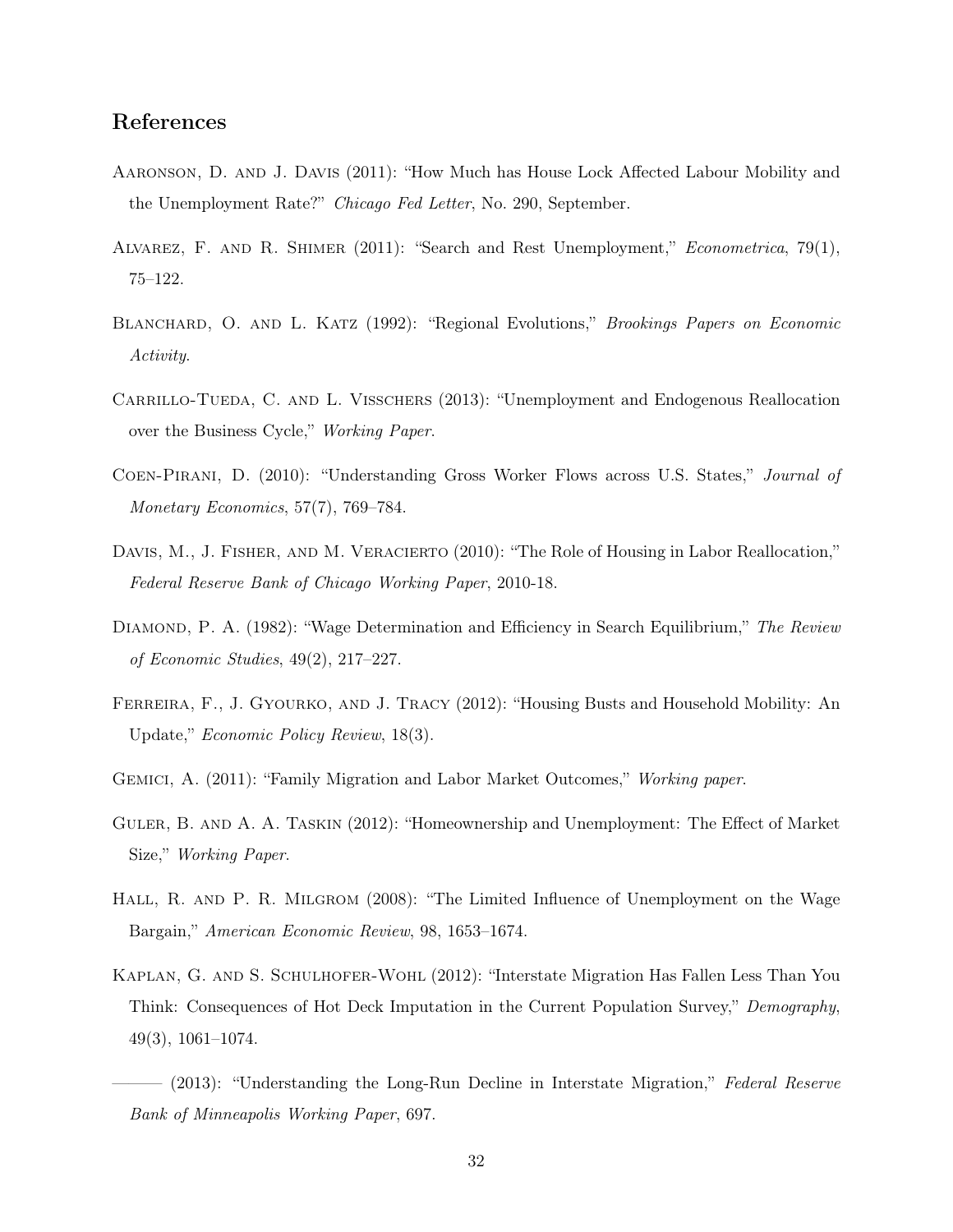- <span id="page-33-7"></span>Karahan, F. and S. Rhee (2013): "Geographic Reallocation and Unemployment during the Great Recession: The Role of the Housing Bust," Federal Reserve Bank of New York Staff Reports, 601.
- <span id="page-33-1"></span>Kennan, J. and J. Walker (2011): "The Effect of Expected Income on Individual Migration Decisions," Econometrica, 79(1), 211–251.
- <span id="page-33-11"></span>King, M., S. Ruggles, J. T. Alexander, S. Flood, K. Genadek, M. B. Schroeder, B. Trampe, and R. Vick (2010): Integrated Public Use Microdata Series, Current Population Survey: Version 3.0. [Machine-readable database]. Minneapolis: University of Minnesota.
- <span id="page-33-4"></span>Lkhagvasuren, D. (2011): "Large Locational Differences in Unemployment Despite High Labor Mobility: Impact of Moving Cost on Aggregate Unemployment and Welfare," Working Paper.
- <span id="page-33-2"></span>LUCAS, R. AND E. PRESCOTT (1974): "Equilibrium Search and Unemployment," *Journal of Eco*nomic Theory, 7, 188–209.
- <span id="page-33-8"></span>LUTGEN, V. AND B. VAN DER LINDEN (2013): "Regional Equilibrium Unemployment Theory at the Age of the Internet," Working Paper.
- <span id="page-33-10"></span>MENZIO, G. AND S. SHI (2011): "Efficient Search on the Job and the Business Cycle," *Journal of* Political Economy, 119(3).
- <span id="page-33-5"></span>MODESTINO, A. S. AND J. DENNETT (2012): "Are American Homeowners Locked into Their Houses? The Impact of Housing Market Conditions on State-to-State Migration," Federal Reserve Bank of Boston Working Paper, 12-1.
- <span id="page-33-0"></span>Molloy, R., C. L. Smith, and A. Wozniak (2013): "Declining Migration Within the US: The Role of the Labor Market," Finance and Economics Discussion Series, Divisions of Research & Statistics and Monetary Affairs, Federal Reserve Board, Washington, D.C., 27.
- <span id="page-33-3"></span>Mortensen, D. and C. Pissarides (1994): "Job Creation and Job Destruction in the Theory of Unemployment," Review of Economic Studies, 61(3), 397–451.
- <span id="page-33-9"></span>Mortensen, D. T. (1982): "Property Rights and Efficiency in Mating, Racing, and Related Games," The American Economic Review, 72(5), 969–979.
- <span id="page-33-6"></span>Nenov, P. (2012): "Regional Mismatch and Labor Reallocation in an Equilibrium Model of Migration," Working Paper.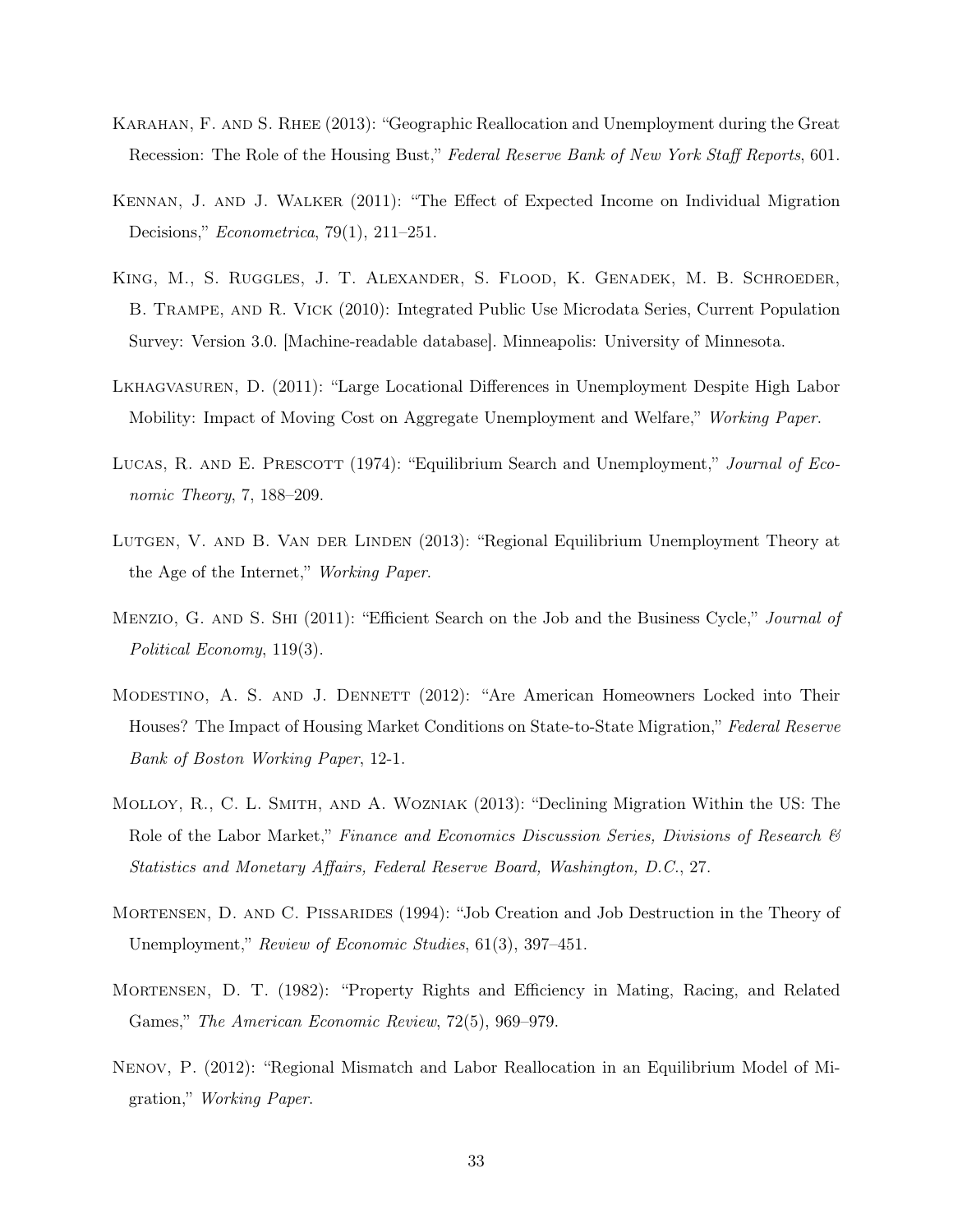- <span id="page-34-3"></span>SCHAAL, E. (2012): "Uncertainty, Productivity, and Unemployment during the Great Recession," Working Paper.
- <span id="page-34-2"></span>SCHULHOFER-WOHL, S. (2011): "Negative Equity Does not Reduce Homeowners' Mobility," NBER Working Paper Series, No. 16701.
- <span id="page-34-0"></span>SHIMER, R. (2001): "The Impact of Young Workers on the Aggregate Labor Market," Quarterly Journal of Economics, 116, 969–1007.
- <span id="page-34-4"></span> $-$  (2012): "Reassassing the Ins and Outs of Unemployment," Review of Economic Dynamics, 15(2), 127–148.
- <span id="page-34-1"></span>VALLETTA, R. G. (2012): "House Lock and Structural Unemployment," Federal Reserve Bank of San Francisco Working Paper, 2012-25.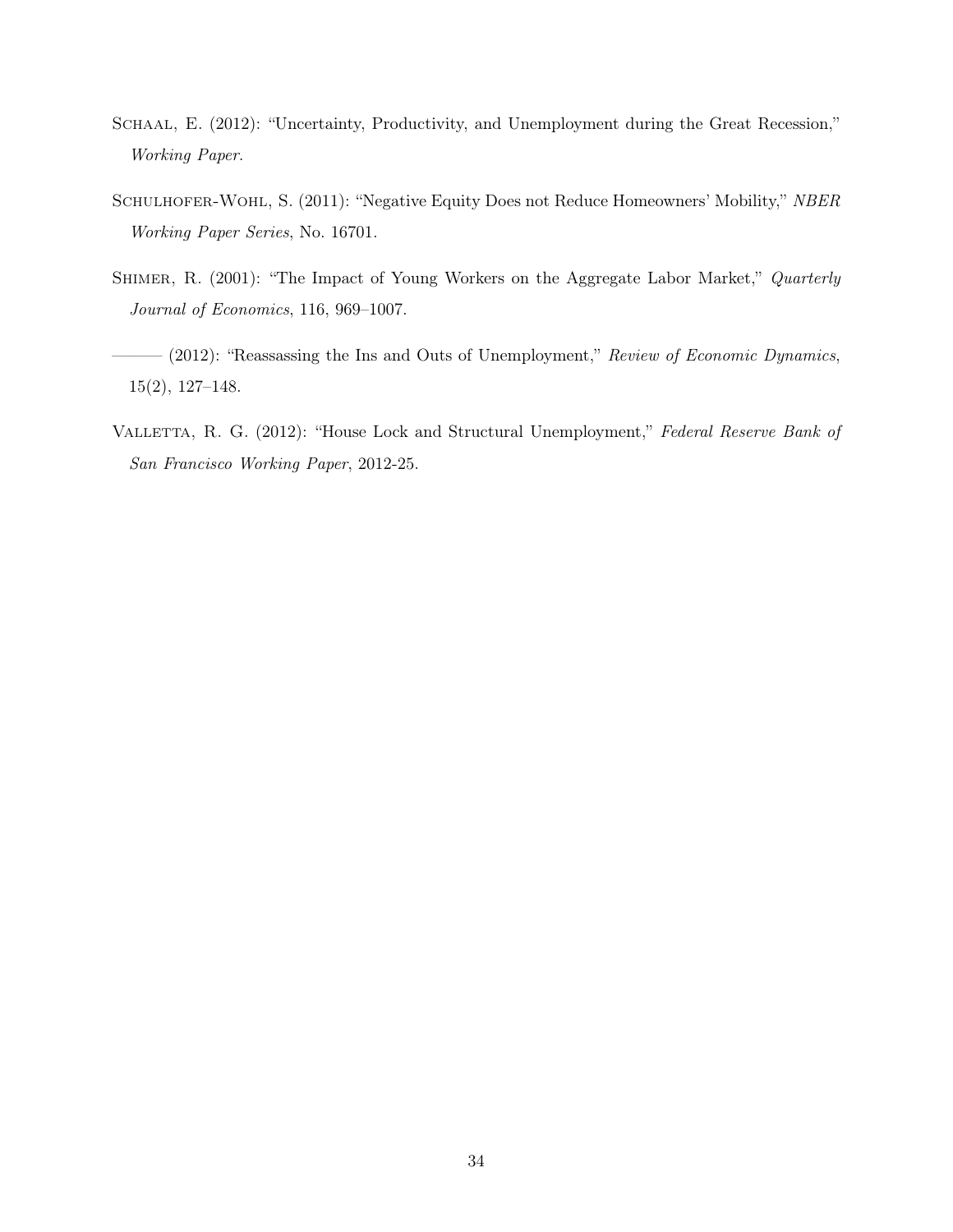# <span id="page-35-1"></span><span id="page-35-0"></span>A Additional Figures and Tables

|                         | (1)            | (2)           | (3)             |
|-------------------------|----------------|---------------|-----------------|
| <b>VARIABLES</b>        | All Population | Older than 40 | Younger than 40 |
|                         |                |               |                 |
| Log Income              | $-0.0003$ ***  | $-0.0002*$    | $-0.0005***$    |
|                         | (0.0000)       | (0.0000)      | (0.0001)        |
| Age                     | $-0.0009***$   | 0.0000        | $-0.0021***$    |
|                         | (0.0000)       | (0.0000)      | (0.0006)        |
| Age Squared             | $8.37e-06***$  | 2.49e-07      | $2.37e-05***$   |
|                         | (0.0000)       | $(2.76e-06)$  | (0.0000)        |
| College Binary          | $0.0036***$    | $0.0014***$   | $0.0069***$     |
|                         | (0.0003)       | (0.0003)      | (0.0004)        |
| Employment Indicator    | $-0.0082***$   | $-0.0069***$  | $-0.0111***$    |
|                         | (0.0006)       | (0.0006)      | (0.0010)        |
| Labor Force Indicator   | $0.0028***$    | $0.0024***$   | $0.0036***$     |
|                         | (0.0002)       | (0.0002)      | (0.0003)        |
| Married Indicator       | 0.0002         | $0.0005***$   | 0.0000          |
|                         | (0.0002)       | (0.0002)      | (0.0003)        |
| Share Above 40          | $-0.0101***$   | $-0.0064**$   | $-0.0159***$    |
|                         | (0.0028)       | (0.0026)      | (0.0052)        |
| <b>State Population</b> | $-0.0014***$   | $-0.0008$ *** | $-0.0023***$    |
|                         | (0.0001)       | (0.0001)      | (0.0002)        |
| State Unemployment      | 0.0000         | 0.0002        | 0.0000          |
|                         | (0.0006)       | (0.0004)      | (0.0009)        |
| State Income            | $0.0024***$    | $0.0019***$   | $0.0031***$     |
|                         | (0.0005)       | (0.0005)      | (0.0008)        |

TABLE 9 STATE DEMOGRAPHICS AND OUTFLOWS

Note: Table [9](#page-35-1) shows the marginal effects from probit regressions using the SIPP data. The dependent variable is an outflow dummy that takes a value of 1 if the individual is living in a different location 3 months after the survey. Column (1) reports the results on the entire working age population. Column (2) and (3) report the results on a sample of workers older and younger than 40, respectively. The results show that an increase in the share of older population in a state is associated with a substantial decline in the outflow rate to that state. This effect is particularly strong for young individuals. Standard errors in parentheses, clustered by state. \*\*\* p<0.01, \*\* p<0.05, \* p<0.1.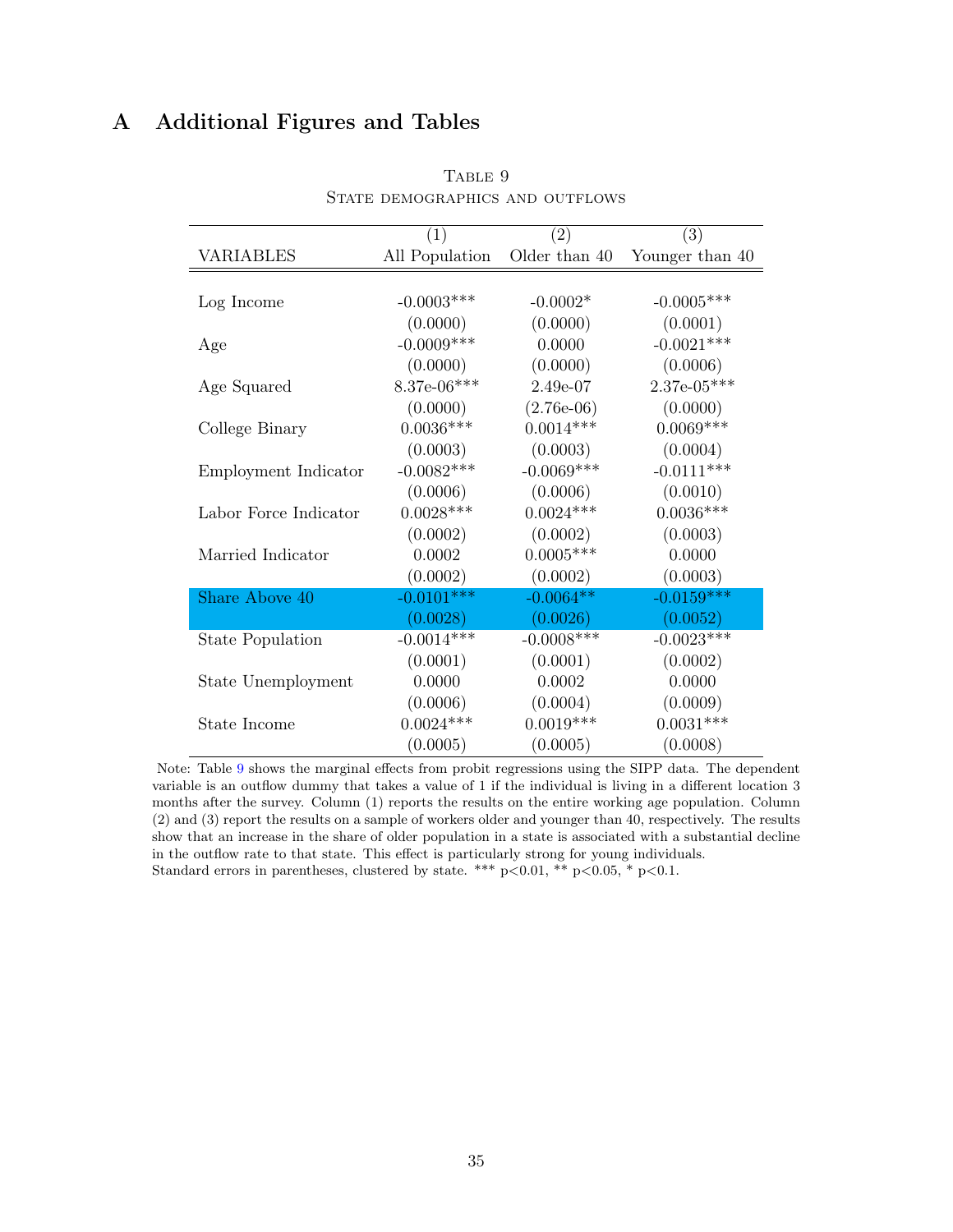|                         | (1)            | (2)           | (3)             |
|-------------------------|----------------|---------------|-----------------|
| VARIABLES               | All Population | Older than 40 | Younger than 40 |
|                         |                |               |                 |
| Log Income              | $-0.0003$ ***  | $-0.0002**$   | $-0.0005$ ***   |
|                         | (0.0000)       | (0.0000)      | (0.0001)        |
| Age                     | $-0.0009$ ***  | 0.0000        | $-0.0020***$    |
|                         | (0.0000)       | (0.000275)    | (0.0006)        |
| Age Squared             | $8.32e-06***$  | 0.0000        | $2.36e-05***$   |
|                         | (0.0000)       | (0.0000)      | (0.0000)        |
| College Binary          | $0.0036***$    | $0.0014***$   | $0.0069***$     |
|                         | (0.0003)       | (0.0002)      | (0.0004)        |
| Employment Indicator    | $-0.0082***$   | $-0.0068$ *** | $-0.0111***$    |
|                         | (0.0006)       | (0.0006)      | (0.0010)        |
| Labor Force Indicator   | $0.0028***$    | $0.0024***$   | $0.0036***$     |
|                         | (0.0002)       | (0.0002)      | (0.0003)        |
| Married Indicator       | 0.0002         | $0.0005***$   | 0.0000          |
|                         | (0.0002)       | (0.0002)      | (0.0003)        |
| Share Above 40          | $-0.0149**$    | $-0.0069$     | $-0.0274***$    |
|                         | (0.0063)       | (0.0070)      | (0.0092)        |
| <b>State Population</b> | $-0.0014***$   | $-0.0008***$  | $-0.0023***$    |
|                         | (0.0001)       | (0.0001)      | (0.0002)        |
| State Unemployment      | 0.0000         | 0.0002        | 0.0000          |
|                         | (0.0008)       | (0.0006)      | (0.0013)        |
| State Income            | $0.0021***$    | $0.0019***$   | $0.0023**$      |
|                         | (0.0007)       | (0.0006)      | (0.0009)        |

<span id="page-36-0"></span>TABLE 10 STATE DEMOGRAPHICS AND OUTFLOWS (WITH YEAR FIXED EFFECTS)

Note: Table [9](#page-35-1) shows the marginal effects from probit regressions using the SIPP data, controlling for time effects. The dependent variable is an outflow dummy that takes a value of 1 if the individual is living in a different location 3 months after the survey. Column (1) reports the results on the entire working age population. Column (2) and (3) report the results on a sample of workers older and younger than 40, respectively. The results show that an increase in the share of older population in a state is associated with a substantial decline in the outflow rate to that state. This effect is particularly strong for young individuals.

Standard errors in parentheses, clustered by state. \*\*\* p<0.01, \*\* p<0.05, \* p<0.1.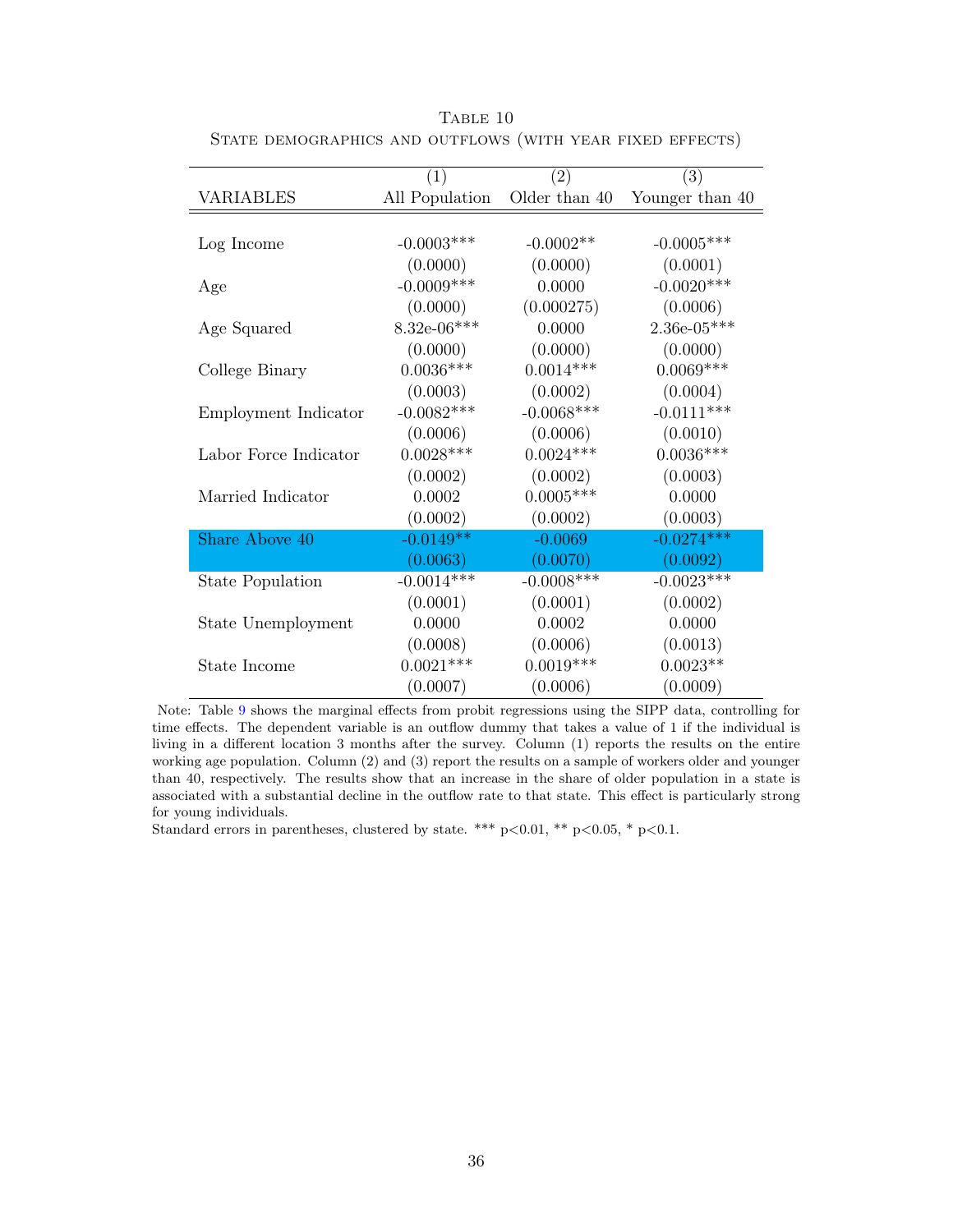<span id="page-37-0"></span>

| VARIABLES           |                         | $\widehat{\Omega}$      | $\widehat{\mathbb{C}}$  | Log(inflow rate) Log(inflow rate) Log(inflow rate) Log(inflow rate) Log(inflow rate)<br>$\overline{4}$ | $\widetilde{\Theta}$    |
|---------------------|-------------------------|-------------------------|-------------------------|--------------------------------------------------------------------------------------------------------|-------------------------|
| Share of pop. $>40$ | $-3.3880***$<br>(0.989) | $-4.3382***$<br>(0.611) | $-4.4225***$<br>(0.572) | $-3.4794***$<br>(0.826)                                                                                | $-4.0856***$<br>(0.736) |
| Income per capita   |                         | $1.0222***$             | $1.0238***$             | $0.8430***$                                                                                            | $0.8844***$             |
|                     |                         | (0.117)                 | (0.116)                 | (0.185)                                                                                                | (0.169)                 |
| Unemployment        |                         |                         | $-0.0782$               | $-0.1225$                                                                                              | $-0.0220$               |
|                     |                         |                         | (0.128)                 | (0.134)                                                                                                | (0.124)                 |
| Homeownership       |                         |                         |                         | $-0.9316$                                                                                              | $-0.5417$               |
|                     |                         |                         |                         | (0.708)                                                                                                | (0.610)                 |
| Population          |                         |                         |                         |                                                                                                        | $-0.1246**$             |
|                     |                         |                         |                         |                                                                                                        | (0.056)                 |
| Observations        | 918                     | 918                     | 918                     | 918                                                                                                    | 918                     |
| R-squared           | 0.078                   | 0.305                   | 0.307                   | 0.325                                                                                                  | 0.374                   |

| $\ddot{F}$<br>ו<br>ו<br>ו | י<br>גע<br><b>THE CANTER OF</b><br>$\cdots$ $\cdots$ $\cdots$ $\cdots$ $\cdots$ $\cdots$ $\cdots$ $\cdots$ $\cdots$ $\cdots$ $\cdots$ $\cdots$ $\cdots$ $\cdots$ $\cdots$ $\cdots$ $\cdots$ $\cdots$ $\cdots$ $\cdots$ $\cdots$ $\cdots$ $\cdots$ $\cdots$ $\cdots$ $\cdots$ $\cdots$ $\cdots$ $\cdots$ $\cdots$ $\cdots$ $\cdots$ $\cdots$ $\cdots$ $\cdots$ $\cdots$ $\cdots$ |
|---------------------------|---------------------------------------------------------------------------------------------------------------------------------------------------------------------------------------------------------------------------------------------------------------------------------------------------------------------------------------------------------------------------------|
|                           | ・・・・・)                                                                                                                                                                                                                                                                                                                                                                          |

Note: Table 11 shows the cross-sectional relationship across states between the share of individuals older than 40 and the inflow rate. The regressors are all in logs except for the share of working population older than Note: Table [11](#page-37-0) shows the cross-sectional relationship across states between the share of individuals older than 40 and the inflow rate. The regressors are all in logs except for the share of working population older than 40. The results show that an increase in the share of older population in a state is associated with a substantial decline in the inflow rate to that state. This effect prevails even after controlling for other

observable differences across states. Standard errors in parentheses, clustered by state. \*\*\*  $p<0.01$ , \*\*  $p<0.05$ , \*  $p<0.1$ .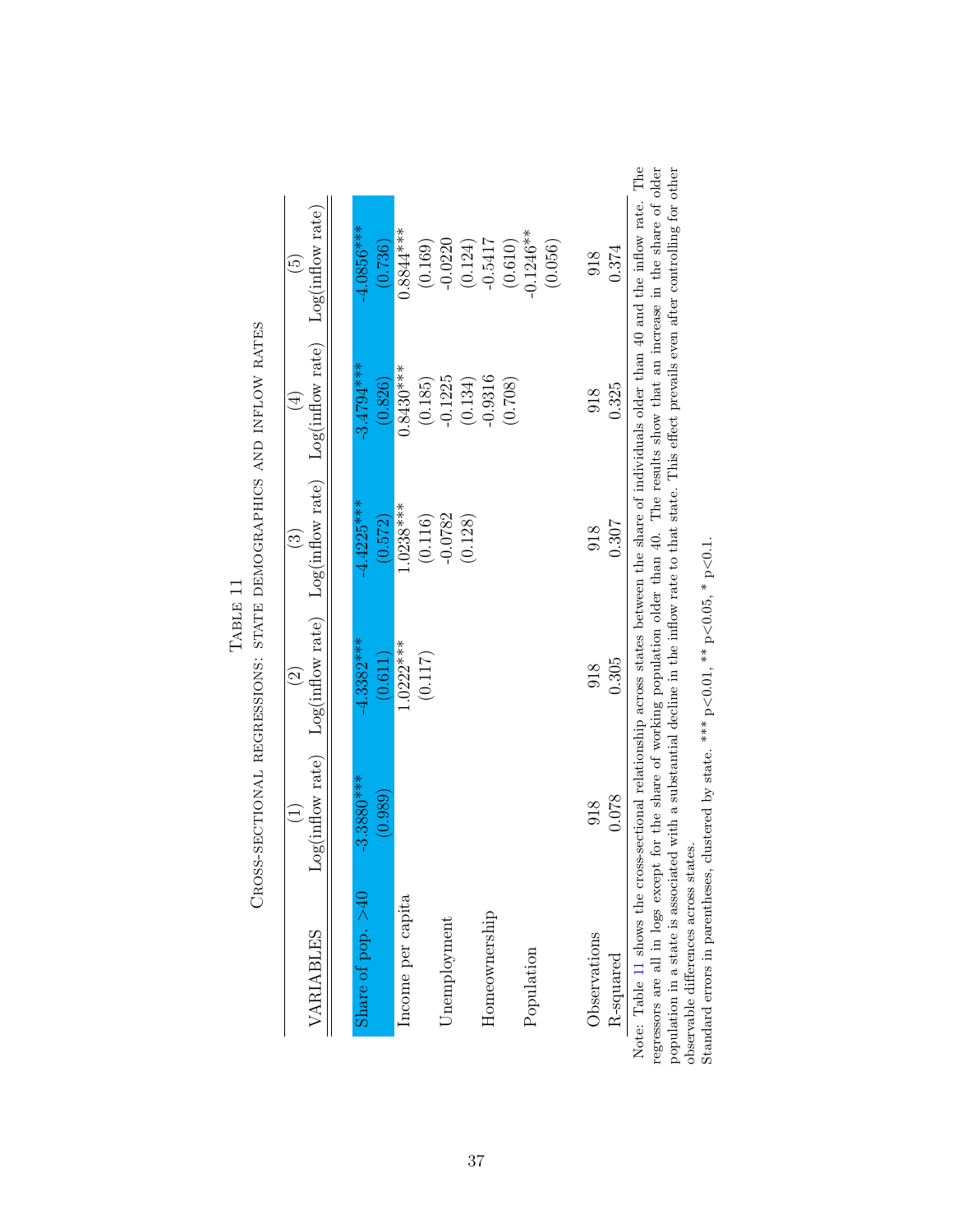<span id="page-38-0"></span>

|                                                                                                                                                                                                                                                                                           |              | $\widehat{\Omega}$                                                                                  | $\widehat{S}$ | $\widehat{\Xi}$ | $\widetilde{\Theta}$ |
|-------------------------------------------------------------------------------------------------------------------------------------------------------------------------------------------------------------------------------------------------------------------------------------------|--------------|-----------------------------------------------------------------------------------------------------|---------------|-----------------|----------------------|
| VARIABLES                                                                                                                                                                                                                                                                                 |              | $Log(inflow\ rate)$ $Log(inflow\ rate)$ $Log(inflow\ rate)$ $Log(inflow\ rate)$ $Log(inflow\ rate)$ |               |                 |                      |
| Share of pop. $>40$                                                                                                                                                                                                                                                                       | $-1.0414***$ | $-1.6721***$                                                                                        | $-1.4044***$  | $-1.2731***$    | $-1.1040***$         |
|                                                                                                                                                                                                                                                                                           | (0.214)      | (0.416)                                                                                             | (0.434)       | (0.442)         | (0.377)              |
| Income per capita                                                                                                                                                                                                                                                                         |              | 0.2337                                                                                              | 0.0832        | 0.0882          | $0.3796***$          |
|                                                                                                                                                                                                                                                                                           |              | (0.155)                                                                                             | (0.158)       | (0.155)         | (0.121)              |
| Unemployment                                                                                                                                                                                                                                                                              |              |                                                                                                     | $-0.1743***$  | $-0.1792***$    | $-0.1434***$         |
|                                                                                                                                                                                                                                                                                           |              |                                                                                                     | (0.026)       | (0.027)         | (0.023)              |
| Homeownership                                                                                                                                                                                                                                                                             |              |                                                                                                     |               | $-0.2363$       | $-0.0537$            |
|                                                                                                                                                                                                                                                                                           |              |                                                                                                     |               | (0.292)         | (0.224)              |
| Population                                                                                                                                                                                                                                                                                |              |                                                                                                     |               |                 | $-0.9444***$         |
|                                                                                                                                                                                                                                                                                           |              |                                                                                                     |               |                 | (0.141)              |
| Observations                                                                                                                                                                                                                                                                              | 918          | 918                                                                                                 | 918           | 918             | 918                  |
| R-squared                                                                                                                                                                                                                                                                                 | 0.111        | 0.124                                                                                               | 0.220         | 0.223           | 0.341                |
| te: Table 12 shows the results of fixed effect regressions, where the dependent variable is the log of inflow rate to a state and the mai<br>essor is the share of individuals older than 40. The regressors are all in logs except for the share of working population older than 40. Th |              |                                                                                                     |               |                 |                      |

| í<br>$\frac{1}{1}$ | Erven-eerch becaused chap, enang benoce abhics and influence amb |
|--------------------|------------------------------------------------------------------|
|                    |                                                                  |
|                    |                                                                  |
|                    |                                                                  |
|                    | l                                                                |

Note: Table 12 shows the results of fixed effect regressions, where the dependent variable is the log of inflow rate to a state and the main regressor is the share of individuals older than 40. The regressors are all in l Note: Table [12](#page-38-0) shows the results of fixed effect regressions, where the dependent variable is the log of inflow rate to a state and the main regressor is the share of individuals older than 40. The regressors are all in logs except for the share of working population older than 40. The results show that an increase in the share of older population in a state is associated with a substantial decline in the inflow rate to that state.

This effect prevails even after controlling for other observable differences across states. Standard errors in parentheses, clustered by state. \*\*\*  $p<0.01$ , \*\*  $p<0.05$ , \*  $p<0.1$ .

38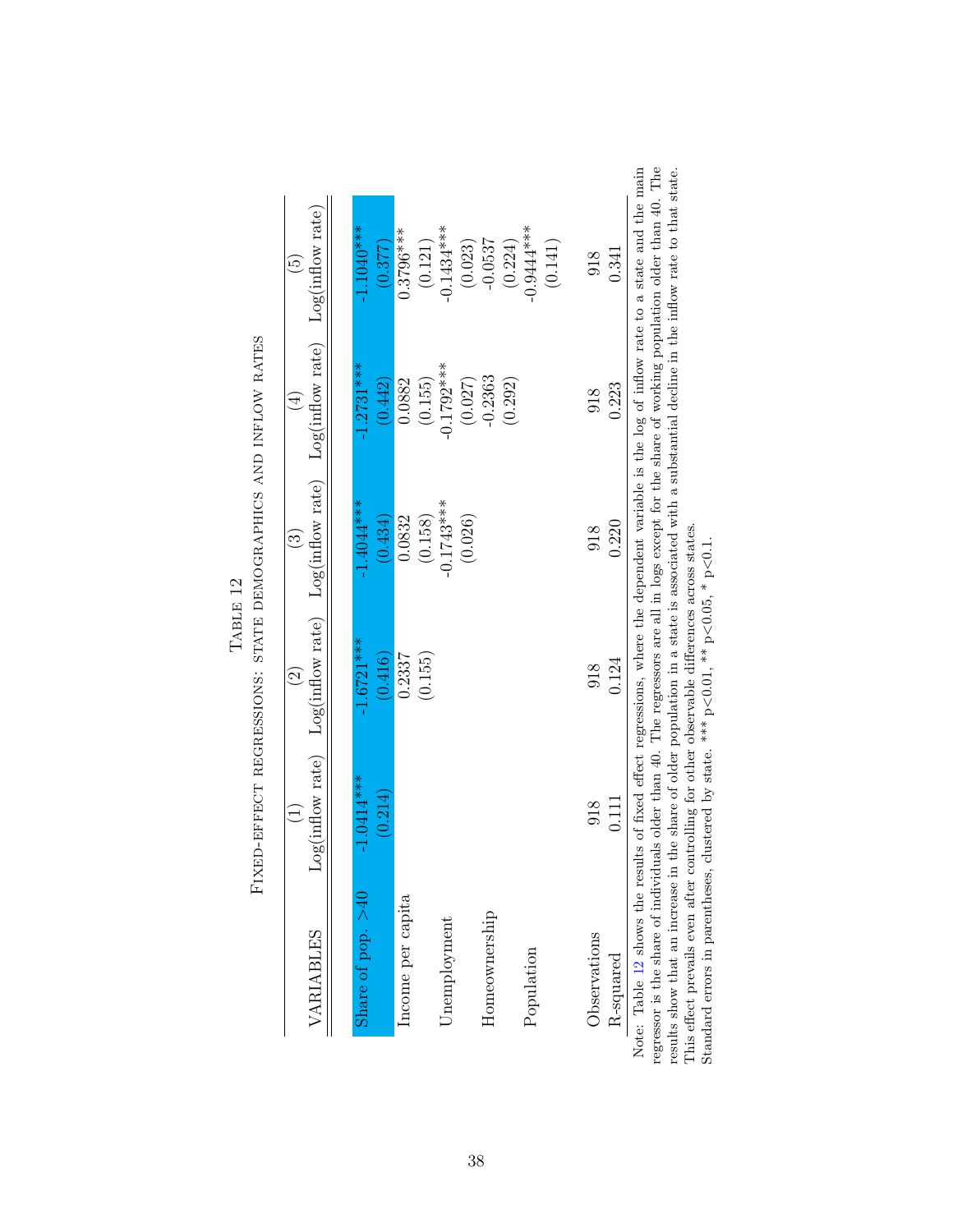<span id="page-39-2"></span>FIGURE 11 Demographics and Inflow Rate across States (Corrected for Time Dummies)



Note: Figure [11](#page-39-2) shows the cross-sectional relationship between the fraction of older population and the inflow rate across states. We first group the states in 10 percentiles according to the fraction of individuals older than 40. The x-axis is the mean of this fraction over all states in a percentile, whereas the y-axis is the average inflow rate of states in a percentile. The figure shows that states with a higher fraction of older population receive less inflows. Source: IRS population flows, March CPS, and authors' calculations.

# <span id="page-39-1"></span>B Proofs of Propositions in Section [3](#page-9-0)

### <span id="page-39-0"></span>B.1 Proof of Remark [1](#page-12-0)

From the value of a firm with an employee,

$$
J(w) = y - w + \beta (1 - \delta) J(w)
$$
  

$$
J(w) = \frac{y - w}{1 - \beta (1 - \delta)}.
$$

Under the Nash bargaining, the equilibrium wage satisfies

$$
J(w^{j}) = (1 - \eta) S^{j},
$$

where  $j$  indicates the type of worker. Combining the above two equations,

$$
w^{s} = y - \{1 - \beta (1 - \delta)\} (1 - \eta) S^{s}
$$
  
\n
$$
w_{l}^{n} = y - \{1 - \beta (1 - \delta)\} (1 - \eta) S_{l}^{s}
$$
  
\n
$$
w_{d}^{n} = y - \{1 - \beta (1 - \delta)\} (1 - \eta) S_{d}^{n},
$$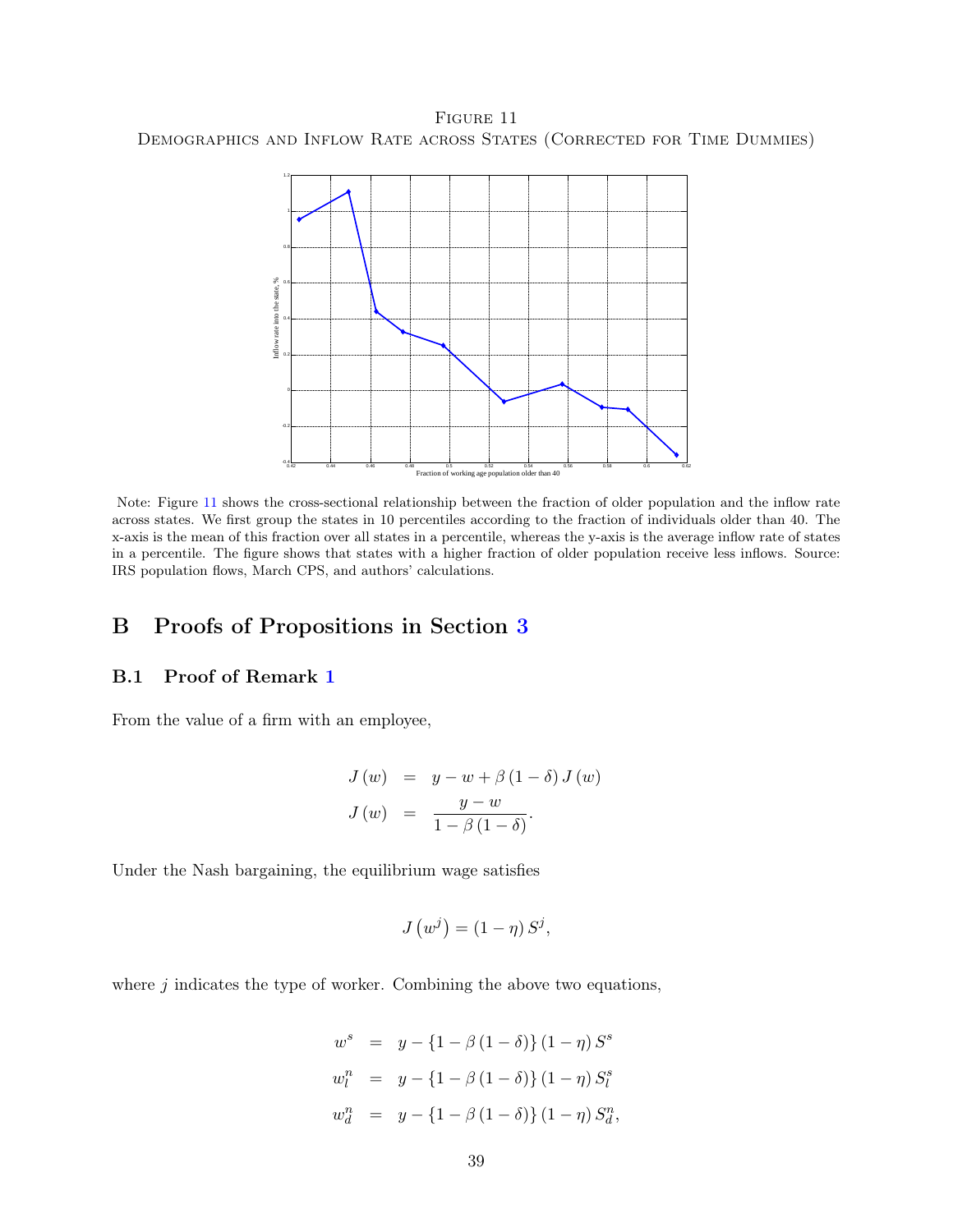$$
w^{s} = \eta y \left[ \frac{1 - \beta \{ (1 - \delta) - p(\theta_{l}) \}}{1 - \beta \{ (1 - \delta) - \eta p(\theta_{l}) \}} \right] + (1 - \eta) b \left[ \frac{1 - \beta (1 - \delta)}{1 - \beta \{ (1 - \delta) - \eta p(\theta_{l}) \}} \right]
$$
  
\n
$$
w_{l}^{n} = \eta y \left[ \frac{1 - \beta \{ (1 - \delta) - p(\theta_{l}) - (1 - \eta p(\theta_{l})) p(\theta_{d}) \} + \{ 1 - \beta (1 - \delta) \} (1 - \eta) p(\theta_{d}) \}}{1 - \beta \{ (1 - \delta) - \eta p(\theta_{l}) - (1 - \eta p(\theta_{l})) \eta p(\theta_{d}) \}} \right]
$$
  
\n
$$
+ (1 - \eta) b \left[ \frac{\{ 1 - \beta (1 - \delta) \} (1 - \eta p(\theta_{l}))}{1 - \beta \{ (1 - \delta) - \eta p(\theta_{l}) - (1 - \eta p(\theta_{l})) \eta p(\theta_{d}) \}} \right]
$$
  
\n
$$
w_{d}^{n} = \eta y \left[ \frac{1 - \beta \{ (1 - \delta) - p(\theta_{l}) - (1 - \eta p(\theta_{l})) p(\theta_{d}) \}}{1 - \beta \{ (1 - \delta) - \eta p(\theta_{l}) - (1 - \eta p(\theta_{l})) \eta p(\theta_{d}) \}} \right]
$$
  
\n
$$
+ (1 - \eta) b \left[ \frac{1 - \beta (1 - \delta)}{1 - \beta \{ (1 - \delta) - \eta p(\theta_{l}) - (1 - \eta p(\theta_{l})) \eta p(\theta_{d}) \}} \right].
$$

# B.2 Proof of Proposition [1](#page-12-1)

Using the Nash bargaining solution, we can rewrite the free-entry conditions as follows:

$$
\kappa = q(\theta_d) (1 - \eta) S_d^s(\theta_l, \theta_d) \tag{17}
$$

<span id="page-40-0"></span>
$$
\kappa = q(\theta_l) (1 - \eta) \left\{ \frac{u^s}{u^n + u^s} S^s (\theta_l, \theta_d) + \frac{u^n}{u^n + u^s} S_l^n (\theta_l, \theta_d) \right\}.
$$
 (18)

The steady state measure of type j unemployed workers in location i,  $u_i^j$  $i_i$ , is determined by imposing the steady state condition on the following law of motions:

$$
u_{i,t+1}^{s} = (1 - p(\theta_{l}^{i})) u_{i,t}^{s} + \delta(\phi - u_{i,t}^{s})
$$
  
\n
$$
u_{i,t+1}^{n} = \left\{ 1 - p(\theta_{l}^{i}) - (1 - p(\theta_{l}^{i})) p(\theta_{d}^{j}) \right\} u_{i,t}^{n} + \delta e_{i,t}^{n}
$$
  
\n
$$
e_{i,t+1}^{n} = (1 - \delta) e_{i,t}^{n} + p(\theta_{l}^{i}) u_{i}^{n} + (1 - p(\theta_{l}^{j})) p(\theta_{d}^{j}) u_{j}^{n}.
$$

From the symmetric equilibrium condition,

$$
u^{s} = \frac{\delta\phi}{\delta + p(\theta_{l})}
$$
  
\n
$$
e^{n} = \frac{\{p(\theta_{l}) + (1 - p(\theta_{l}))p(\theta_{d})\} (0.5 - \phi)}{\delta + p(\theta_{l}) + (1 - p(\theta_{l}))p(\theta_{d})}
$$
  
\n
$$
u^{n} = \frac{\delta(0.5 - \phi)}{\delta + p(\theta_{l}) + (1 - p(\theta_{l}))p(\theta_{d})}
$$

or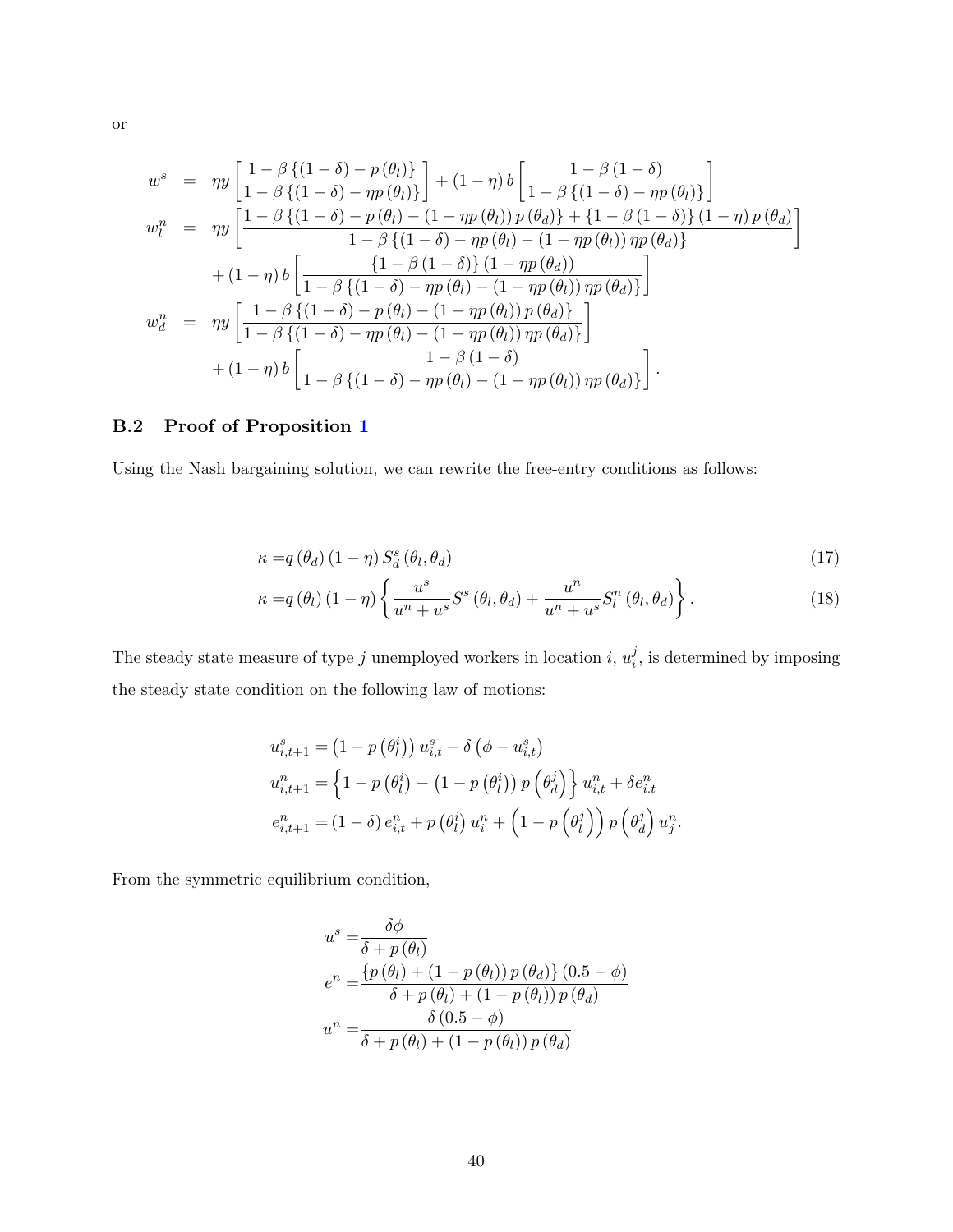and the ratio of unemployed workers between two types at the steady state is

$$
\frac{u^s}{u^s + u^n} = \frac{\phi \left\{ \delta + p(\theta_l) + (1 - p(\theta_l)) p(\theta_d) \right\}}{(0.5 - \phi) (p(\theta_l) + \delta) + \phi \left\{ \delta + p(\theta_l) + (1 - p(\theta_l)) p(\theta_d) \right\}}.
$$

This expression completes the two free-entry conditions as a set of two equations with two unknowns,  $(\theta_l, \theta_d)$ . We can rewrite the free-entry condition for the distant labor market such that

<span id="page-41-0"></span>
$$
F(\theta_l, \theta_d) = \kappa \left[ 1 - \beta \left\{ (1 - \delta) - \eta p(\theta_l) - (1 - \eta p(\theta_l)) \eta p(\theta_d) \right\} \right]
$$
  
-
$$
q(\theta_d) (1 - \eta) (y - b) = 0.
$$
 (19)

By applying the implicit function theorem on the equation [\(19\)](#page-41-0),

$$
\frac{d\theta_d}{d\theta_l} = -\frac{\frac{dF}{d\theta_d}}{\frac{dF}{d\theta_l}} = \frac{\kappa \beta \eta p'(\theta_l) (1 - p(\theta_d))}{q'(\theta_d) (1 - \eta) (y - b) - \kappa \beta \eta (1 - p(\theta_l)) p'(\theta_d)} < 0.
$$
\n(20)

Now we know  $\theta_d(\theta_l)$  and  $\theta'_d(\theta_l) < 0$ . For the local labor market,

<span id="page-41-2"></span>
$$
G(\phi, \theta_l) = \kappa - q(\theta_l) (1 - \eta) \left\{ \frac{u^s}{u^n + u^s} S^s + \frac{u^n}{u^1 + u^s} S^n_l \right\}
$$

$$
= \kappa - q(\theta_l) (1 - \eta) \left\{ \frac{u^s}{u^n + u^s} (S^s - S^m_l) + S^n_l \right\} = 0.
$$
 (21)

In the same way, we apply the implicit function theorem on the equation [\(21\)](#page-41-1). First,

<span id="page-41-1"></span>
$$
\frac{\partial G}{\partial \phi} = -\frac{0.5 \left( p \left( \theta_l \right) + \delta \right) \left\{ \delta + p \left( \theta_l \right) + \left( 1 - p \left( \theta_l \right) \right) p \left( \theta_d \right) \right\}}{\left\{ 0.5 \left( p \left( \theta_l \right) + \delta \right) + f \left( 1 - p \left( \theta_l \right) \right) p \left( \theta_d \right) \right\}^2} < 0 \tag{22}
$$

because

$$
\frac{\partial}{\partial \phi} \left( \frac{u^s}{u^n + u^s} \right) = \frac{0.5 \left\{ \delta + p(\theta_l) + (1 - p(\theta_l)) p(\theta_d) \right\} (p(\theta_l) + \delta)}{\left\{ 0.5 \left( p(\theta_l) + \delta \right) + \phi \left( 1 - p(\theta_l) \right) p(\theta_d) \right\}^2} > 0
$$

and  $S^s - S_l^n > 0$ . From the definition of match surplus,

$$
S_l^n = \frac{(y-b) (1 - \eta p(\theta_d))}{1 - \beta \{(1-\delta) - \eta p(\theta_l) - (1 - \eta p(\theta_l)) \eta p(\theta_d)\}}
$$
  
= 
$$
(1 - \eta p(\theta_d)) S_d^n.
$$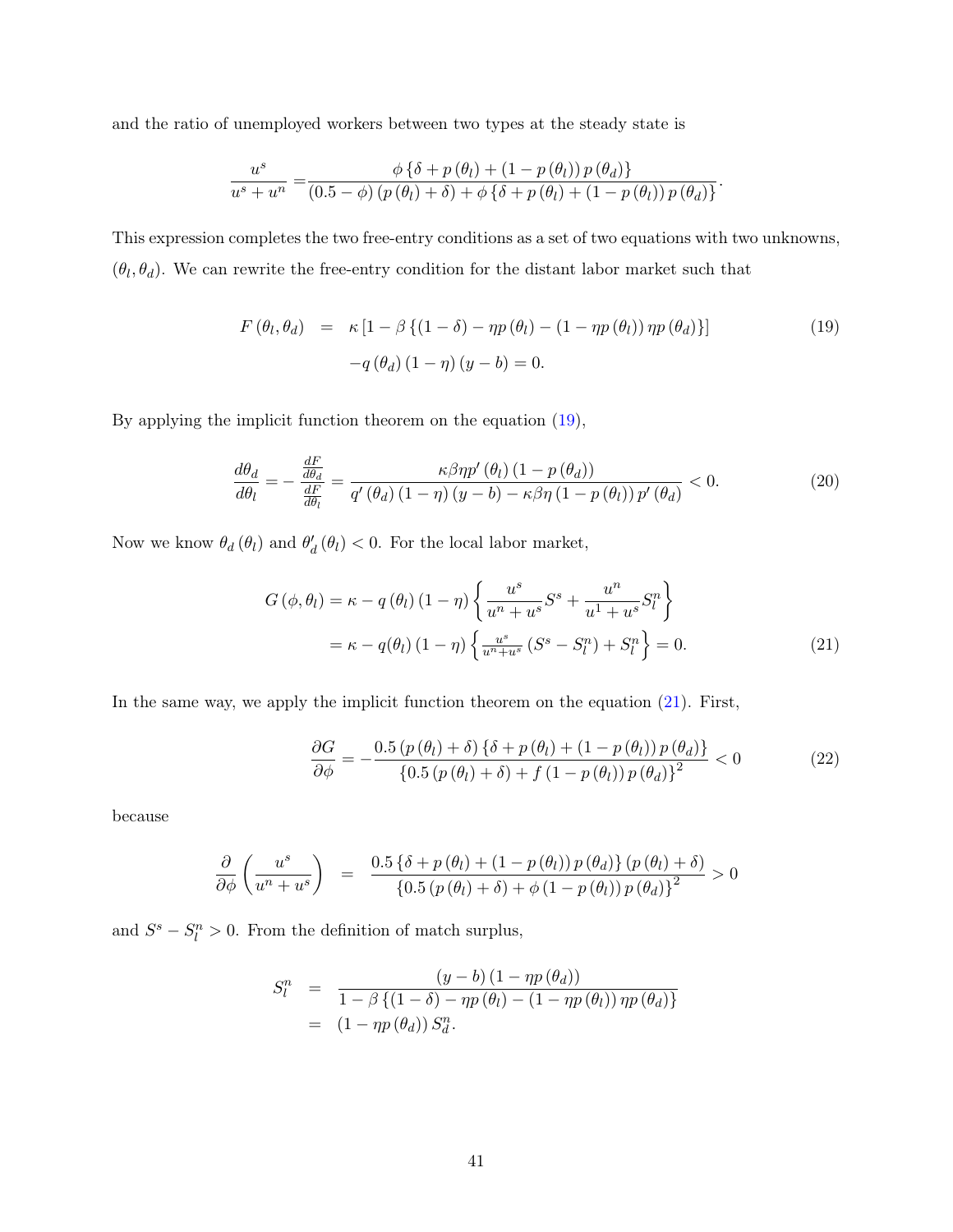Note that

$$
\frac{\partial S_d^n}{\partial \theta_l} = \frac{\beta (y - b) \eta p'(\theta_l) (1 - \eta p(\theta_d))}{\left[1 - \beta \{1 - \delta - \eta p(\theta_l) - (1 - \eta p(\theta_l)) \eta p(\theta_d)\}\right]^2} \times \frac{q'(\theta_d) (1 - \eta) (y - b)}{\kappa \beta (1 - \eta p(\theta_l)) \eta p'(\theta_d) - q'(\theta_d) (1 - \eta) (y - b)} < 0.
$$

Therefore,

$$
\frac{\partial S_l^n}{\partial \theta_l}
$$
\n
$$
= \frac{\partial}{\partial \theta_l} ((1 - \eta p(\theta_d)) S_d^n)
$$
\n
$$
= -\eta p'(\theta_d) \frac{\partial \theta_d}{\partial \theta_l} S_d^n + (1 - \eta p(\theta_d)) \frac{\partial S_d^n}{\partial \theta_l}
$$
\n
$$
= \frac{\beta \eta p'(\theta_l) (1 - \eta p(\theta_d)) (y - b)}{\Gamma(\theta_l, \theta_d)}
$$
\n
$$
\times \left[ \eta \kappa p'(\theta_d) + q'(\theta_d) (1 - \eta) \frac{(1 - \eta p(\theta_d)) (y - b)}{1 - \beta \{1 - \delta - \eta p(\theta_l) - (1 - \eta p(\theta_l)) \eta p(\theta_d) \}} \right]
$$
\n
$$
= \frac{\beta \eta p'(\theta_l) (1 - \eta p(\theta_d)) (y - b)}{\Gamma(\theta_l, \theta_d)} \times \left[ \eta p'(\theta_d) q(\theta_d) + q'(\theta_d) (1 - \eta p(\theta_d)) \right] (1 - \eta) S_d^n
$$

where

$$
\Gamma(\theta_l, \theta_d) = [1 - \beta \{1 - \delta - \eta p(\theta_l) - (1 - \eta p(\theta_l)) \eta p(\theta_d)\}] \times [\kappa \beta (1 - \eta p(\theta_l)) \eta p'(\theta_d) - q'(\theta_d) (1 - \eta) (y - b)].
$$

Thus,

$$
\frac{\partial S_l^n}{\partial \theta_l} < 0
$$

if  $\eta p'(\theta_d) q(\theta_d) + q'(\theta_d) (1 - \eta p(\theta_d)) > 0$ , or

$$
\eta<-\frac{q^{\prime}\left(\theta_{d}\right)}{q\left(\theta_{d}\right)^{2}}=\frac{1-\theta_{d}p^{\prime}\left(\theta_{d}\right)}{p\left(\theta_{d}\right)}.
$$

For Cobb-Douglas matching function, the above condition can be written as follows:

$$
p(\theta) < \frac{1-\alpha}{\eta}.
$$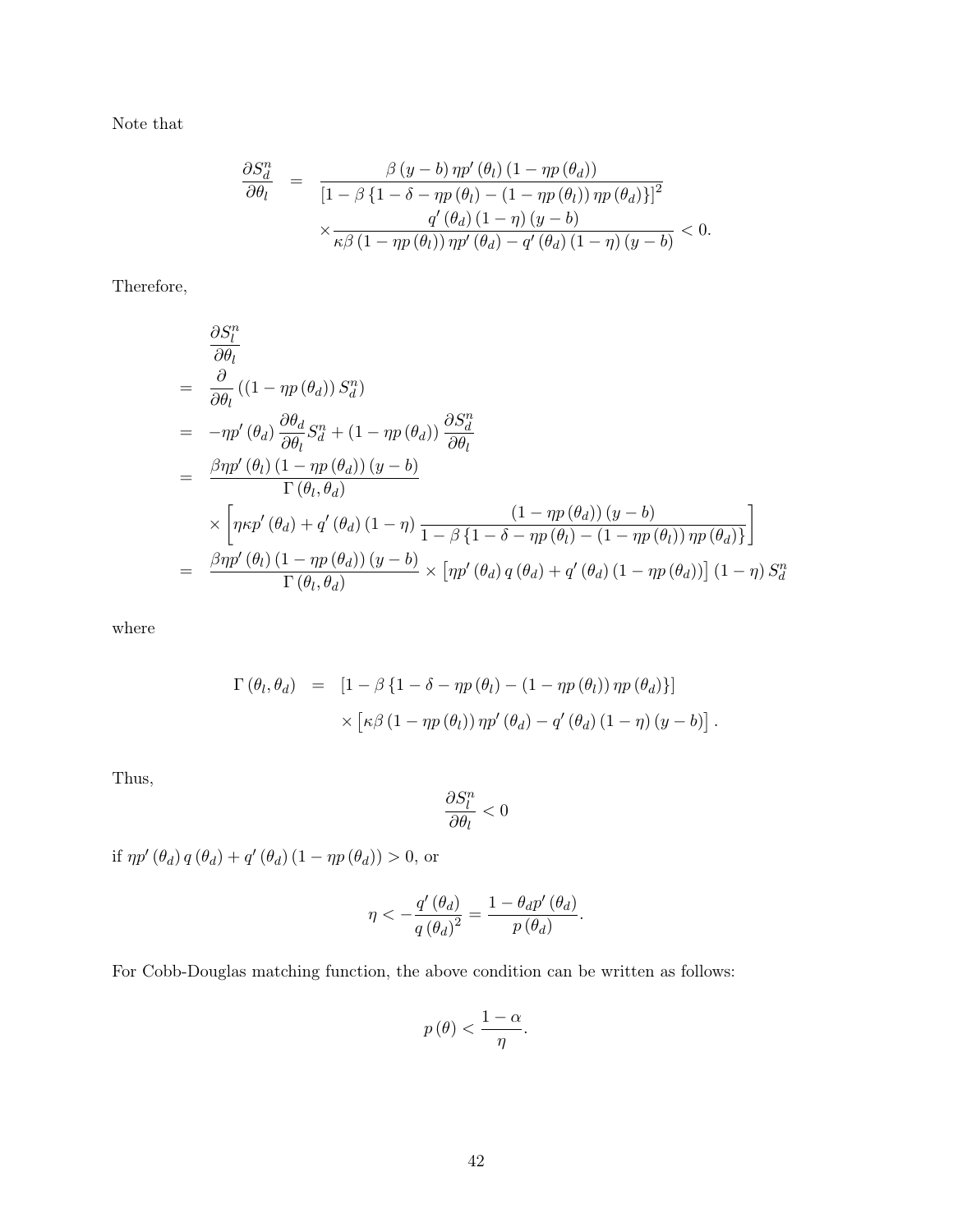This conditions always holds if  $1 - \alpha > \eta$  because  $p(\theta) \in [0, 1]$ . In this case,

$$
\frac{\partial G}{\partial \theta_l} = -q'(\theta_l)(1-\eta) \left\{ \frac{u^s}{u^n + u^s} S^s + \frac{u^n}{u^n + u^s} S_l^n \right\} \n-q(\theta_l)(1-\eta) \left\{ \frac{\partial}{\partial \theta_l} \left( \frac{u^s}{u^n + u^s} \right) (S^s - S_l^n) + \frac{u^s}{u^n + u^s} \frac{\partial S^s}{\partial \theta_l} + \frac{u^n}{u^n + u^s} \frac{\partial S^n}{\partial \theta_l} \right\} > 0,
$$

because

$$
\frac{\partial}{\partial \theta_l} \left( \frac{u^s}{u^n + u^s} \right)
$$
\n
$$
= \phi \left( 0.5 - \phi \right)
$$
\n
$$
\times \frac{\left( p \left( \theta_l \right) + \delta \right) \left( 1 - p \left( \theta_l \right) \right) p' \left( \theta_d \right) \frac{d\theta_d}{d\theta_l} - p' \left( \theta_l \right) \left\{ \left( p \left( \theta_l \right) + \delta \right) p \left( \theta_d \right) + \left( 1 - p \left( \theta_l \right) \right) p \left( \theta_d \right) \right\}}{\left\{ 0.5 \left( p \left( \theta_l \right) + \delta \right) + \phi \left( 1 - p \left( \theta_l \right) \right) p \left( \theta_d \right) \right\}^2} < 0
$$

and

$$
\frac{\partial S^s}{\partial \theta_l} = -\frac{(y-b)\,\beta\eta p'\,(\theta_l)}{\left\{1 - \beta\,(1-\delta) + \beta\eta p\,(\theta_l)\right\}^2} < 0.
$$

Thus

$$
\frac{d\theta_l}{d\phi} = -\frac{\frac{\partial G}{\partial \phi}}{\frac{\partial G}{\partial \theta_l}} > 0.
$$

Combining the above result with [\(20\)](#page-41-2),

<span id="page-43-0"></span>
$$
\frac{d\theta_d}{d\phi} < 0.
$$

#### B.3 Proof of Corollary [2](#page-13-0)

The migration rate of mobile workers is defined as the share of workers moved out of total number of mobile households. At the steady state, the population flow between the two places is equal to  $2(1-p(\theta_l))p(\theta_d)u^1$ . Therefore,

$$
mr(\theta_l, \theta_d) = \frac{2(1 - p(\theta_l))p(\theta_d)u^1}{2(e^1 + u^1)}
$$
  
\n
$$
= \frac{(1 - p(\theta_l))p(\theta_d)}{0.5 - \phi} \times \frac{\delta(0.5 - \phi)}{\delta + p(\theta_l) + (1 - p(\theta_l))p(\theta_d)}
$$
  
\n
$$
= \frac{\delta(1 - p(\theta_l))p(\theta_d)}{\delta + p(\theta_l) + (1 - p(\theta_l))p(\theta_d)}
$$
  
\n
$$
= \frac{\delta}{\frac{\delta + p(\theta_l)}{(1 - p(\theta_l))p(\theta_d)} + 1}
$$
\n(24)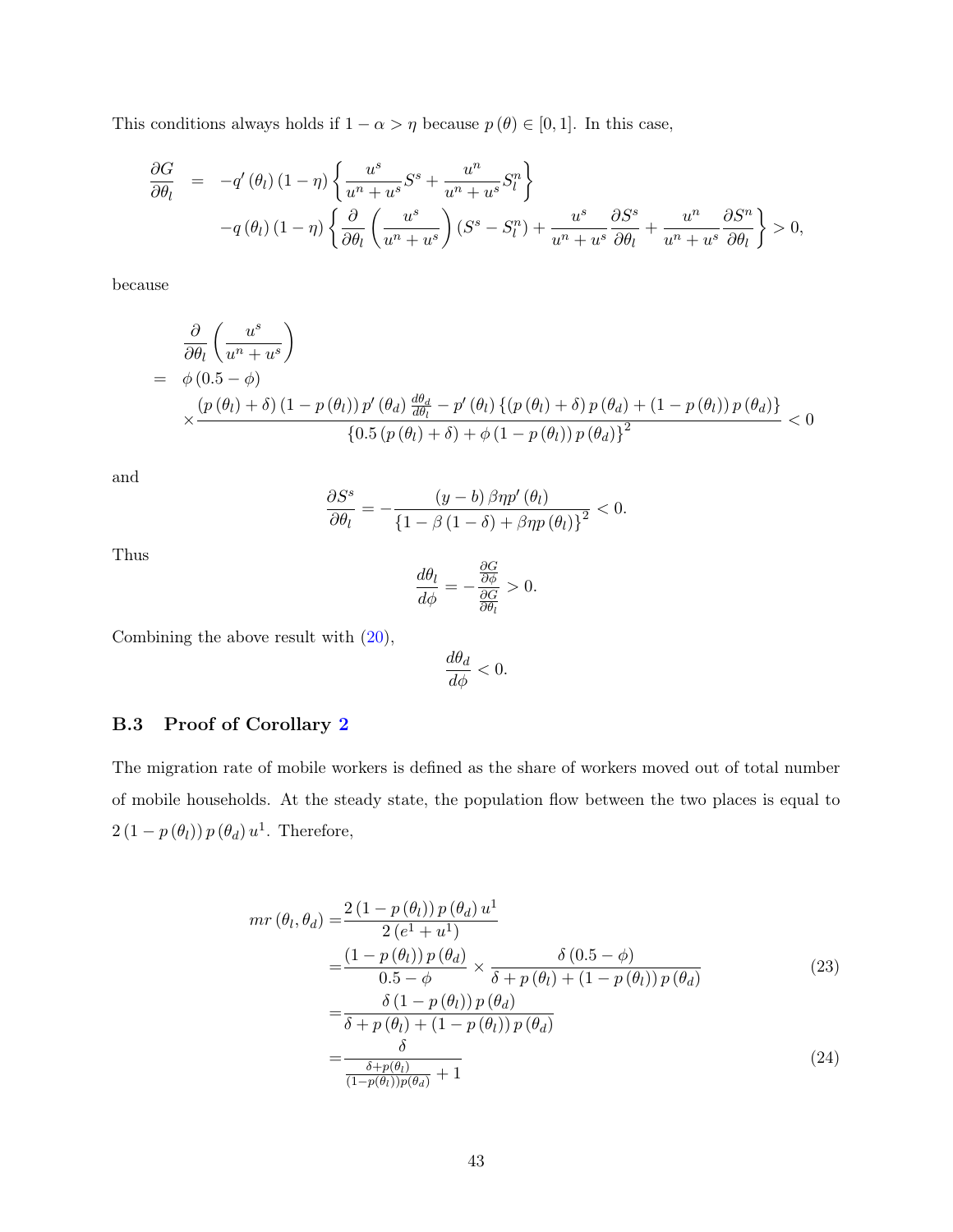In proposition [\(1\)](#page-12-1), we prove that  $\frac{d\theta_d}{d\phi} < 0$  and  $\frac{d\theta_l}{d\phi} > 0$  and the job finding rate is positively correlated with the market tightness  $\theta$ :  $p'(\theta) > 0$ . Thus the increase in immobile households increases the denominator of the steady state migration rate of mobile households [\(24\)](#page-43-0), resulting lower migration rate.

$$
\frac{dmr}{d\phi}<0
$$

#### B.4 Proof of Corollary [3](#page-13-1)

The unemployment rate of settlers is

$$
ur^{s}(\theta_{l}) = \frac{2u^{s}}{2\phi} = \frac{\frac{\delta\phi}{\delta + p(\theta_{l})}}{\phi} = \frac{\delta}{\delta + p(\theta_{l})}
$$

.

It is straight forward to show that the unemployment rate of immobile households decreases as the local job finding rate  $p(\theta_l)$  is increasing function of  $\phi$ . For nomads, the conditional unemployment rate is

$$
ur^{n}(\theta_{l},\theta_{d})=\frac{2u^{n}}{2(0.5-\phi)}=\frac{\frac{\delta(0.5-\phi)}{\delta+p(\theta_{l})+(1-p(\theta_{l}))p(\theta_{d})}}{0.5-\phi}=\frac{\delta}{\delta+p(\theta_{l})+(1-p(\theta_{l}))p(\theta_{d})}.
$$

Using the equation [\(20\)](#page-41-2) and  $\Phi(\theta_d, \theta_l) \equiv q'(\theta_d) (1 - \eta) (y - b) - \kappa \beta \eta (1 - p(\theta_l)) p'(\theta_d)$ ,

$$
\frac{dur^n}{d\phi}
$$
\n
$$
= -\frac{p'(\theta_l) \frac{d\theta_l}{d\phi} (1 - p(\theta_d)) + (1 - p(\theta_l)) p'(\theta_d) \frac{d\theta_d}{d\theta_l} \frac{d\theta_l}{d\phi}}{\{\delta + p(\theta_l) + (1 - p(\theta_l)) p(\theta_d)\}^2}
$$
\n
$$
= -\left(\frac{d\theta_l}{d\phi}\right) \times \frac{p'(\theta_l) (1 - p(\theta_d)) + (1 - p(\theta_l)) p'(\theta_d) \frac{d\theta_d}{d\theta_l}}{\{\delta + p(\theta_l) + (1 - p(\theta_l)) p(\theta_d)\}^2}
$$
\n
$$
= -\left(\frac{d\theta_l}{d\phi}\right) \times \frac{1}{\{\delta + p(\theta_l) + (1 - p(\theta_l)) p(\theta_d)\}^2}
$$
\n
$$
\times \left[p'(\theta_l) (1 - p(\theta_d)) + (1 - p(\theta_l)) p'(\theta_d) \times \frac{\kappa \beta \eta p'(\theta_l) (1 - p(\theta_d))}{\Phi(\theta_d, \theta_l)}\right]
$$
\n
$$
= -\left(\frac{d\theta_l}{d\phi}\right) \times \frac{1}{\{\delta + p(\theta_l) + (1 - p(\theta_l)) p(\theta_d)\}^2} \times \frac{p'(\theta_l) (1 - p(\theta_d)) q'(\theta_d) (1 - \eta) (y - b)}{\Phi(\theta_d, \theta_l)} < 0,
$$

because of the properties of the matching function,  $q'(\theta) < 0$  and  $p'(\theta) > 0$ . In summary,

$$
\frac{dur^0}{d\phi} < 0 \quad \text{and} \quad \frac{dur^1}{d\phi} < 0.
$$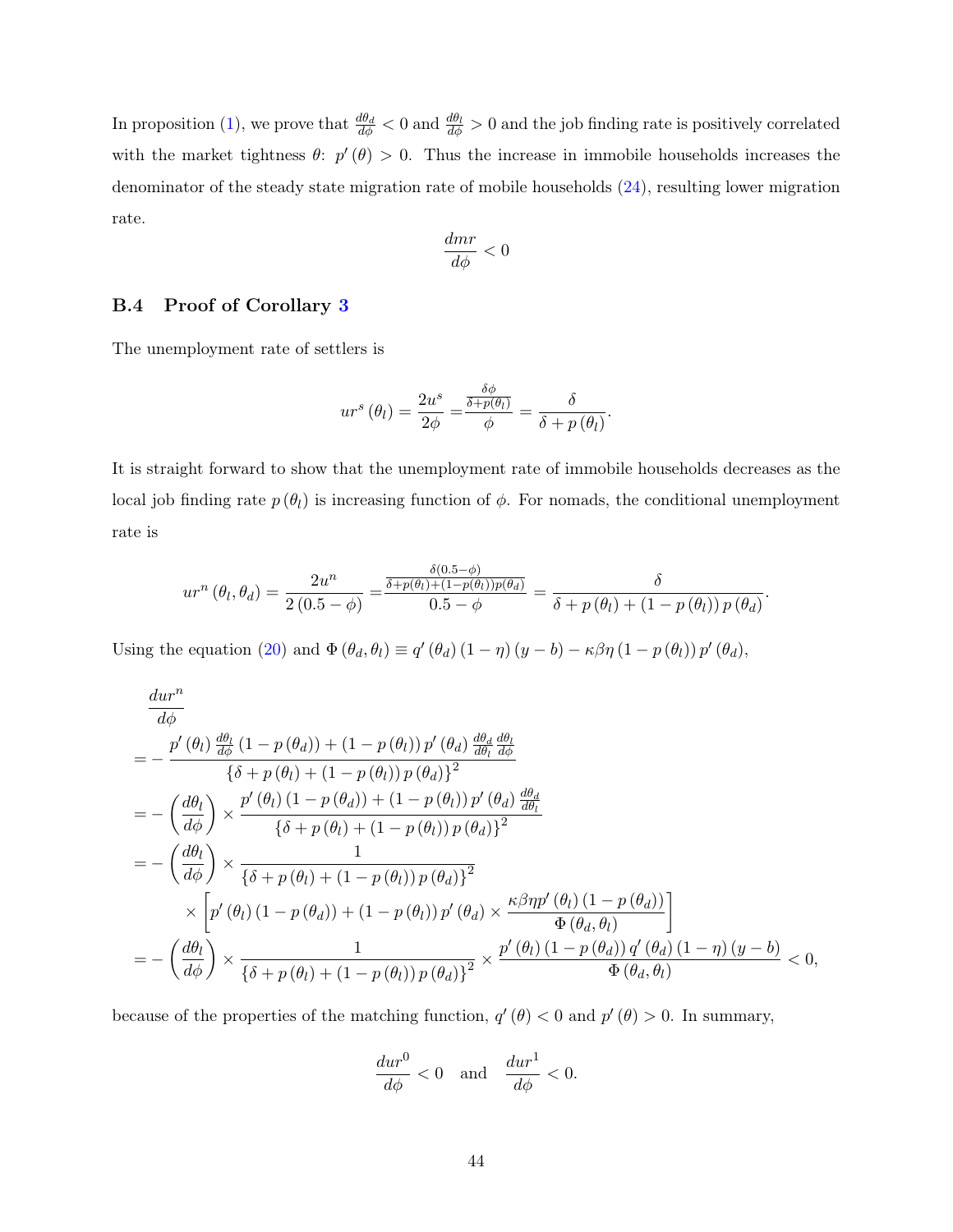Now we turn to the aggregate unemployment rate. In aggregate level, the total number of unemployed households is

$$
2\left(u^{0}+u^{1}\right)=2\left[\frac{\delta\phi}{p\left(\theta_{l}\right)+\delta}+\frac{\delta\left(0.5-\phi\right)}{\delta+p\left(\theta_{l}\right)+\left(1-p\left(\theta_{l}\right)\right)p\left(\theta_{d}\right)}\right]
$$

By taking the derivative with respect to the fraction of settlers, we can characterize two distinct factors affecting the unemployment rates.

$$
\frac{d\left(u^{0} + u^{1}\right)}{d\phi} = \frac{\delta}{\delta + p\left(\theta_{l}\right)} - \frac{\delta}{\delta + p\left(\theta_{l}\right) + \left(1 - p\left(\theta_{l}\right)\right)p\left(\theta_{d}\right)} - p'\left(\theta_{l}\right)\frac{d\theta_{l}}{d\phi}\left[\frac{\delta\phi}{\left\{p\left(\theta_{l}\right) + \delta\right\}^{2}} + \frac{\delta\left(0.5 - \phi\right)\left(1 - p\left(\theta_{d}\right)\right)}{\left\{\delta + p\left(\theta_{l}\right) + \left(1 - p\left(\theta_{l}\right)\right)p\left(\theta_{d}\right)\right\}^{2}}\right] - p'\left(\theta_{d}\right)\left(1 - p\left(\theta_{l}\right)\right)\frac{d\theta_{d}}{d\theta_{l}}\frac{d\theta_{l}}{d\phi}\left[\frac{\delta\left(0.5 - \phi\right)}{\left\{\delta + p\left(\theta_{l}\right) + \left(1 - p\left(\theta_{l}\right)\right)p\left(\theta_{d}\right)\right\}^{2}}\right].
$$
\n(25)

The first line of the equation captures the direct effect from the change in composition of household types, and the bottom two lines captures the general equilibrium effect in both local and distant labor markets. It is obvious to show that the composition effect is positive:

<span id="page-45-0"></span>
$$
\frac{\delta}{\delta + p(\theta_l)} - \frac{\delta}{\delta + p(\theta_l) + (1 - p(\theta_l))p(\theta_d)} > 0.
$$
\n(26)

We can verify that the general equilibrium effect, represented by the last two terms in the above equation  $(25)$ , is negative:

$$
-p'(\theta_l) \frac{d\theta_l}{d\phi} \left[ \frac{\delta\phi}{\{\delta + p(\theta_l)\}^2} + \frac{\delta(0.5 - \phi)(1 - p(\theta_d))}{\{\delta + p(\theta_l) + (1 - p(\theta_l))p(\theta_d)\}^2} \right] -p'(\theta_d)(1 - p(\theta_l)) \frac{d\theta_d}{d\theta_l} \frac{d\theta_l}{d\phi} \left[ \frac{\delta(0.5 - \phi)}{\{\delta + p(\theta_l) + (1 - p(\theta_l))p(\theta_d)\}^2} \right] < 0 \tag{27}
$$

because

$$
- p'(\theta_l) \frac{d\theta_l}{d\phi} \left[ \frac{\delta\phi}{\{\delta + p(\theta_l)\}^2} + \frac{\delta(0.5 - \phi)(1 - p(\theta_d))}{\{\delta + p(\theta_l) + (1 - p(\theta_l))p(\theta_d)\}^2} \right] - p'(\theta_d) (1 - p(\theta_l)) \frac{d\theta_d}{d\theta_l} \frac{d\theta_l}{d\phi} \left[ \frac{\delta(0.5 - \phi)}{\{\delta + p(\theta_l) + (1 - p(\theta_l))p(\theta_d)\}^2} \right] = - \delta p'(\theta_l) \frac{d\theta_l}{d\phi} \times \left[ \frac{\phi}{\{\delta + p(\theta_l)\}^2} + \frac{(0.5 - \phi)(1 - p(\theta_d))}{\{\delta + p(\theta_l) + (1 - p(\theta_l))p(\theta_d)\}^2} \times \frac{q'(\theta_d)(1 - \eta)(y - b)}{\Phi(\theta_d, \theta_l)} \right].
$$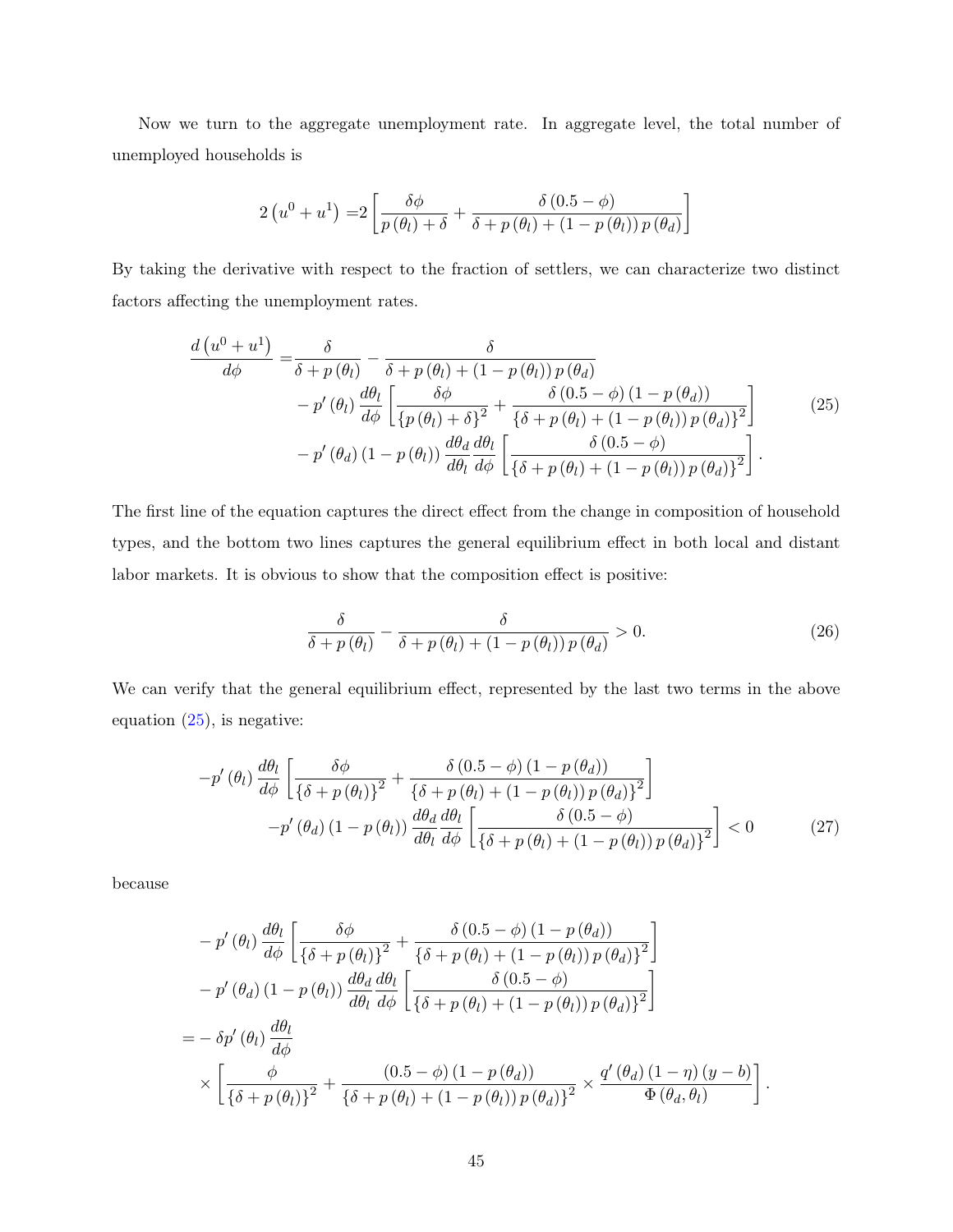The aggregate unemployment increases if the composition effect dominates the general equilibrium effect.

#### B.5 Efficiency of Decentralized Equilibrium

So far, we have studied how the market equilibrium varies when there is change in composition of settlers. In this section, we define and solve a social planner's problem and compare the solution to the decentralized economy to understand the relation between the allocation efficiency of the market outcome and the population composition. The social planner optimally chooses the market tightness functions for two distinct markets. In the local labor market, social planner is not able to distinct two different types of households ex-ante as the firms in the decentralized economy.

$$
W(u^{s}, u^{n})
$$
  
=  $\max_{\theta_{l}, \theta_{d}} b(u^{s} + u^{n}) + y(0.5 - u^{s} - u^{n}) + \beta \{-\kappa \theta_{l}(u^{s} + u^{n}) - \kappa \theta_{d}(1 - p(\theta_{l}))u^{n} + W(\hat{u}^{s}, \hat{u}^{n})\}$ 

where

$$
\hat{u}^{s} = (1 - p(\theta_{l})) u^{s} + \delta (\phi - u^{s})
$$
  

$$
\hat{u}^{n} = (1 - p(\theta_{l})) (1 - p(\theta_{d})) u^{n} + \delta (0.5 - \phi - u^{n}).
$$

The market tightness in the local labor market affects the both groups of households, but the distant labor market tightness affects only the mobile households who didn't find jobs in the first labor market. From the law of motion of unemployed workers for both types,

$$
\kappa = -p'(\theta_l) \left[ \frac{u^s}{\{u^s + (1 - \theta_d p'(\theta_l)) u^n\}} \frac{\partial W}{\partial u^s} + \frac{u^n (1 - p(\theta_d))}{\{u^s + (1 - \theta_d p'(\theta_l)) u^n\}} \frac{\partial W}{\partial u^n} \right]
$$
  

$$
\kappa = -p'(\theta_d) \frac{\partial W}{\partial u^n}.
$$

In the local market, the expected gain from increasing a job finding rate by  $p'(\theta_l)$  is the weighted average of gains from having additional workers by types. Since  $p(\theta_d)$  fraction of unemployed nomads become employed in the distant job search, the effective number of additional nomad workers matched in the local labor market is is  $(1 - p(\theta_d)) u^n$ , not  $u^n$ . Furthermore, considering the fact that there is a distant market for nomads in the second stage, the social planner acts as if there are less unemployed nomads in the local market  $((1 - \theta_d p'(\theta_l))u^n)$ , as opposed to the firms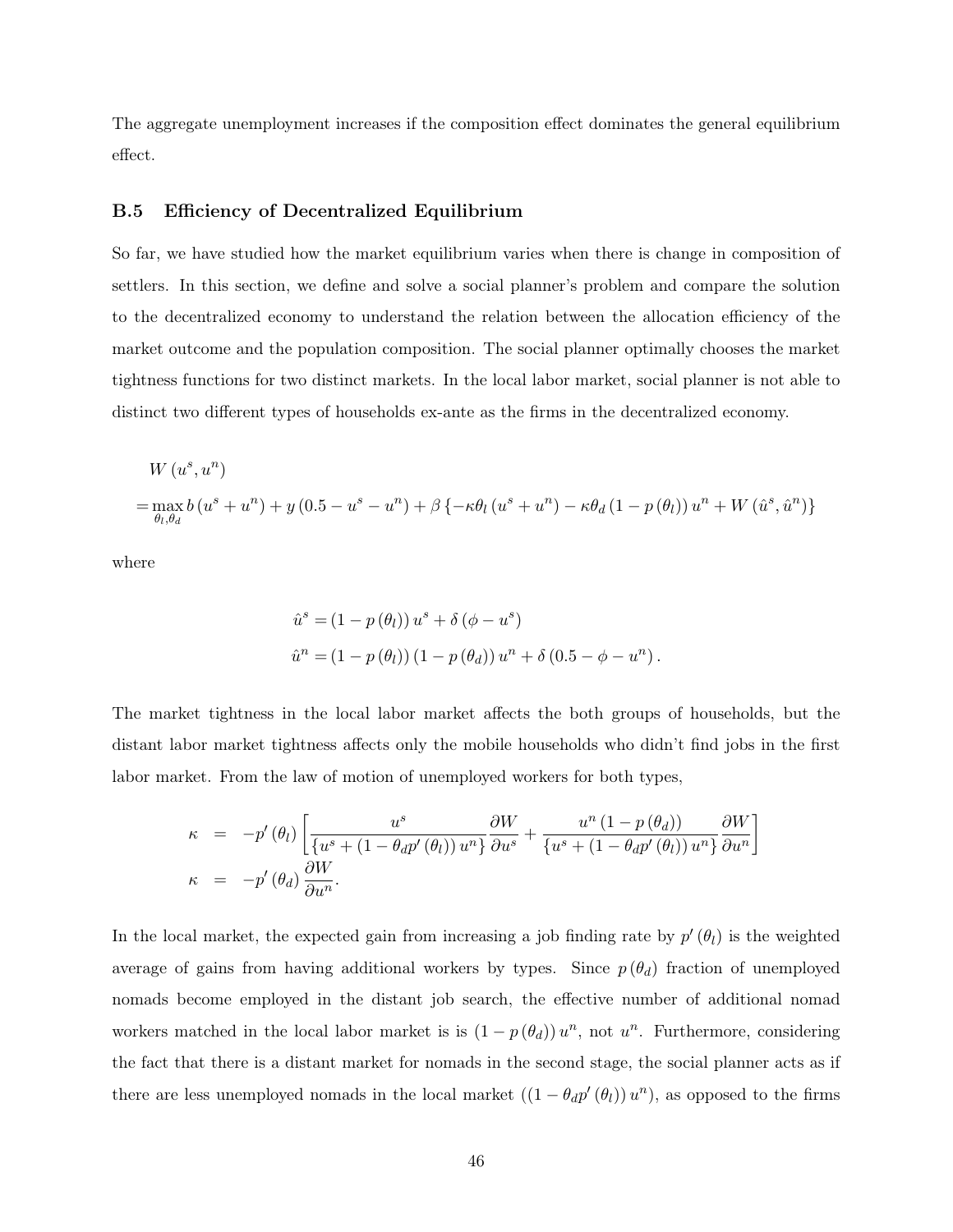in the decentralized market  $(u^n)$ . Applying the Envelope Theorem, we can analytically solve the value of each additional match as the following:

$$
R_n \equiv -\frac{\partial W}{\partial u^n} = \frac{y - b + \beta \kappa \theta_l + \beta \kappa \theta_d (1 - p(\theta_l))}{1 - \beta \{ (1 - p(\theta_l)) (1 - p(\theta_d)) - \delta \}}
$$
  

$$
R_s \equiv -\frac{\partial W}{\partial u^s} = \frac{y - b + \beta \kappa \theta_l}{1 - \beta \{ (1 - p(\theta_l)) - \delta \}}.
$$

We first set  $\phi = 0$  and study how the efficiency of equilibrium changes with remote-job search. In this case, the first-order conditions of the social planner's problem at the steady state are simplified as following:

$$
\kappa = -p'(\theta_l) \left( \frac{1 - p(\theta_d)}{1 - \theta_d p'(\theta_l)} \right) \frac{\partial W}{\partial u^n}
$$

$$
\kappa = -p'(\theta_d) \frac{\partial W}{\partial u^n}.
$$

The optimality condition can be rewritten as

$$
\frac{p'(\theta_d)}{p'(\theta_l)(1-p(\theta_d))} = \frac{1}{1-\theta_d p'(\theta_l)}.
$$

Now we compare the solution of the social planner's problem to the equilibrium of decentralized market. Define

$$
\omega \equiv \frac{1-p\left(\theta_{d}\right)}{1-\theta_{d}p'\left(\theta_{l}\right)}=\frac{p'\left(\theta_{d}\right)}{p'\left(\theta_{l}\right)}.
$$

$$
\kappa = \frac{p' \left(\theta_d^{SP}\right) (y - b)}{1 - \beta \left[ \left(1 - \delta\right) - \left(1 - \frac{p' \left(\theta_d^{SP}\right)}{q \left(\theta_l^{SP}\right)}\right) p \left(\theta_l^{SP}\right) - \left(1 - p \left(\theta_l^{SP}\right)\right) \left(1 - \frac{p' \left(\theta_d^{SP}\right)}{q \left(\theta_d^{SP}\right)}\right) p \left(\theta_d^{SP}\right) \right] \right]}
$$
\n
$$
\kappa = \frac{\omega p' \left(\theta_l^{SP}\right) (y - b)}{1 - \beta \left[ \left(1 - \delta\right) - \left(1 - \frac{\omega p' \left(\theta_l^{SP}\right)}{q \left(\theta_l^{SP}\right)}\right) p \left(\theta_l^{SP}\right) - \left(1 - p \left(\theta_l^{SP}\right)\right) \left(1 - \frac{\omega p' \left(\theta_l^{SP}\right)}{q \left(\theta_d^{SP}\right)}\right) p \left(\theta_d^{SP}\right) \right] }
$$

Recall the free entry conditions in the decentralized market with  $\phi = 0$  are

$$
\kappa = \frac{q(\theta_d) (1 - \eta) (y - b)}{1 - \beta [(1 - \delta) - \eta p(\theta_l) - (1 - \eta p(\theta_l)) \eta p(\theta_d)]}
$$

$$
\kappa = \frac{q(\theta_l) (1 - \eta) (1 - \eta p(\theta_d)) (y - b)}{1 - \beta [(1 - \delta) - \eta p(\theta_l) - (1 - \eta p(\theta_l)) \eta p(\theta_d)]}.
$$

It is straightforward that the Hosios condition does not apply in this economy. When the bargaining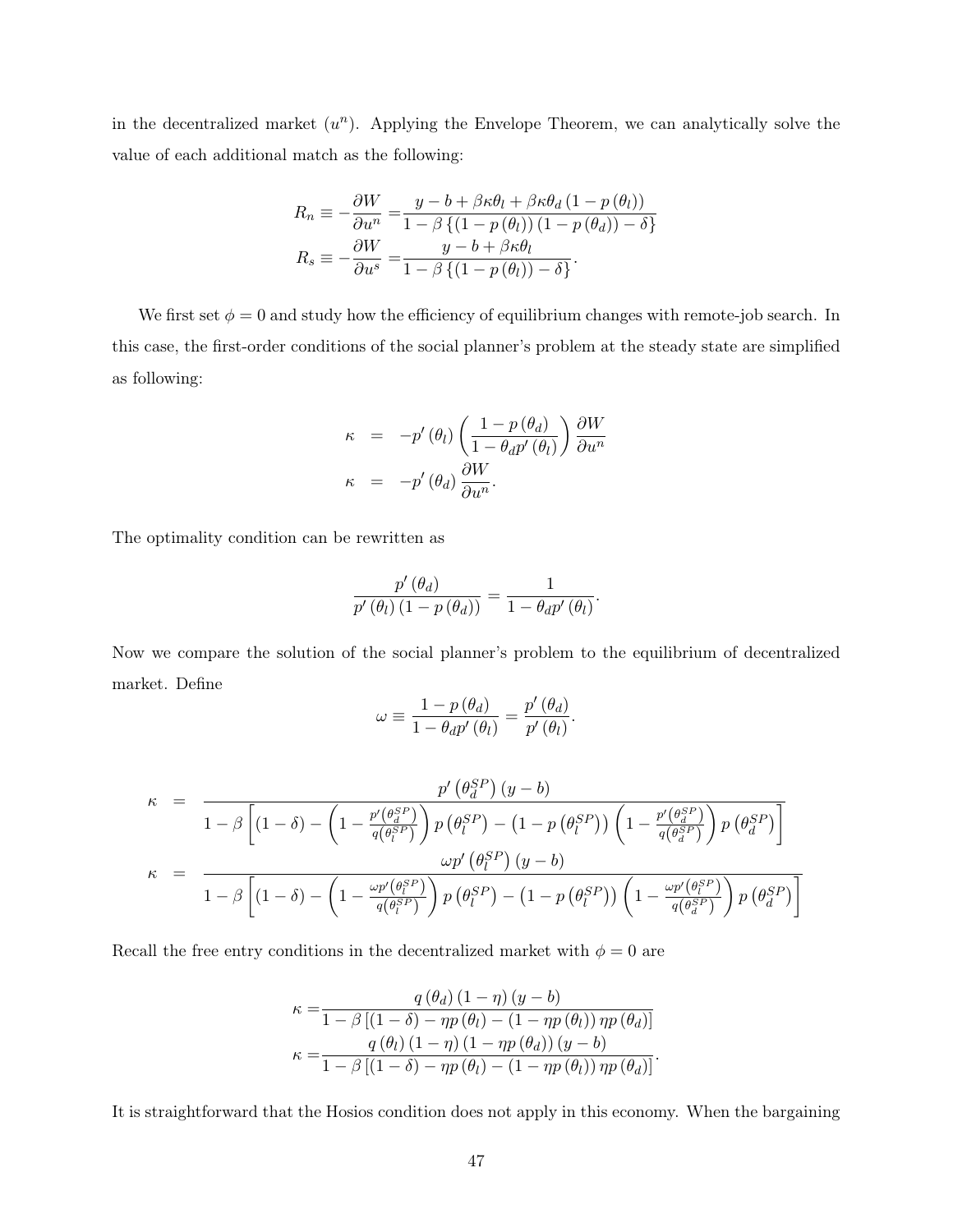power is set equal to  $p'(\theta_d) = q(\theta_d) (1 - \eta)$  or

$$
1 - \frac{p'(\theta_d)}{q(\theta_d)} = \eta,
$$

the optimality condition of the planner's problem in distant market becomes

$$
\kappa = \frac{q(\theta_d^{SP})(1-\eta)(y-b)}{1-\beta[(1-\delta)-\eta p(\theta_l^{SP})-(1-p(\theta_l^{SP}))\eta p(\theta_d^{SP})]}
$$
  

$$
\neq \frac{q(\theta_d^{SP})(1-\eta)(y-b)}{1-\beta[(1-\delta)-\eta p(\theta_l^{SP})-(1-\eta p(\theta_l^{SP}))\eta p(\theta_d^{SP})]}.
$$

Similarly, if  $\omega p'(\theta_l) = q(\theta_l) (1 - \eta)$  or

$$
1 - \frac{\omega p'(\theta_l)}{q(\theta_l)} = 1 - \frac{p'(\theta_d)}{q(\theta_l)} = \eta,
$$

$$
\kappa = \frac{q(\theta_l^{SP})(1-\eta)(y-b)}{1-\beta[(1-\delta)-\eta(\theta_l^{SP})-(1-p(\theta_l^{SP}))\eta p(\theta_d^{SP})]}
$$
  

$$
\neq \frac{q(\theta_l^{SP})(1-\eta)(1-\eta p(\theta_d^{SP})) (y-b)}{1-\beta[(1-\delta)-\eta p(\theta_l^{SP})-(1-\eta p(\theta_l^{SP}))\eta p(\theta_d^{SP})]}.
$$

Even after correcting the search externality by setting the bargaining share of each parties to be consistent with their externality in each labor market, the optimal outcome cannot be implemented in decentralized economy. Workers use the existence of additional search opportunity in the other location when they negotiate their wages, and it makes the match surplus functions be dependent to  $1 - \eta p(\theta_l)$  and  $1 - \eta p(\theta_d)$ .

#### <span id="page-48-0"></span>B.6 A Model with Alternative Labor Market Structure

We introduce two distinct local labor markets, local market 1 and local market 2. All the immobile workers participate in the local labor market 1 whereas mobile individuals split into two local labor markets.  $1 - \rho$  fraction of mobile workers search along with immobile workers in the local labor market 1 and the other fraction of mobile workers search in a segregated local labor market 2. For simplicity,  $\rho$  is assumed to be i.i.d.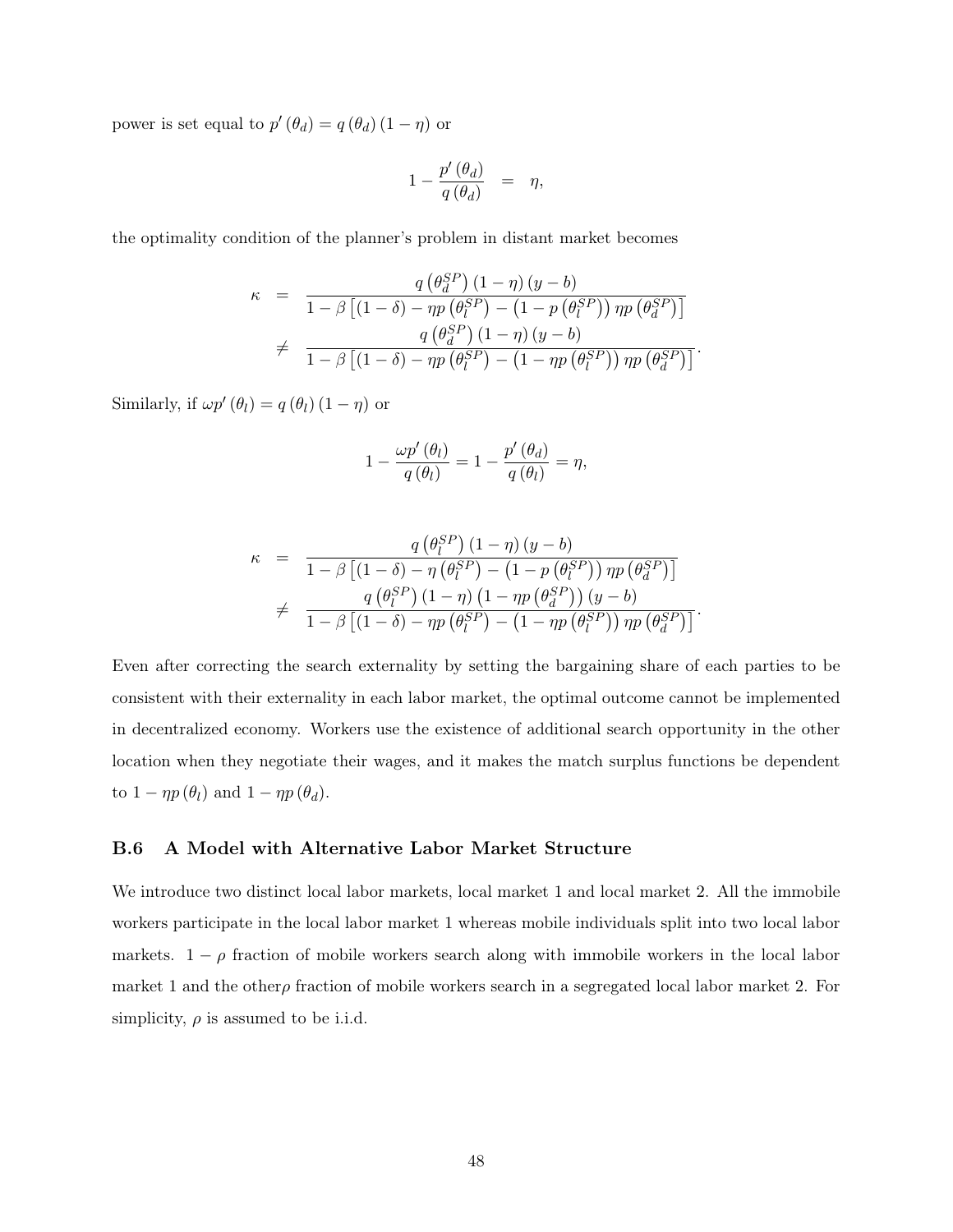Under this modified labor market structure, the value functions of each type are given by:

$$
U^{s} = b + \beta \{p(\theta_{l}^{1})W^{s}(w^{s}) + (1 - p(\theta_{l}^{1}))U^{s}\}
$$
  
\n
$$
U^{n} = b + \beta[(1 - \rho) p(\theta_{l}^{1}) W^{n}(w^{n}) + \rho p(\theta_{l}^{2}) W^{n}(w^{n})
$$
  
\n
$$
+ (1 - (1 - \rho) p(\theta_{l}^{1}) - \rho p(\theta_{l}^{2})) \{p(\theta_{d}) W^{n}(w^{n}) + (1 - p(\theta_{d}))U^{n}\}]
$$
  
\n
$$
W^{s}(w) = w + \beta \{(1 - \delta) W^{s}(w^{s}) + \delta U^{s}\}
$$
  
\n
$$
W^{n}(w) = w + \beta \{(1 - \delta) W^{n}(w^{n}) + \delta U^{n}\}
$$

The value of a firm with a matched worker at wage w collects  $y - w$  every period until the match dissolves with exogenous probability  $\delta$ .

$$
J(w) = y - w + \beta (1 - \delta) J(w).
$$

The wage of a match is determined by Nash Bargaining after the labor market searches are done.

$$
w^{i} = argmax \left\{ W^{i}(w) - U^{i} \right\}^{n} J(w)^{1-\eta}.
$$

Under the Nash bargaining assumption, a firm and a worker split the match surplus proportional to their bargaining power. The match surplus of settler is given by:

$$
S^{s}(\theta_{l}^{1}, \theta_{l}^{2}, \theta_{d}) \equiv J(w) + W^{s}(w) - U^{s}
$$

$$
= \frac{y - b}{1 - \beta \left\{ (1 - \delta) - \eta p(\theta_{l}^{1}) \right\}}.
$$

Similarly, the surplus of a match with a nomad is as follows:

$$
S^{n}(\theta_{l}^{1},\theta_{l}^{2},\theta_{d})
$$
  
\n
$$
= J(w) + W^{n}(w) - U^{n}
$$
  
\n
$$
= \frac{y-b}{1-\beta [(1-\delta)-\eta \{(1-\rho)p(\theta_{l}^{1}) + \rho p(\theta_{l}^{2}) + (1-(1-\rho)p(\theta_{l}^{1}) - \rho p(\theta_{l}^{2})) p(\theta_{d}) \}]}.
$$

Under the modified market structure, there are three labor markets in each location. We define  $\theta_l^1$ and  $\theta_l^2$  as the market tightness of local labor market 1 and 2, respectively. The market tightness for a distant labor market is denoted by  $\theta_d$ . For each labor market, we assume the free entry condition holds. Therefore, in equilibrium the expected return of posting a vacancy is equal to the posting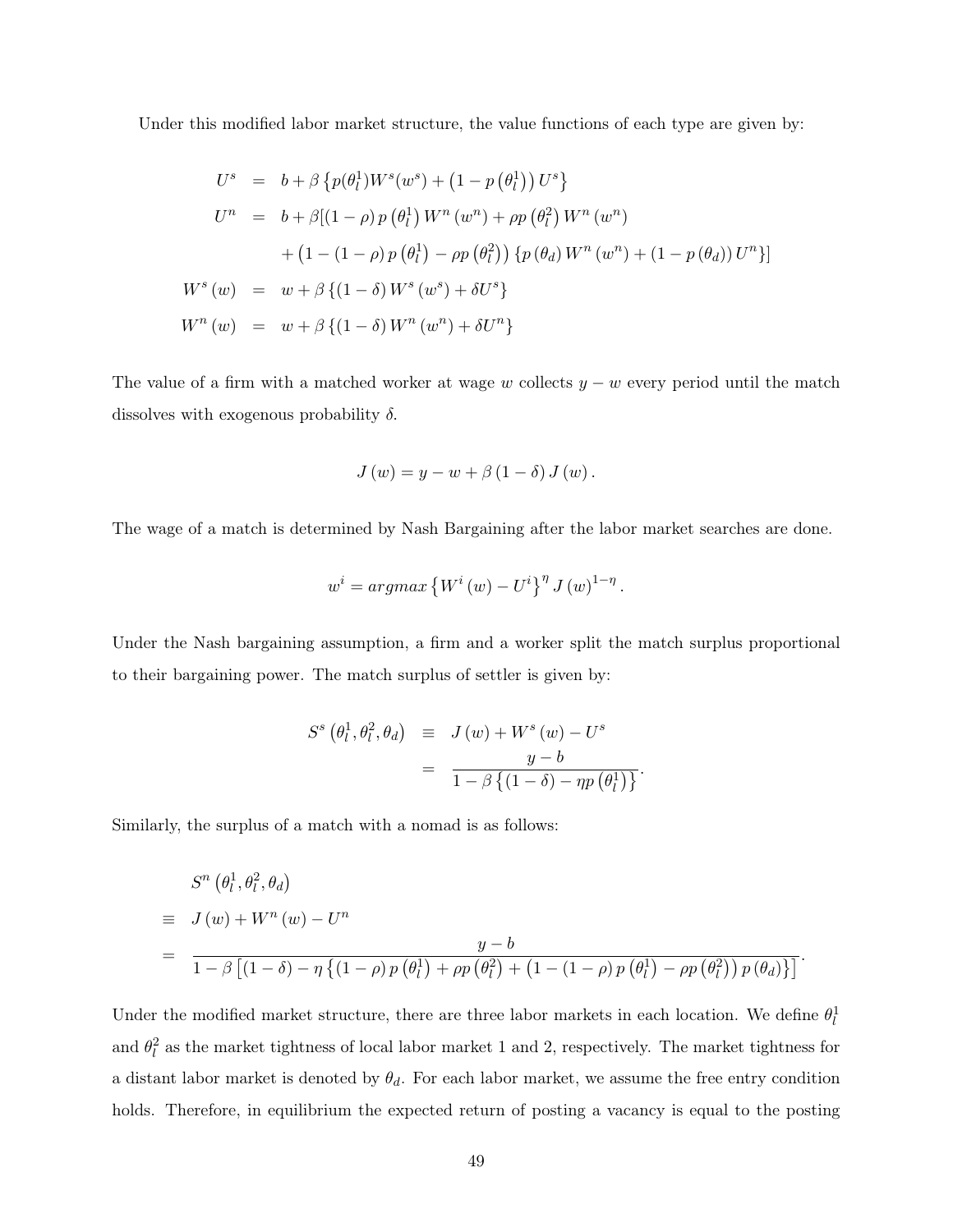cost,  $\kappa$ .

$$
\kappa = q(\theta_d) J(w^n)
$$
  
\n
$$
\kappa = q(\theta_l^2) J(w^n)
$$
  
\n
$$
\kappa = q(\theta_l^1) \left\{ \frac{u^s}{(1-\rho) u^n + u^s} J(w^s) + \frac{(1-\rho) u^n}{(1-\rho) u^n + u^s} J(w^n) \right\}
$$

.

# <span id="page-50-0"></span>C Data

This sections describes the details of the data sets used in this paper. We use micro data from the Annual Social and Economic Supplement to the Current Population Survey (March CPS) and Survey of Income and Program Participation (SIPP), and data on population flows aggregated at the state level from the IRS tax records. When using micro data, in order to focus on migration that is not motivated by changes in schooling (for example, college attendance and graduation) or retirement, we restrict the sample to nonmilitary/civilian individuals who are between 25 and 60 years of age at the time of the survey. March CPS is obtained from the Integrated Public Use Micro data Series [\(King et al.](#page-33-11) [\(2010\)](#page-33-11)).<sup>[19](#page-50-1)</sup> After 1996, we exclude observations with imputed migration data to avoid complications arising due to changes in CPS imputation procedures.<sup>[20](#page-50-2)</sup>

TABLE 13 SUMMARY STATISTICS FOR THE SIPP SAMPLE

| Variable                        | Statistic |
|---------------------------------|-----------|
| $#$ Individuals                 | 4200900   |
| Married $(\%)$                  | 60.6      |
| Holding a college degree $(\%)$ | 26.6      |
| In the labor force $(\%)$       | 86.6      |
| Employed $(\%)$                 | 81.7      |
| Mean Age                        | 41.7      |

Note: This table shows some summary statistics of the SIPP sample that is used in the paper. Prior to 1996, we impute college attainment by years of schooling. After 1996, we observe the conferral of the degree. A person is counted as employed if they report being continuously employed for a month. A person is counted in the labor force if he is either employed or reports to having looked for a job at least one week.

We provide more details about the SIPP as it is less commonly used in the migration literature.<sup>[21](#page-50-3)</sup> SIPP is a large representative sample of households interviewed every four months (a "wave") for

<span id="page-50-1"></span><sup>&</sup>lt;sup>19</sup>The data can be obtained on [https://cps.ipums.org/cps/.](https://cps.ipums.org/cps/)

<span id="page-50-2"></span> $20$ See [Kaplan and Schulhofer-Wohl](#page-32-11) [\(2012\)](#page-32-11) for a detailed explanation.

<span id="page-50-3"></span> $21$ Two exceptions we are aware of are [Aaronson and Davis](#page-32-6) [\(2011\)](#page-32-6) and [Guler and Taskin](#page-32-12) [\(2012\)](#page-32-12).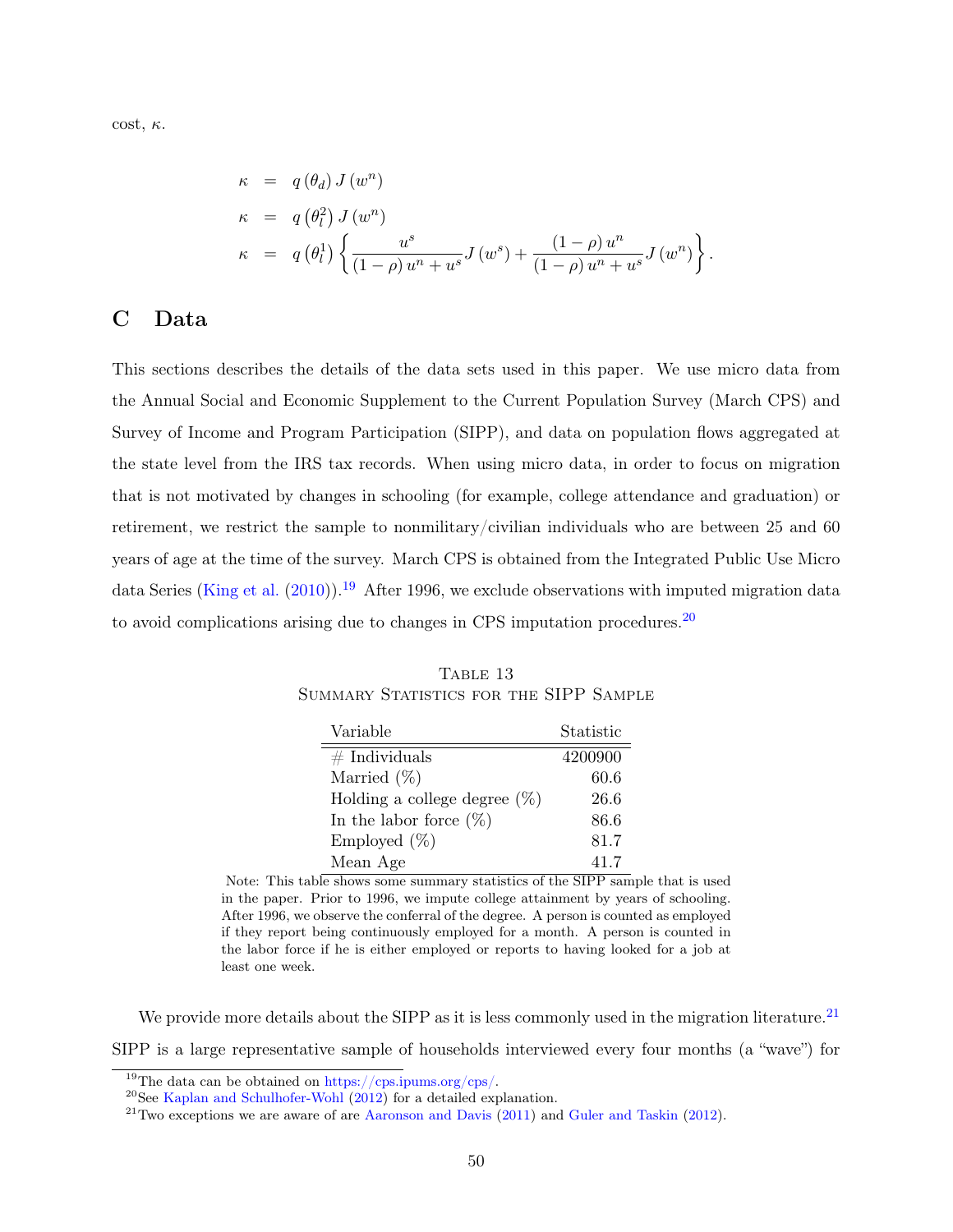two to four years. The first panel begins in 1984, and a new cohort is added around the time when the previous cohort exits. The latest wave that we use was started in 2004, and contains data for years 2003-2007. We have around 4.2 million individual-wave observations between 1984 and 2007. Migration information can be constructed in all but the first wave of each panel. Some summary statistics are presented in Appendix [C.](#page-50-0) As explained in [Aaronson and Davis](#page-32-6) [\(2011\)](#page-32-6), SIPP is useful to study migration behavior because it tracks households when they move to different addresses, and because it contains various demographic information.<sup>[22](#page-51-1)</sup>

We also use data at the state level on population flows, population, personal income, homeownership, and unemployment. Data on population flows come from tax records and are constructed by the Internal Revenue Service. Flows are annual and refer to migration over the period between two consecutive Aprils. IRS reports for each state inflow and outflow data in two units: "returns" and "personal exemptions." The returns data measures the number of households that move, and the personal exemptions data approximates the population.<sup>[23](#page-51-2)</sup> We use personal exemptions. Census Bureau provides annual homeownership rates and population estimates.<sup>[24](#page-51-3)</sup> Data on personal income and unemployment are obtained from the Regional Economic Accounts at the Bureau of Economic Analysis and Local Area Unemployment Statistics at the Bureau of Labor Statistics, respectively.[25](#page-51-4)

# <span id="page-51-0"></span>D Additional Results: The Quantitative Model

#### D.1 Properties of the Cut-offs

- 1.  $\Sigma_A$  is increasing with respect to  $\epsilon$ .
- 2.  $\Sigma_B$  is decreasing with respect to  $\epsilon$ .
- 3.  $\epsilon_{A,l} < \epsilon_{A,d}$
- 4.  $\epsilon_{B,d} < \epsilon_{B,l}^B$
- 5.  $\epsilon_l^A < \epsilon_l^B$

<span id="page-51-2"></span><span id="page-51-1"></span><sup>&</sup>lt;sup>22</sup>Data can be downloaded from [http://thedataweb.rm.census.gov/ftp/sipp\\_ftp.html.](http://thedataweb.rm.census.gov/ftp/sipp_ftp.html)

<sup>&</sup>lt;sup>23</sup>Data from 2004 to 2012 are available for free on the IRS website on [http://www.irs.gov/uac/SOI-Tax-Stats-](http://www.irs.gov/uac/SOI-Tax-Stats-Migration-Data)[Migration-Data.](http://www.irs.gov/uac/SOI-Tax-Stats-Migration-Data) This discussion is based on [Davis et al.](#page-32-8) [\(2010\)](#page-32-8) and [Karahan and Rhee](#page-33-7) [\(2013\)](#page-33-7), who used countycounty population flows to construct MSA-MSA population flows.

<span id="page-51-3"></span> $^{24}$ Population estimates for the period 1980-2012 are available on  $\dots$  Homeownership rates for states for the period 1984-2011 are obtained from Table 15 on [http://www.census.gov/housing/hvs/data/ann11ind.html.](http://www.census.gov/housing/hvs/data/ann11ind.html)

<span id="page-51-4"></span> $^{25}$ [http://www.bea.gov/iTable/index\\_regional.cfm](http://www.bea.gov/iTable/index_regional.cfm) and <ftp://ftp.bls.gov/pub/time.series/la/>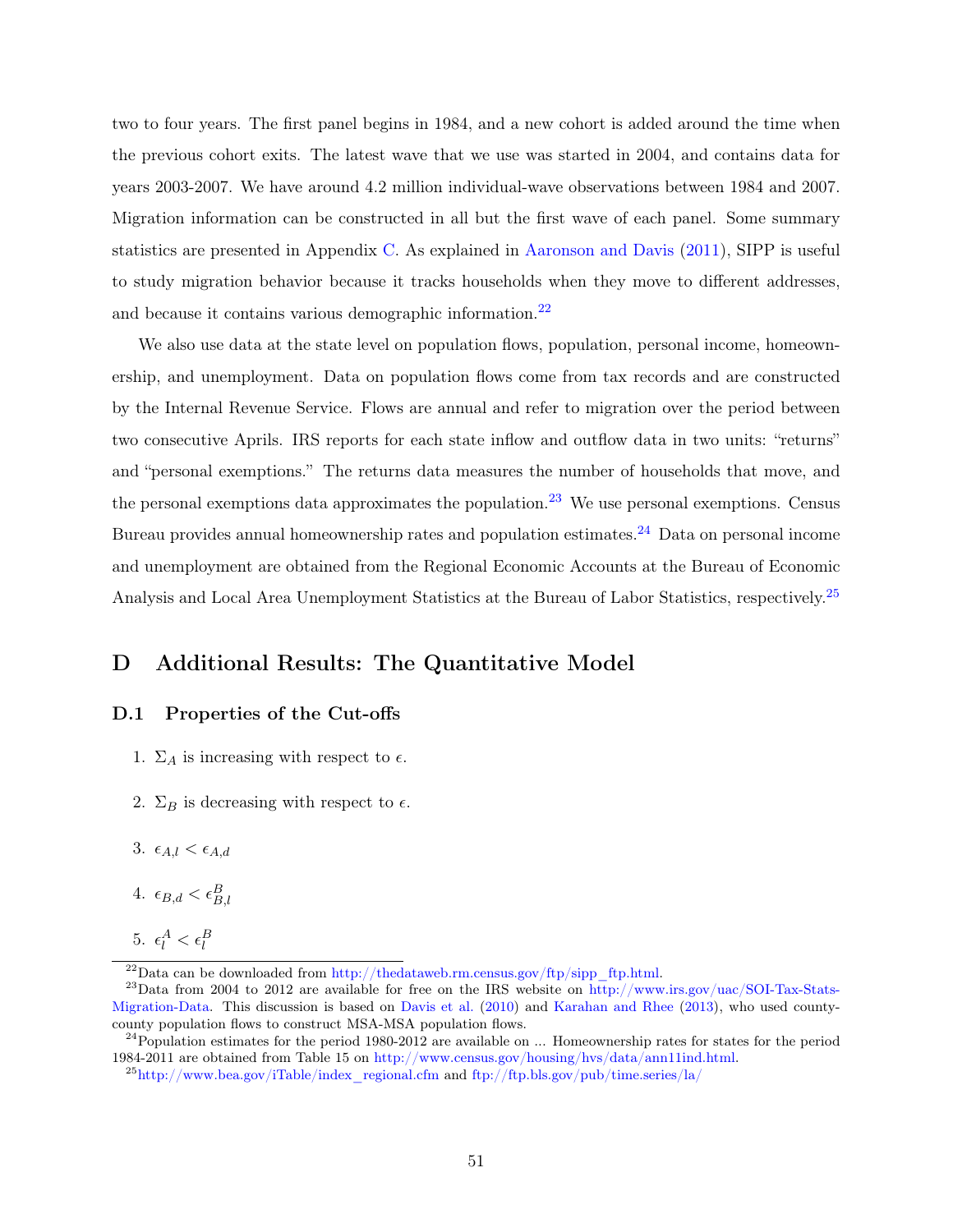Given the above properties of the cutoffs, we know there are potentially five possible orders of four cutoffs,  $\epsilon_{A,l}, \epsilon_{B,l}, \epsilon_{A,d}$ , and  $\epsilon_{B,d}$ . For a given order of cutoff values, there are five possible migration patterns. We derive analytical solution of these functions for each possible orderings and use them for computation.

- 1. Order 1:  $\epsilon_{B,d}^n < \epsilon_{A,l}^n < \epsilon_{B,l}^n < \epsilon_{A,d}^n$
- 2. Order 2:  $\epsilon_{B,d}^n < \epsilon_{A,l}^n < \epsilon_{A,d}^n < \epsilon_{B,l}^n$
- 3. Order 3:  $\epsilon_{A,l}^n < \epsilon_{B,d}^n < \epsilon_{B,l}^n < \epsilon_{A,d}^n$
- 4. Order 4:  $\epsilon_{A,l}^n < \epsilon_{B,d}^n < \epsilon_{A,d}^n < \epsilon_{B,l}^n$
- 5. Order 5:  $\epsilon_{A,l}^n < \epsilon_{A,d}^n < \epsilon_{B,d}^n < \epsilon_{B,l}^n$

### <span id="page-52-0"></span>D.2 Steady-State Unemployment

The equations below describe the law of motion for the measure of employed and unemployed workers of all types in both locations:

$$
u_{t+1}^{A}(\epsilon, \mu) = u_{t}^{A}(\epsilon, \mu) + \delta e_{t}^{A}(\epsilon, \mu) - u_{t}^{A}(\epsilon, \mu) \mathbb{I}_{\{\epsilon \leq \epsilon_{t}^{A}(\mu)\}} + u_{t}^{B}(\epsilon, \mu) \mathbb{I}_{\{\epsilon \geq \epsilon_{t}^{B}(\mu)\}} \tag{28}
$$

$$
-p(\theta_{t}^{A}) \left( u_{t}^{A}(\epsilon, \mu) - u_{t}^{A}(\epsilon, \mu) \mathbb{I}_{\{\epsilon \leq \epsilon_{t}^{A}(\mu)\}} + u_{t}^{B}(\epsilon, \mu) \mathbb{I}_{\{\epsilon \geq \epsilon_{t}^{B}(\mu)\}} \right)
$$

$$
-p(\theta_{d}^{B}) \left( 1 - p(\theta_{t}^{A}) \right)
$$

$$
\times \left( u_{t}^{A}(\epsilon, \mu) - u_{t}^{A}(\epsilon, \mu) \mathbb{I}_{\{\epsilon \leq \epsilon_{t}^{A}(\mu)\}} + u_{t}^{B}(\epsilon, \mu) \mathbb{I}_{\{\epsilon \geq \epsilon_{t}^{B}(\mu)\}} \right) \mathbb{I}_{\{\epsilon \leq \epsilon_{d}^{A}(\mu)\}}
$$

$$
e_{t+1}^{A}(\epsilon,\mu) = e_{t}^{A}(\epsilon,\mu) - \delta e_{t}^{A}(\epsilon,\mu)
$$
\n
$$
+ p(\theta_{t}^{A}) \left( u_{t}^{A}(\epsilon,\mu) - u_{t}^{A}(\epsilon,\mu) \mathbb{I}_{\{\epsilon \leq \epsilon_{t}^{A}(\mu)\}} + u_{t}^{B}(\epsilon,\mu) \mathbb{I}_{\{\epsilon \geq \epsilon_{t}^{B}(\mu)\}} \right)
$$
\n
$$
+ p(\theta_{d}^{A}) \left( 1 - p(\theta_{t}^{B}) \right)
$$
\n
$$
\times \left( u_{t}^{B}(\epsilon,\mu) + u_{t}^{A}(\epsilon,\mu) \mathbb{I}_{\{\epsilon \leq \epsilon_{t}^{A}(\mu)\}} - u_{t}^{B}(\epsilon,\mu) \mathbb{I}_{\{\epsilon \geq \epsilon_{t}^{B}(\mu)\}} \right)
$$
\n
$$
(29)
$$

$$
u_{t+1}^{B}(\epsilon,\mu) = u_{t}^{B}(\epsilon,\mu) + \delta e_{t}^{B}(\epsilon,\mu) + u_{t}^{A}(\epsilon,\mu) \mathbb{I}_{\{\epsilon \leq \epsilon_{l}^{A}(\mu)\}} - u_{t}^{B}(\epsilon,\mu) \mathbb{I}_{\{\epsilon \geq \epsilon_{l}^{B}(\mu)\}}
$$
(30)  

$$
-p(\theta_{l}^{B}) \left( u_{t}^{B}(\epsilon,\mu) + u_{t}^{A}(\epsilon,\mu) \mathbb{I}_{\{\epsilon \leq \epsilon_{l}^{A}(\mu)\}} - u_{t}^{B}(\epsilon,\mu) \mathbb{I}_{\{\epsilon \geq \epsilon_{l}^{B}(\mu)\}} \right)
$$

$$
-p(\theta_{d}^{A}) (1 - p(\theta_{l}^{B}))
$$

$$
\times \left( u_{t}^{B}(\epsilon,\mu) + u_{t}^{A}(\epsilon,\mu) \mathbb{I}_{\{\epsilon \leq \epsilon_{l}^{A}(\mu)\}} - u_{t}^{B}(\epsilon,\mu) \mathbb{I}_{\{\epsilon \geq \epsilon_{l}^{B}(\mu)\}} \right) \mathbb{I}_{\{\epsilon \geq \epsilon_{d}^{B}(\mu)\}}
$$
(30)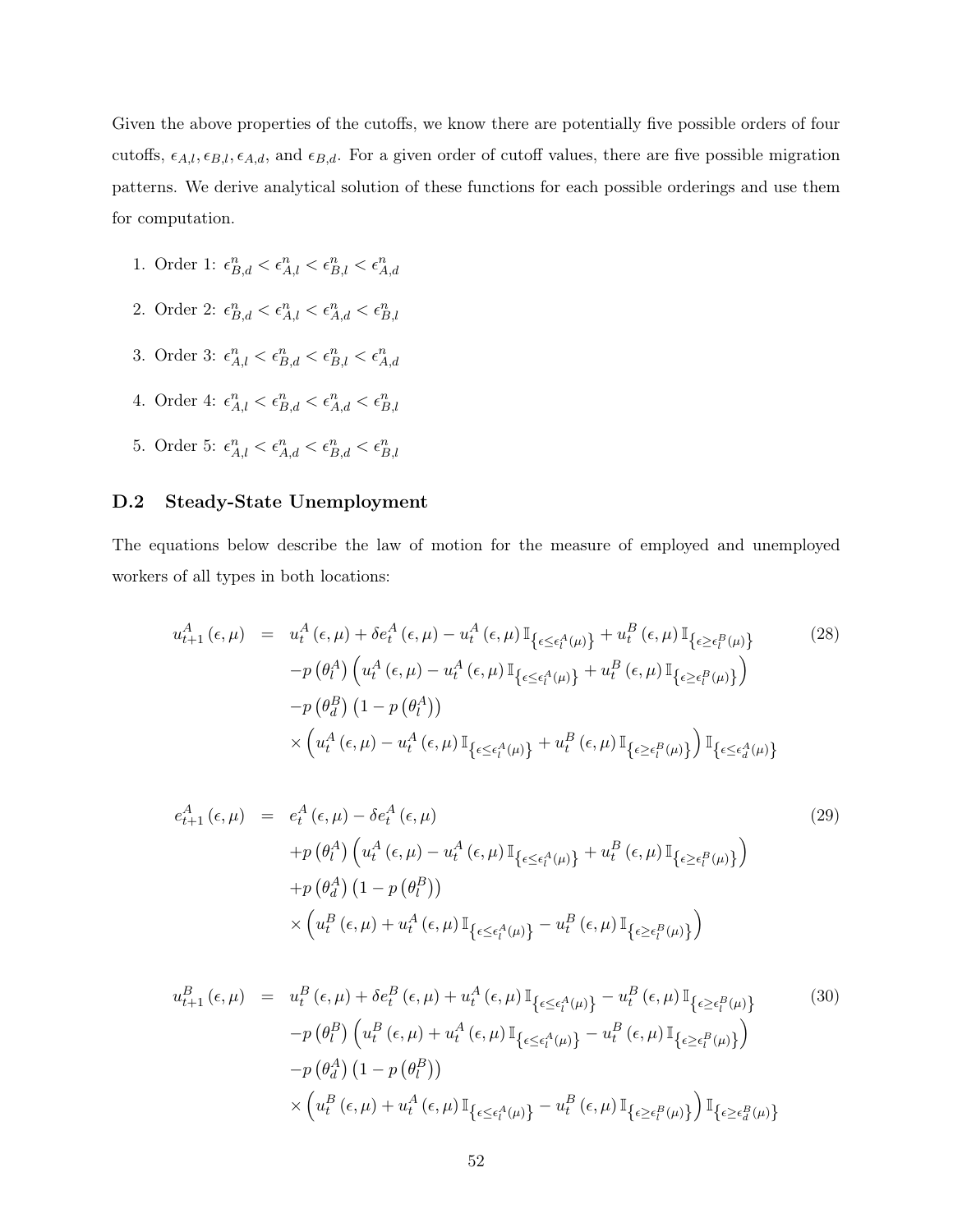$$
e_{t+1}^{B}(\epsilon,\mu) = e_{t}^{B}(\epsilon,\mu) - \delta e_{t}^{B}(\epsilon,\mu)
$$
\n
$$
+ p(\theta_{l}^{B}) \left( u_{t}^{B}(\epsilon,\mu) + u_{t}^{A}(\epsilon,\mu) \mathbb{I}_{\{\epsilon \leq \epsilon_{l}^{A}(\mu)\}} - u_{t}^{B}(\epsilon,\mu) \mathbb{I}_{\{\epsilon \geq \epsilon_{l}^{B}(\mu)\}} \right)
$$
\n
$$
+ p(\theta_{d}^{B}) \left( 1 - p(\theta_{l}^{A}) \right)
$$
\n
$$
\times \left( u_{t}^{A}(\epsilon,\mu) - u_{t}^{A}(\epsilon,\mu) \mathbb{I}_{\{\epsilon \leq \epsilon_{l}^{A}(\mu)\}} + u_{t}^{B}(\epsilon,\mu) \mathbb{I}_{\{\epsilon \geq \epsilon_{l}^{B}(\mu)\}} \right),
$$
\n(31)

Aggregate unemployment in location  $j$  is simply the integral of the type-specific unemployment  $u^j_t$  $\frac{d}{dt}(\epsilon,\mu)$  over the distribution of  $(\epsilon,\mu)$  in that location. For a case where  $\epsilon_d^B < \epsilon_l^A < \epsilon_l^B < \epsilon_d^A$ , we derive the steady state measure of workers of each types are defined as follow. Unemployment for other possible cases can be derived in similar way.

1.  $\epsilon > \epsilon_d^A$ :  $mo^A = mo^B = u_B = e_B = 0$  and

$$
u_A = \frac{\delta f(\epsilon, \mu)}{p(\theta_i^A) + \delta}
$$
  

$$
e_A = \frac{p(\theta_i^A) \delta f(\epsilon, \mu)}{\delta \{p(\theta_i^A) + \delta\}}
$$

in steady state.

2.  $\epsilon \in [\epsilon_l^B, \epsilon_d^A]: mo^A = 0$  because  $\epsilon \geq \epsilon_l^B > \epsilon_l^A$ . All the unemployed in B moves to A in migration stage because  $\epsilon \ge e_l^B$ . Thus  $mo_t^B = u_t^B$ .

$$
e^{A} = \frac{p_{l}^{A} f(\epsilon, \mu)}{\delta + \{p_{l}^{A} + p_{d}^{B} (1 - p_{l}^{A})\}}
$$
  
\n
$$
e^{B} = \frac{p_{d}^{B} (1 - p_{l}^{A}) f(\epsilon, \mu)}{\delta + \{p_{l}^{A} + p_{d}^{B} (1 - p_{l}^{A})\}}
$$
  
\n
$$
u^{A} = \frac{\delta f(\epsilon, \mu) \{1 - p_{d}^{B} (1 - p_{l}^{A})\}}{\delta + \{p_{l}^{A} + p_{d}^{B} (1 - p_{l}^{A})\}}
$$
  
\n
$$
u^{B} = \frac{\delta p_{d}^{B} (1 - p_{l}^{A}) f(\epsilon, \mu)}{\delta + \{p_{l}^{A} + p_{d}^{B} (1 - p_{l}^{A})\}}
$$

in steady state.

3.  $\epsilon \in [\epsilon_l^A, \epsilon_l^B]$ : Whenever they are unemployed, they stay the place. Therefore,  $mo^A = mo^B =$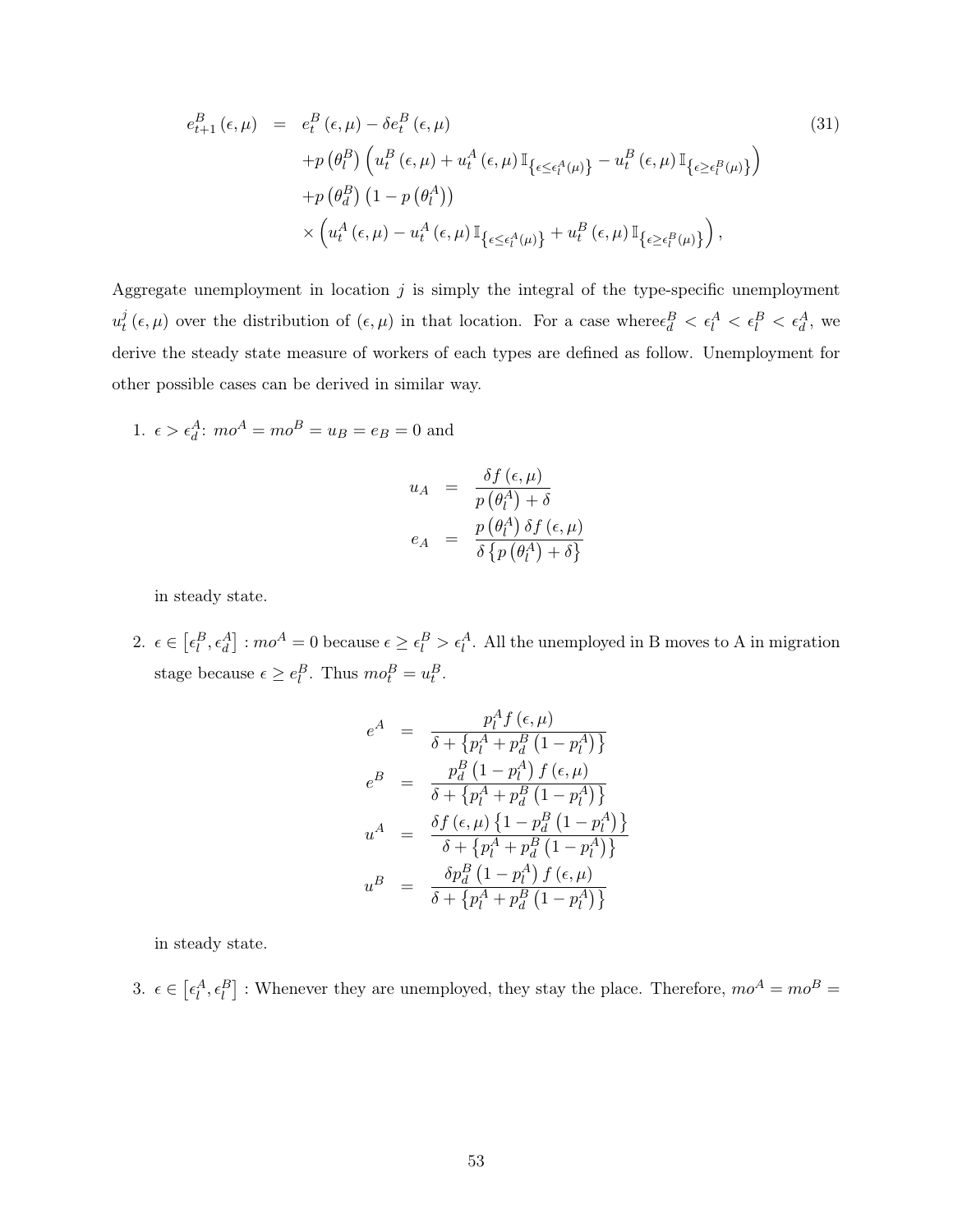$$
u_{A} = \frac{\delta p_{d}^{A} (1 - p_{l}^{B}) f (\epsilon, \mu)}{p_{d}^{A} (1 - p_{l}^{B}) (\delta + p_{l}^{A}) + p_{d}^{B} (1 - p_{l}^{A}) (\delta + p_{l}^{B}) + 2p_{d}^{A} (1 - p_{l}^{B}) p_{d}^{B} (1 - p_{l}^{A})}
$$
  
\n
$$
u_{B} = \frac{\delta p_{d}^{B} (1 - p_{l}^{A}) f (\epsilon, \mu)}{p_{d}^{A} (1 - p_{l}^{B}) (\delta + p_{l}^{A}) + p_{d}^{B} (1 - p_{l}^{A}) (\delta + p_{l}^{B}) + 2p_{d}^{A} (1 - p_{l}^{B}) p_{d}^{B} (1 - p_{l}^{A})}
$$
  
\n
$$
e_{A} = \frac{\{p_{l}^{A} + p_{d}^{B} (1 - p_{l}^{A})\} p_{d}^{A} (1 - p_{l}^{B}) f (\epsilon, \mu)}{\{p_{d}^{A} (1 - p_{l}^{B}) (\delta + p_{l}^{A}) + p_{d}^{B} (1 - p_{l}^{A}) (\delta + p_{l}^{B}) + 2p_{d}^{A} (1 - p_{l}^{B}) p_{d}^{B} (1 - p_{l}^{A})}
$$
  
\n
$$
e_{B} = \frac{\{p_{l}^{B} + p_{d}^{A} (1 - p_{l}^{B})\} p_{d}^{B} (1 - p_{l}^{A}) f (\epsilon, \mu)}{p_{d}^{A} (1 - p_{l}^{B}) (\delta + p_{l}^{A}) + p_{d}^{B} (1 - p_{l}^{A}) (\delta + p_{l}^{B}) + 2p_{d}^{A} (1 - p_{l}^{B}) p_{d}^{B} (1 - p_{l}^{A})}.
$$

4.  $\epsilon \in [\epsilon_B^d, \epsilon_A^l]$ :  $mo^A = u_t^A$  and  $mo^B = 0$ .

$$
e_A = \frac{p_d^A (1 - p_l^B) f (\epsilon, \mu)}{\delta + \{p_l^B + p_d^A (1 - p_l^B)\}}
$$
  
\n
$$
e_B = \frac{p_l^B f (\epsilon, \mu)}{\delta + \{p_l^B + p_d^A (1 - p_l^B)\}}
$$
  
\n
$$
u_A = \frac{\delta p_d^A (1 - p_l^B) f (\epsilon, \mu)}{\delta + \{p_l^B + p_d^A (1 - p_l^B)\}}
$$
  
\n
$$
u_B = \frac{\delta f (\epsilon, \mu) \{1 - p_d^A (1 - p_l^B)\}}{\delta + \{p_l^B + p_d^A (1 - p_l^B)\}}
$$

5. 
$$
\epsilon < \epsilon_d^B
$$
:  $mo^A = mo^B = u_A = e_A = 0$  and

$$
u_B = \frac{\delta f(\epsilon, \mu)}{p(\theta_l^B) + \delta}
$$
  
\n
$$
e_B = \frac{p(\theta_l^B) \delta f(\epsilon, \mu)}{\delta \{p(\theta_l^B) + \delta\}}.
$$

#### <span id="page-54-0"></span>D.3 Match Surplus Functions for Each Migration Patterns

For each possible ordering of cutoff values, we analytically find the match surplus functions (or a system of equations of them) and use the derivation for computation. In this section we derive the match surplus functions for the first order  $(\epsilon_{B,d}^n < \epsilon_{A,l}^n < \epsilon_{B,l}^n < \epsilon_{A,d}^n)$ . Surplus functions for other possible cases can be derived in similar way.

1. 
$$
\epsilon > \epsilon_d^A
$$

(a) 
$$
S_l^A = \frac{y-b}{1-\beta(1-\delta) + \beta \eta p(\theta_l^A)}
$$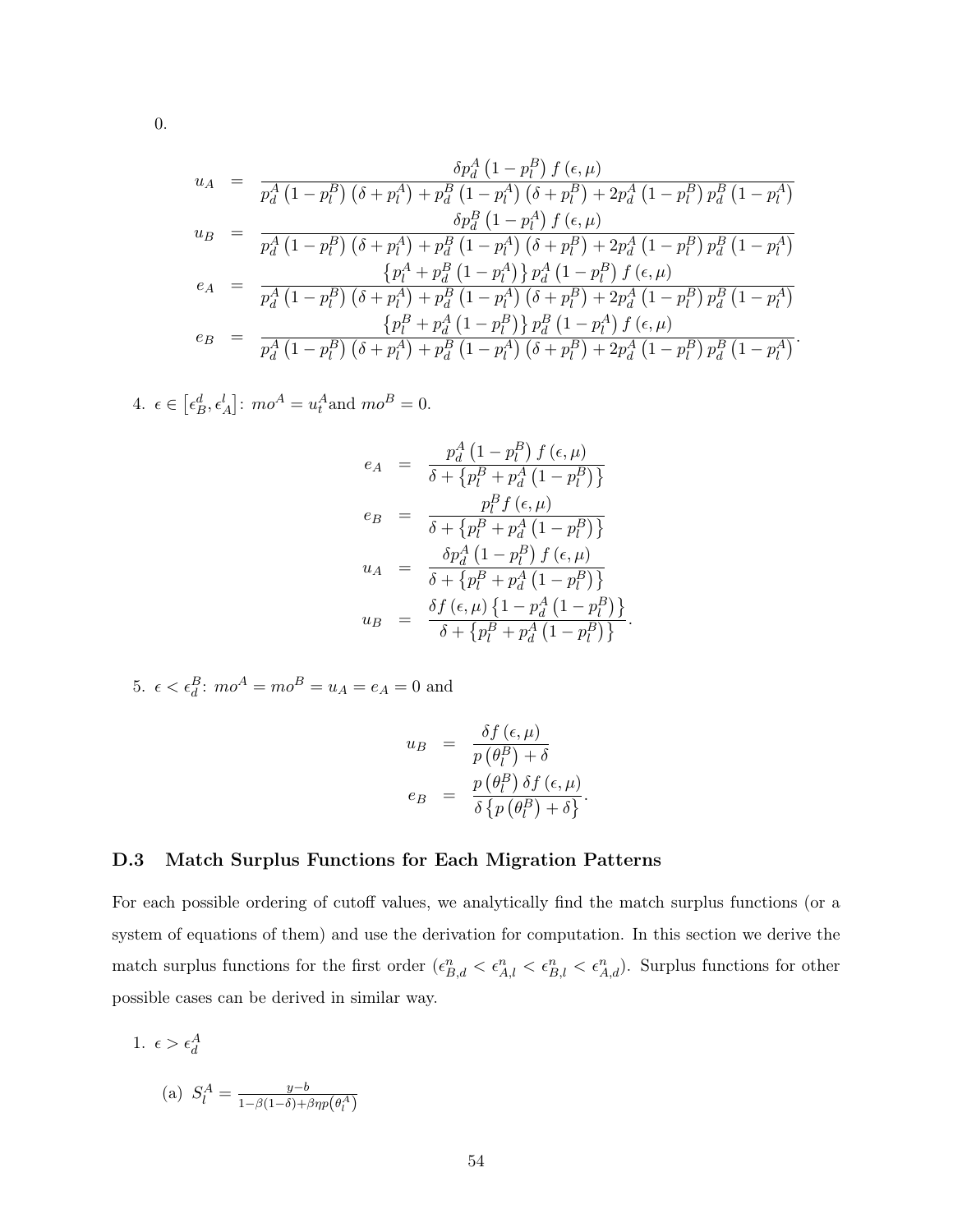(b) 
$$
S_l^B = \frac{y - 2\beta \epsilon - b + (1 - \beta)\beta \mu - \beta p(\theta_l^A) \eta S_l^A}{1 - \beta(1 - \delta)} - p(\theta_d^A) \eta S_d^A
$$
  
\n(c)  $S_d^A = 2\epsilon - (1 - \beta)\mu + \frac{y - b}{1 - \beta(1 - \delta) + \beta \eta p(\theta_l^A)}$   
\n(d)  $S_d^B = \frac{y - b}{1 - \beta(1 - \delta) + \beta \eta p(\theta_l^A)} - \mu - \frac{2\epsilon(1 + \beta\delta) + \beta^2 \delta \mu}{1 - \beta(1 - \delta)}$   
\n(e)  $\Sigma_A = \frac{1}{1 - \beta} \left[ b + \epsilon + \frac{p(\theta_l^A) \eta(y - b)}{1 - \beta(1 - \delta) + \beta \eta p(\theta_l^A)} \right]$   
\n(f)  $\Sigma_B = b - \epsilon + \beta (\Sigma_A - \mu) + p(\theta_d^A) \eta S_d^A + p(\theta_l^B) \eta S_l^B$ 

2.  $\epsilon \in [\epsilon_{B,l}, \epsilon_{A,d}]$ 

(a) 
$$
S_l^A = \frac{y - b - (1 + \beta \delta)p(\theta_d^B) \eta S_d^B}{1 - \beta(1 - \delta) + \beta \eta p(\theta_l^A)}
$$
  
\n(b)  $S_l^B = \frac{1}{1 - \beta(1 - \delta)}$   
\n $\times [y - 2\epsilon \beta + (1 - \beta) \beta \mu - b - \beta p(\theta_l^A) \eta S_l^A - \beta p(\theta_d^B) \eta S_d^B - \{1 - \beta(1 - \delta)\} p(\theta_d^A) \eta S_d^A]$   
\n(c)  $S_d^A = 2\epsilon - (1 - \beta) \mu + \frac{y - b - \beta p(\theta_l^A) \eta S_l^A - \beta p(\theta_d^B) \eta S_d^B}{1 - \beta(1 - \delta)}$   
\n(d)  $S_d^B = \frac{y - 2(1 + \beta \delta)\epsilon - \{1 - \beta(1 - \delta - \beta \delta)\} \mu - b - \beta p(\theta_l^A) \eta S_l^A}{1 - \beta(1 - \delta) + \beta \eta p(\theta_d^B)}$   
\n(e)  $\Sigma_A = \frac{b + \epsilon + p(\theta_d^B) \eta S_a^B + p(\theta_l^A) \eta S_l^A}{1 - \beta}$   
\n(f)  $\Sigma_B = b - \epsilon + \beta (\Sigma_A - \mu) + p(\theta_d^A) \eta S_d^A + p(\theta_l^B) \eta S_l^B$ 

3. 
$$
\epsilon \in [\epsilon_{A,l}, \epsilon_{B,l}]
$$

(a) 
$$
S_l^A = \frac{y - b - (1 + \beta \delta)p(\theta_d^B) \eta S_d^B}{1 - \beta(1 - \delta) + \beta \eta p(\theta_A^I)}
$$
  
\n(b) 
$$
S_l^B = \frac{y - b - (1 + \beta \delta)p(\theta_d^A) \eta S_d^A}{1 - \beta(1 - \delta) + \beta \eta p(\theta_l^B)}
$$
  
\n(c) 
$$
S_d^A = \frac{y + 2\epsilon - b - \{1 - \beta(1 - \delta)\}\mu + \beta \delta \{U^A - U^B\} - \beta p(\theta_l^B) \eta S_l^B}{1 - \beta(1 - \delta) + \beta \eta p(\theta_d^A)}
$$
  
\n(d) 
$$
S_d^B = \frac{y - 2\epsilon - b - \{1 - \beta(1 - \delta)\}\mu - \beta \delta \{U^A - U^B\} - \beta p(\theta_l^A) \eta S_l^A}{1 - \beta(1 - \delta) + \beta \eta p(\theta_d^B)}
$$
  
\n(e) 
$$
\Sigma_A = \frac{b + \epsilon + p(\theta_d^B) \eta S_d^B + p(\theta_l^A) \eta S_l^A}{1 - \beta}
$$
  
\n(f) 
$$
\Sigma_B = \frac{b - \epsilon + p(\theta_d^A) \eta S_d^A + p(\theta_l^B) \eta S_l^B}{1 - \beta}
$$

4.  $\epsilon \in [\epsilon_{B,d}, \epsilon_{A,l}]$ 

(a) 
$$
S_l^A = \frac{y - b + \beta \mu (1 - \beta) + 2\beta \epsilon - \beta p (\theta_l^B) \eta S_l^B - \beta p (\theta_d^A) \eta S_d^A}{1 - \beta (1 - \delta)} - p (\theta_d^B) \eta S_d^B
$$
  
\n(b) 
$$
S_l^B = \frac{y - b - (1 + \beta \delta) p (\theta_d^A) \eta S_d^A}{1 - \beta (1 - \delta) + \beta \eta p (\theta_l^B)}
$$
  
\n(c) 
$$
S_d^A = \frac{y + 2(1 + \beta \delta) \epsilon - \{1 - \beta (1 - \delta - \beta \delta)\} \mu - b - \beta p (\theta_l^B) \eta S_l^B}{1 - \beta (1 - \delta) + \beta \eta p (\theta_d^A)}
$$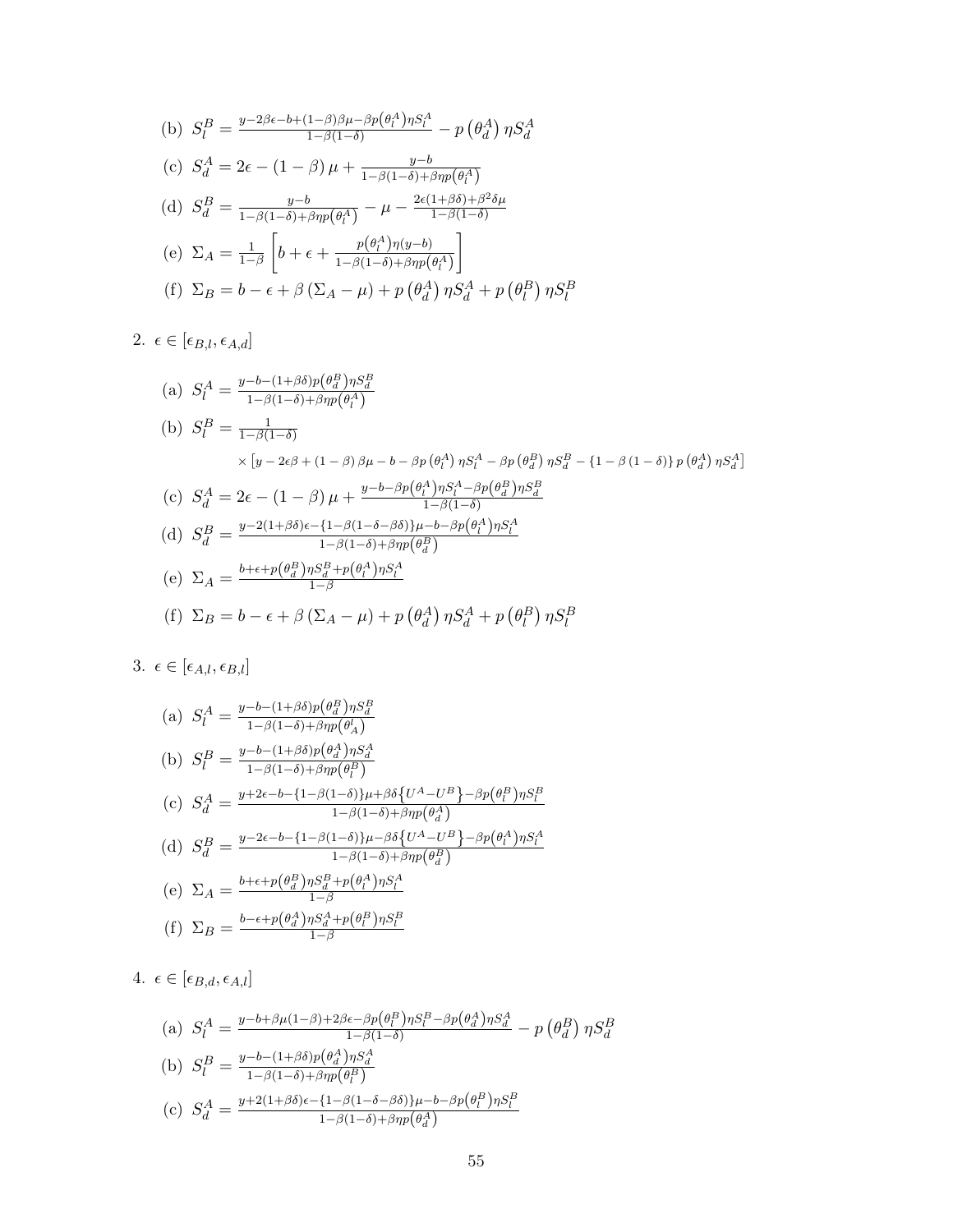(d) 
$$
S_d^B = -2\epsilon - (1 - \beta)\mu + \frac{y - b - \beta p(\theta_l^B) \eta S_l^B - \beta p(\theta_d^A) \eta S_d^A}{1 - \beta(1 - \delta)}
$$
  
(e) 
$$
\Sigma_A = b + \epsilon + \beta(\Sigma_B - \mu) + p(\theta_d^B) \eta S_d^B(\epsilon, \mu) + p(\theta_l^A) \eta S_l^A(\epsilon, \mu)
$$
  
(f) 
$$
\Sigma_B = \frac{b - \epsilon + p(\theta_d^A) \eta S_d^A(\epsilon, \mu) + p(\theta_l^B) \eta S_l^B(\epsilon, \mu)}{1 - \beta}
$$

5.  $\epsilon < \epsilon_{B,d}$ 

(a) 
$$
S_l^A = \frac{y - b + 2\beta \epsilon + (1 - \beta)\beta \mu - \beta p(\theta_l^B) \eta S_l^B}{1 - \beta(1 - \delta)} - p(\theta_d^B) \eta S_d^B
$$
  
\n(b)  $S_l^B = \frac{y - b}{1 - \beta(1 - \delta) + \beta \eta p(\theta_l^B)}$   
\n(c)  $S_d^A = \frac{1}{1 - \beta(1 - \delta)} \left[ y + 2(1 + \beta \delta) \epsilon - \{1 - \beta(1 - \delta - \beta \delta) \} \mu - \frac{\beta p(\theta_l^B) \eta(y - b)}{1 - \beta(1 - \delta) + \beta \eta p(\theta_l^B)} \right]$   
\n(d)  $S_d^B = -2\epsilon - (1 - \beta) \mu + \frac{y - b}{1 - \beta(1 - \delta) + \beta \eta p(\theta_l^B)}$   
\n(e)  $\Sigma_A = b + \epsilon + \beta (\Sigma_B - \mu) + p(\theta_d^B) \eta S_d^B + p(\theta_l^A) \eta S_l^A$   
\n(f)  $\Sigma_B = \frac{b - \epsilon}{1 - \beta} + \frac{p(\theta_l^B) \eta}{1 - \beta} \left[ \frac{y - b}{1 - \beta(1 - \delta) + \beta \eta p(\theta_l^B)} \right]$ 

### <span id="page-56-0"></span>D.4 Overview of the Computational Algorithm

This section describes the details of the estimation used in this paper.

- 1. **Loop 1**: Guess a vector of the structural parameters  $Θ$ .
	- (a) Loop 2: Start with initial guess of market tightnesses,  $\{\theta_i^j\}$  $\left\{ \stackrel{j}{\sigma }_{\!\! \! \!d}\right\}$  $j \in \{A, B\}$ .
		- i. For each type of workers  $(i = 1, 2, ..., N)$ , assume a possible order of cutoffs and derive the match surplus functions  $\left\{S_{A,l}^{i,o}, S_{B,l}^{i,o}, S_{A,d}^{i,o}, S_{B,d}^{i,o}, \Sigma_A^{i,o}\right\}$  $_{A}^{i,o},\Sigma_{B}^{i,o}$  $\left\{ \substack{i, o \\ B} \right\}_{i=1, 2, \ldots, n}^{o=1, 2, \ldots 5}$  $\sum_{i=1,2,..N}$  for each case based on [D.3.](#page-54-0)
		- ii. Find the correct ordering of cutoffs,  $\left\{\epsilon_{A,l}^{i}, \epsilon_{B,l}^{i}, \epsilon_{A,d}^{i}, \epsilon_{B,d}^{i}\right\}_{i \in \{1,2,\ldots,N\}}$ :
			- A. For all five possible orderings, compute the exact cutoff values implied by the match surplus functions.

$$
\Sigma_B^{i,o} \left( \epsilon_{A,l}^{i,o}, \mu_i \right) - \Sigma_A^{i,o} \left( \epsilon_{A,l}^{i,o}, \mu_i \right) = \mu_i
$$
  

$$
\Sigma_A^{i,o} \left( \epsilon_{B,l}^{i,o}, \mu_i \right) - \Sigma_B^{i,o} \left( \epsilon_{B,l}^{i,o}, \mu_i \right) = \mu_i
$$
  

$$
\eta S_{B,d}^{i,o} \left( \epsilon_{A,d}^{i,o}, \mu_i \right) = 0
$$
  

$$
\eta S_{A,d}^{i,o} \left( \epsilon_{B,d}^{i,o}, \mu_i \right) = 0.
$$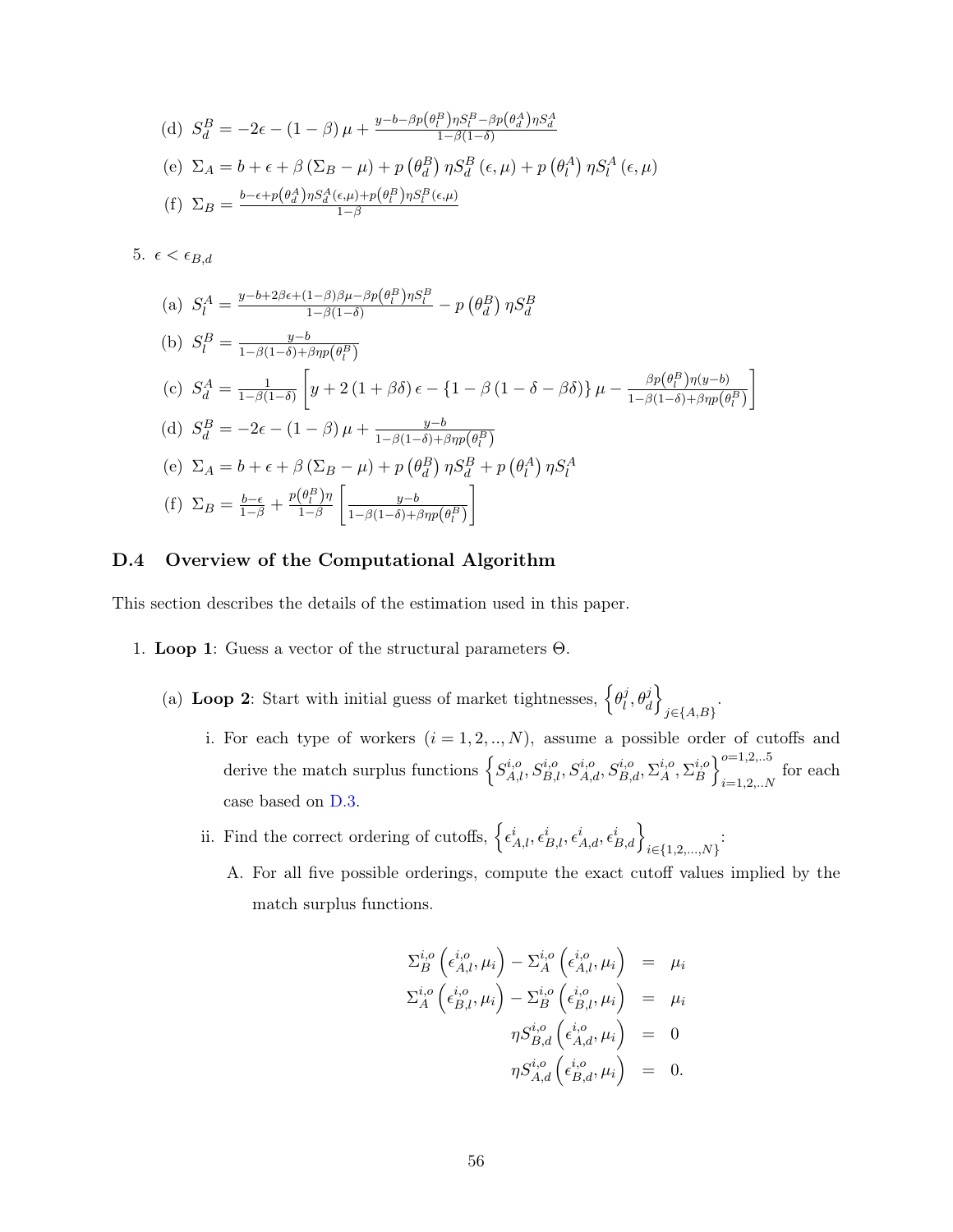- B. Check if the computed cutoff values are consistent with the assumption of the ordering.
- iii. Using the cutoff values and job finding probabilities, we compute the steady-state unemployment of each type in each location using [D.2.](#page-52-0)
- iv. Compute the distance from the free-entry condition of four labor markets.
- v. Repeat Loop 2 with different initial guess until the free-entry conditions are satisfied.
- (b) Simulate the economy and obtain long-run averages of model generated moments  $M_i^{model}$ .
- (c) Compute  $\sum \left( \frac{M_i^{model} M_i^{data}}{M_i^{data}} \right)$  $\int_{0}^{2}$  and end the **Loop 1** if it satisfies the convergence criterion. Otherwise, return to 1.

#### D.5 Comparing our Hypothesis with Alternative Explanations

In this section we assess the relative importance of our mechanism compared to two alternative explanations. [Molloy et al.](#page-33-0) [\(2013\)](#page-33-0) document that the decline in downward trend in labor market transitions occurred over the same period and suggest possible linkage of the decline in migration rate and labor turnover rates. To evaluate relative importance of our own mechanism compared to the decline in labor turnover, we reduce the job destruction rate  $\delta$  to 2.9 percent to be consistent with the average separation between 2000 and 2005, instead of using the average delta over the sample period.

In [Kaplan and Schulhofer-Wohl](#page-32-0) [\(2013\)](#page-32-0) authors argue that people can acquire information regarding their true locational preference without actual migration thanks to the development of information technology and transportation. We implement their mechanism by injecting new-born to the economy who do not know their preference at the beginning of their life. By shorten the time required to learn their location preference, we quantify the importance of reduced repeat-migration.

<span id="page-57-0"></span>

|                       | Benchmark (1980)                            | Counter-Factual (2006)                 |  |  |
|-----------------------|---------------------------------------------|----------------------------------------|--|--|
| Migration Spillovers  | Population share $=1980$                    | Increase the share of older population |  |  |
|                       | Job destruction rate=1980                   | Job destruction rate=1980              |  |  |
|                       | No learning delay                           | No learning delay                      |  |  |
| Labor Market Turnover | Population share $=1980$                    | Population share $=1980$               |  |  |
|                       | Job destruction rate=1980                   | Reduced the job destruction rate       |  |  |
|                       | No learning delay                           | No learning delay                      |  |  |
| Information           | Population share $=1980$                    | Population share $=1980$               |  |  |
|                       | Job destruction rate=1980                   | Job destruction rate=1980              |  |  |
|                       | learn location preference after $T$ periods | No learning delay                      |  |  |

TABLE 14 Summary of Counter-Factual Analysis